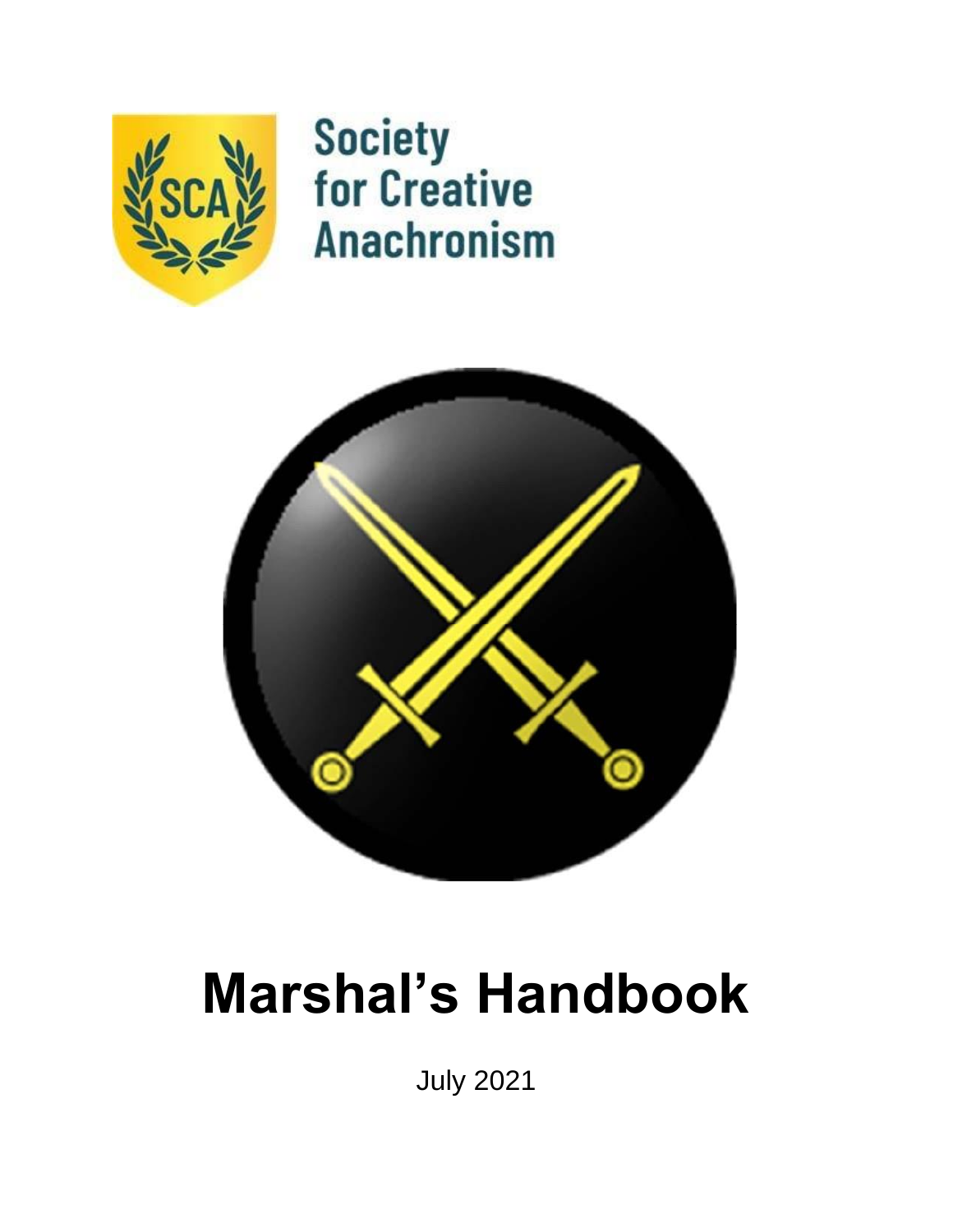Copyright © 1985, 1989, 1992, 1994, 2000, 2002, 2006, 2007, 2008, 2012, 2013, 2015, 2018, 2020, 2021 by The Society for Creative Anachronism, Inc. All Rights Reserved.

This handbook is an official corporate publication of the Society for Creative Anachronism, Inc., a nonprofit organization dedicated to researching and recreating the customs, combat and courtesy of the Middle Ages and the Renaissance.

Copies of this document can be ordered from SCA Marketplace, PO Box 611928, San Jose, CA 95161.

Members of the Society for Creative Anachronism, Inc., may photocopy this work in whole or in part for SCA use provided that copyright credit is given and no changes are made to the text.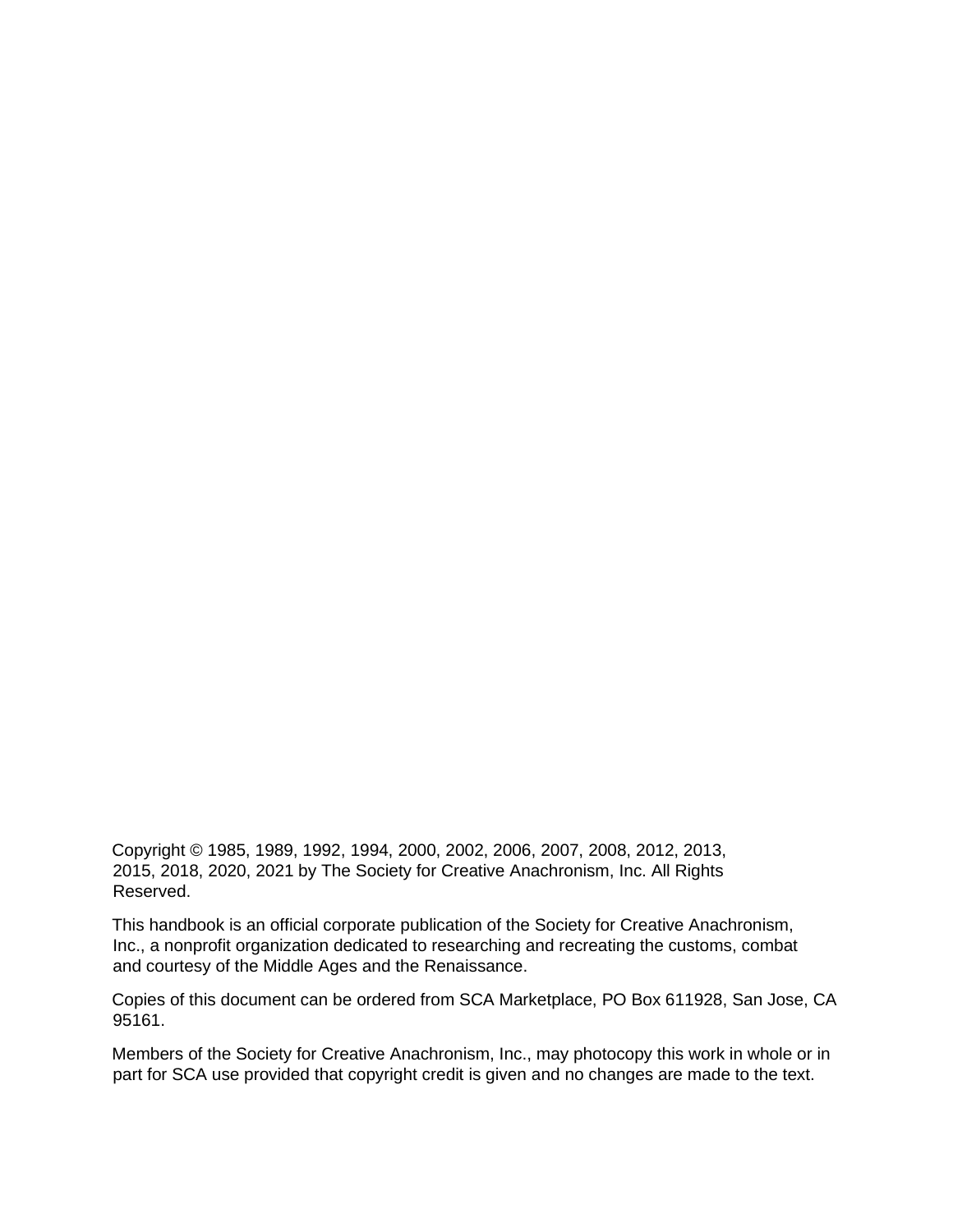The contents of this document will be posted at http://www.sca.org and further reproduction on other Internet sites is expressly forbidden.

|      | Introduction<br>$\sim$<br>$\mathbf{r}$                                                                          | the contract of the contract of the contract of the contract of                           |                                          |                                                           |                                                                                              |                                             |                                                           | $\mathcal{L}^{\mathcal{L}}$ | .5   |
|------|-----------------------------------------------------------------------------------------------------------------|-------------------------------------------------------------------------------------------|------------------------------------------|-----------------------------------------------------------|----------------------------------------------------------------------------------------------|---------------------------------------------|-----------------------------------------------------------|-----------------------------|------|
| I.   | Combat Authorization Requirements Fig. 2016.                                                                    |                                                                                           |                                          |                                                           |                                                                                              |                                             | $\mathbf{L}^{\text{max}}$ and $\mathbf{L}^{\text{max}}$   | $\mathbb{Z}^2$              | .5   |
| А.   | General<br>the contract of the contract of the contract of the contract of                                      |                                                                                           |                                          |                                                           |                                                                                              |                                             | $\mathcal{L}^{\text{max}}$ and $\mathcal{L}^{\text{max}}$ | ä,                          | .5   |
| В.   | <b>Minor Authorization</b>                                                                                      |                                                                                           |                                          |                                                           |                                                                                              | and the contract of the contract of the     |                                                           | $\epsilon$                  | .6   |
| ΙΙ.  | Rules of the List . The new state of the List.                                                                  |                                                                                           |                                          |                                                           |                                                                                              |                                             | $\mathcal{L}^{\text{max}}$                                |                             | .7   |
|      | A. Rules of the List<br>$\sim$                                                                                  |                                                                                           |                                          |                                                           | <b>All Contract Contracts</b>                                                                |                                             | $\mathbb{Z}^{\mathbb{Z}}$                                 | $\mathbf{r}^{\prime}$       | .7   |
|      |                                                                                                                 | the contract of the contract of the contract of                                           |                                          |                                                           |                                                                                              |                                             | $\mathbb{Z}^2$                                            | $\mathbb{Z}^2$              |      |
|      | B. Applications of the Rules of the List.                                                                       |                                                                                           |                                          |                                                           |                                                                                              | and the state of the                        | $\mathbf{r}$                                              | ¥,                          | . 8  |
| III. |                                                                                                                 |                                                                                           |                                          |                                                           | $\mathcal{L}^{\text{max}}$ and $\mathcal{L}^{\text{max}}$                                    | $\mathbf{r} = \mathbf{r} \times \mathbf{r}$ | $\mathbb{Z}^{\mathbb{Z}}$                                 | ä,                          | . 9  |
| А.   | General Information.                                                                                            | the contract of the contract of the contract of                                           |                                          |                                                           |                                                                                              |                                             | $\mathbf{r}^{\prime}$                                     | $\mathbf{r}^{\prime}$       | . 9  |
|      | B. Behavior on the Field                                                                                        |                                                                                           | the control of the control of the con-   |                                                           |                                                                                              |                                             | ä,                                                        | ä,                          | .10  |
| C.   | Target Areas.<br><b>Contractor</b>                                                                              | the contract of the contract of the contract of                                           |                                          |                                                           |                                                                                              |                                             | ä,                                                        | ä,                          | .10  |
|      |                                                                                                                 |                                                                                           |                                          |                                                           |                                                                                              |                                             | $\mathcal{L}^{\text{max}}$                                | $\mathbf{L}^{\prime}$       | . 11 |
| IV.  | The Use of Weapons and Shields .                                                                                |                                                                                           |                                          |                                                           | $\mathbf{z} = \mathbf{z} \times \mathbf{z}$ .                                                | <b>Contract Contract</b>                    | ¥.                                                        | ä,                          | . 11 |
| V.   | Acknowledgment of Blows . The contract of the set of the set of the set of the set of the set of the set of the |                                                                                           |                                          |                                                           |                                                                                              |                                             | $\mathbf{r}$                                              |                             | .12  |
| VI.  | Armor Requirements.                                                                                             |                                                                                           | the contract of the contract of the con- |                                                           |                                                                                              |                                             | $\mathbf{r}$                                              |                             | .14  |
| А.   | Armored participants.                                                                                           | $\sim 10$<br><b>Contractor</b>                                                            |                                          | $\mathcal{L}^{\text{max}}$ and $\mathcal{L}^{\text{max}}$ | $\mathbf{r} = \left\{ \mathbf{r} \in \mathbb{R}^d \mid \mathbf{r} \in \mathbb{R}^d \right\}$ |                                             | $\mathbf{r}$                                              | ä,                          | .14  |
|      | B. Helms.<br><b>Contract Contract</b>                                                                           | and the state of the state of the                                                         |                                          |                                                           |                                                                                              | <b>All Contract Contract</b>                | $\mathbf{r}$                                              | $\mathcal{L}^{\pm}$         | . 14 |
|      | C. Eye Wear.                                                                                                    | and the control of the control of                                                         |                                          |                                                           | $\bullet$ - $\bullet$ - $\bullet$ - $\bullet$ - $\bullet$                                    | $\mathbf{r} = \mathbf{r} \times \mathbf{r}$ | $\mathcal{L}^{\pm}$                                       |                             | . 15 |
|      | D. Neck Armor<br>the control of the control of the                                                              |                                                                                           |                                          | the control of the control of the                         |                                                                                              |                                             | ä,                                                        |                             | . 15 |
|      | E. Body, Shoulder and Groin Armor                                                                               |                                                                                           |                                          | and the company of                                        | $\mathcal{L}^{\pm}$                                                                          | $\mathbf{L}$                                | ä,                                                        | ä,                          | .15  |
|      | F. Hand and Wrist Armor                                                                                         | the control of the control of the control of the control of the control of the control of |                                          |                                                           |                                                                                              |                                             |                                                           |                             | . 16 |
|      | G. Arm Armor                                                                                                    |                                                                                           |                                          |                                                           |                                                                                              |                                             |                                                           |                             | . 16 |
|      | H. Leg Armor                                                                                                    |                                                                                           |                                          |                                                           |                                                                                              |                                             |                                                           |                             | . 16 |
|      | I. Shields .                                                                                                    |                                                                                           | ä,                                       |                                                           |                                                                                              |                                             |                                                           |                             | . 16 |
|      | VII. Weapons Standards.                                                                                         |                                                                                           |                                          |                                                           |                                                                                              |                                             |                                                           |                             | . 17 |
|      |                                                                                                                 |                                                                                           | ä,                                       |                                                           |                                                                                              |                                             |                                                           |                             | . 17 |
|      |                                                                                                                 |                                                                                           | $\mathcal{L}$                            | $\blacksquare$                                            | ä,                                                                                           |                                             |                                                           |                             |      |
|      |                                                                                                                 |                                                                                           |                                          |                                                           |                                                                                              |                                             |                                                           |                             | . 18 |

# **Table of Contents**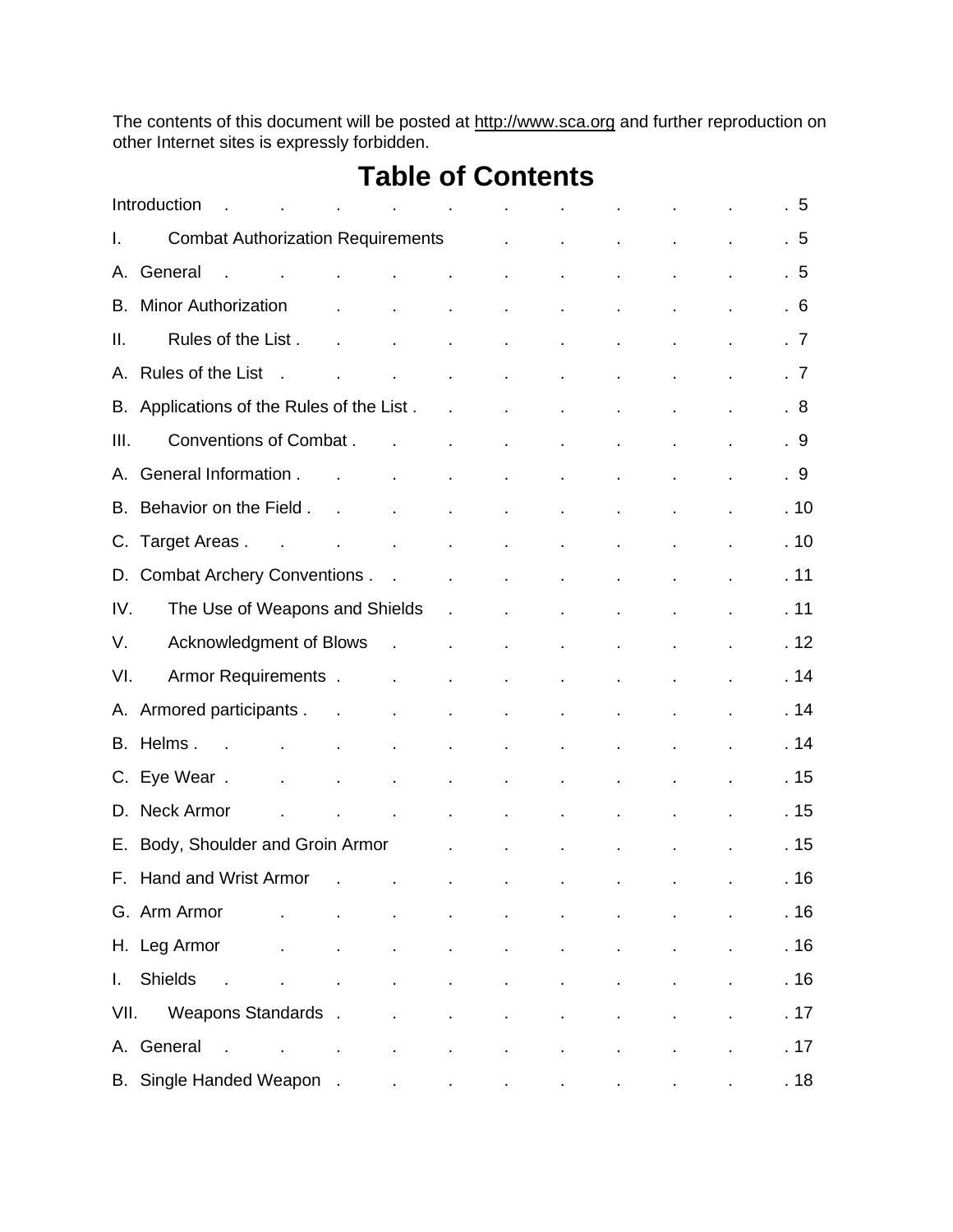|       | C. Two Handed Weapons . The contract of the contract of the contract of the contract of the contract of the co |                            |                             |                          | and the state of the state of |                             | . 18 |
|-------|----------------------------------------------------------------------------------------------------------------|----------------------------|-----------------------------|--------------------------|-------------------------------|-----------------------------|------|
| D.    | <b>Fiberglass Spears</b><br><b>All Contractor</b><br>$\mathbf{r} = \mathbf{r}$                                 | $\sim$                     | $\mathcal{L}^{\pm}$         | $\mathcal{L}^{\pm}$      |                               |                             | . 19 |
| Е.    | <b>Throwing Weapons</b><br>$\sim 100$<br>$\sim 100$                                                            |                            | $\mathbf{r}$                | $\epsilon$               | $\epsilon$                    |                             | .20  |
| F.    | Combat Archery Boxes/Crossbows.<br>$\sim 10$                                                                   |                            | $\overline{\phantom{a}}$    | ä,                       | $\blacksquare$                |                             | .20  |
|       | G. Combat Archery Ammunition.<br><b>Contract Contract</b>                                                      |                            | $\mathbf{r}$                |                          |                               |                             | . 21 |
| VIII. | Siege Combat<br>and the company<br>$\mathbf{L}^{\text{max}}$ and $\mathbf{L}^{\text{max}}$                     | <b>Contractor</b>          | $\mathbf{r}$                | $\blacksquare$           |                               |                             | .25  |
| А.    | General<br>$\sim 10$<br>and a state of the<br>$\mathcal{L}^{\text{max}}$                                       |                            | $\hat{\mathbf{r}}$          |                          |                               |                             | .25  |
| В.    | Munitions.<br>$\mathbf{r}$<br>$\mathbf{r}^{\prime}$<br>$\mathbf{r}$                                            | and the state of the       | $\mathcal{L}^{\pm}$         | ä,                       | ä,                            |                             | .26  |
| C.    | <b>Blow Acknowledgment</b><br>$\sim 10$<br><b>Contractor</b>                                                   | $\overline{\phantom{a}}$   | $\mathbf{r}$                | ä,                       | $\blacksquare$                |                             | .26  |
| D.    | <b>Destroying Siege Engines</b><br>the contract of the contract of the contract of                             |                            |                             |                          |                               |                             | .26  |
| IX.   | Procedures for the Authorization of Marshals                                                                   |                            |                             | $\mathbf{r}$             |                               |                             | .26  |
| А.    | <b>General Requirements</b><br>the control of the control of the                                               |                            |                             | $\overline{\phantom{a}}$ |                               |                             | .27  |
| Х.    | Procedures for Marshaling Wars.<br>$\sim$ $\sim$                                                               |                            | $\bullet$                   | ä,                       |                               |                             | .27  |
| А.    | Before the War<br>$\sim$ $\sim$<br>$\mathbf{r}$<br>$\mathcal{L}^{\pm}$                                         |                            | $\mathcal{L}_{\mathcal{A}}$ | ¥,                       |                               |                             | .27  |
| В.    | Marshal of a War.<br>and the company of the com-                                                               | and the company of the     |                             | $\epsilon$               |                               |                             | . 28 |
| XI.   |                                                                                                                |                            | <b>All Contract</b>         |                          |                               |                             | . 29 |
| XII.  | <b>Combat Injury Procedures</b><br>the company of the com-                                                     |                            | $\mathbf{r}$                |                          |                               |                             | . 29 |
| XIII. | Guidelines for Marshaling on the Field                                                                         | <b>Contract</b>            |                             |                          |                               |                             | . 30 |
| А.    | Preparing to Marshal Combat Activities .                                                                       |                            | $\mathbf{r}^{\prime}$       |                          |                               |                             | . 30 |
| В.    | <b>Marshaling Single Combat</b>                                                                                |                            | $\mathbf{r}$                | $\mathbf{r}$             | $\mathbf{r}$                  | $\blacksquare$              | . 30 |
|       | C. Marshaling Melees<br>the contract of the contract of the contract of<br>$\mathcal{L}^{\mathcal{L}}$         |                            |                             |                          |                               | $\mathbf{L}^{\mathrm{max}}$ | .32  |
| XIV.  | Combat Authorization Procedures .                                                                              |                            | $\overline{\phantom{a}}$    |                          |                               |                             | . 32 |
| XV.   | Equipment Inspection Guidelines                                                                                |                            |                             |                          |                               |                             | . 34 |
| А.    | General Information. .<br>$\sim 10$<br>$\mathbf{r} = \mathbf{r} \times \mathbf{r}$                             | $\mathbf{r}$               |                             |                          |                               |                             | . 34 |
|       | <b>B.</b> Sample Armor Inspection                                                                              |                            |                             |                          |                               |                             | . 34 |
|       | C. Sample Weapons Inspection                                                                                   |                            |                             |                          |                               |                             | . 35 |
|       | D. Sample Combat Archery Inspection                                                                            |                            | ä,                          |                          |                               |                             | . 36 |
| XVI.  | <b>Experimental Weapons and Materials Procedure</b>                                                            |                            |                             |                          |                               |                             | . 36 |
|       | A. Experimental Weapons and Material.                                                                          | the company of the company |                             |                          |                               |                             | . 36 |
| XVII. | Marshal Responsibilities, Chain of Command and Reporting Theory of Linear                                      |                            |                             |                          |                               |                             | .37  |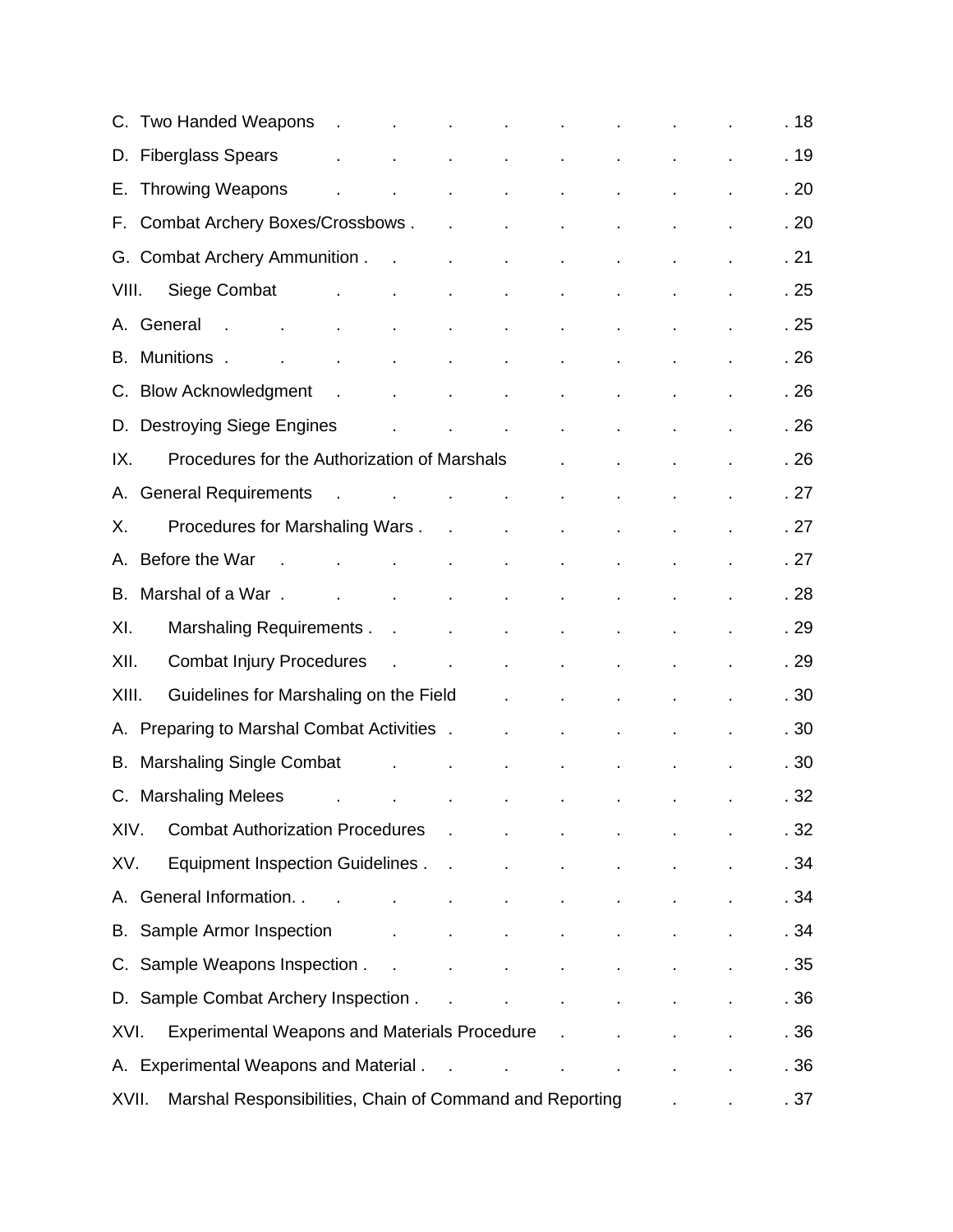|      | A. Reporting Requirements . The contract of the contract of the contract of the contract of the contract of the contract of the contract of the contract of the contract of the contract of the contract of the contract of th |                                                                                 |  |  |                                          |  | .37  |
|------|--------------------------------------------------------------------------------------------------------------------------------------------------------------------------------------------------------------------------------|---------------------------------------------------------------------------------|--|--|------------------------------------------|--|------|
|      | XVIII. Procedures for Grievances and Sanctions.                                                                                                                                                                                |                                                                                 |  |  | the contract of the contract of the con- |  | . 38 |
|      |                                                                                                                                                                                                                                |                                                                                 |  |  |                                          |  | .38  |
|      | B. Sanctions.                                                                                                                                                                                                                  | the contract of the contract of the contract of the contract of the contract of |  |  |                                          |  | .39  |
| XIX. | Glossary and the contract of the contract of the contract of the contract of the contract of the contract of the contract of the contract of the contract of the contract of the contract of the contract of the contract of t |                                                                                 |  |  |                                          |  | . 41 |
|      | A. Armor Materials .                                                                                                                                                                                                           | the contract of the contract of the contract of the contract of the contract of |  |  |                                          |  | . 41 |
|      | B. Weapons.                                                                                                                                                                                                                    | the contract of the contract of the contract of the contract of the contract of |  |  |                                          |  | . 42 |
|      | C. Other Definitions.                                                                                                                                                                                                          | the contract of the contract of the contract of the contract of the contract of |  |  |                                          |  | . 43 |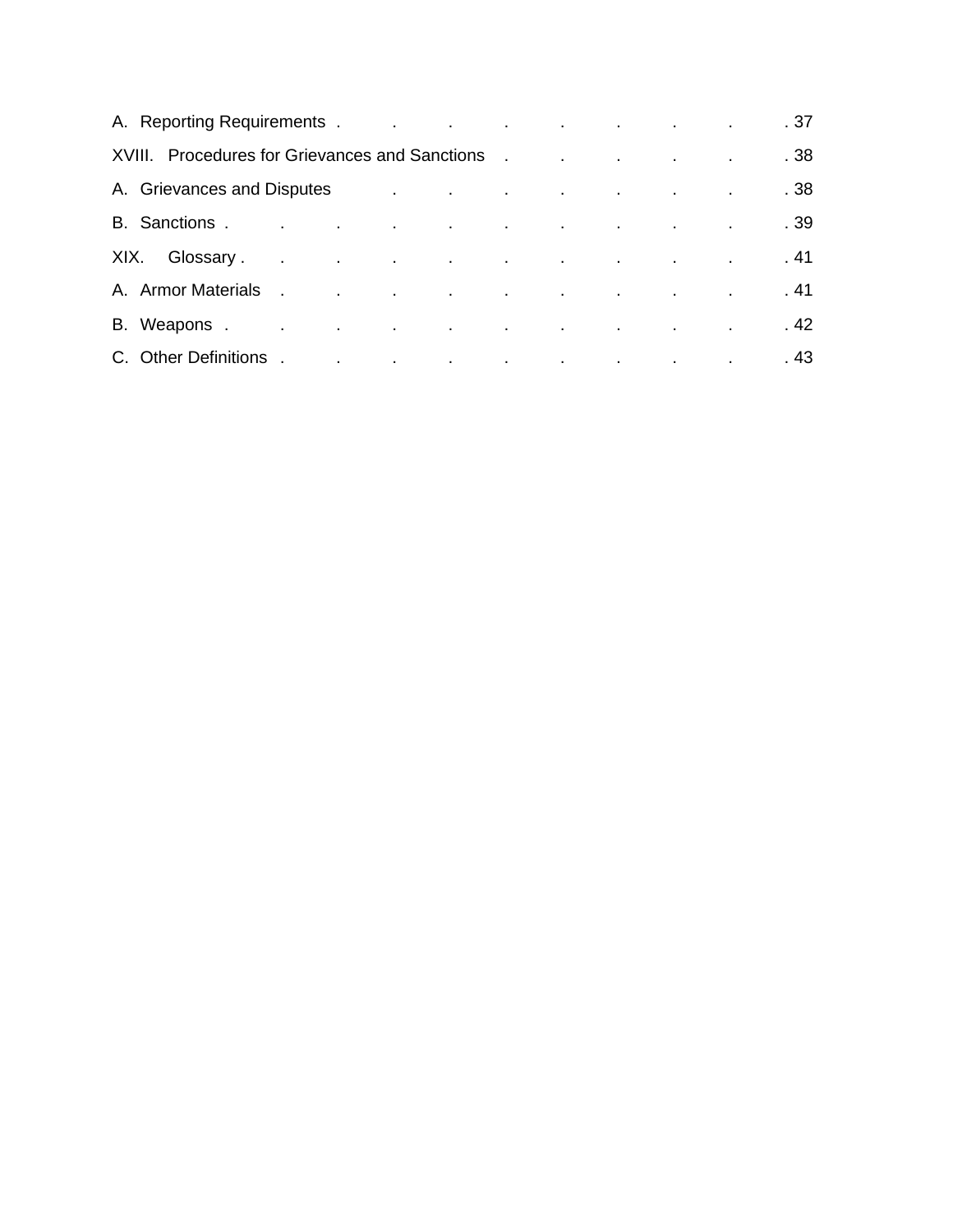# **Introduction**

This handbook is the latest revision of a set of rules and guidelines that have been ever changing over the last half century. While the traditions and laws of each kingdom vary, these rules represent the minimum requirements for equipment and conduct required for participation in SCA armored combat.

Previously, the rules for Armored Steel fighting within the SCA was included in this handbook. These have been moved to their own, stand-alone handbook.

Remember, it is your duty as a marshal to know and understand the rules set forth in this handbook. Be diligent in your awareness of the current standards, as well as ongoing changes and updates at both a Society and Kingdom level.

### I. Combat Authorization Requirements

#### A. General

- 1. All persons who wish to participate in SCA combat activities must authorize under the Society and Kingdom-of-residence authorization procedures. SCA combat activities are defined as armored combat, Society period fencing, combat archery siege, and marshaling. Other martial activities clearly falling within the scope above are also considered combat-related activities. Youth combat programs are not supervised at the Society level, but participation in such programs requires authorization following Kingdom-of-residence procedures.
- 2. Each Kingdom shall establish a procedure to authorize combatants for participation in SCA combat-related activities. These procedures shall verify that the candidate is familiar with the following:
	- a. Rules of the Lists of the SCA.
	- b. The Armor and Weapons standards of the SCA.
	- c. The Conventions of Combat for the SCA.
	- d. Kingdom-of-residence–specific Conventions of Combat.
	- e. Kingdom-of-residence–specific Armor and Weapons Standards.
- 3. In addition to the above requirements, candidates must demonstrate the ability to function on the field in a manner that is safe both to themselves and to their opponents.
- 4. Only a warranted or rostered authorized marshal may perform an authorization. This authorizing marshal must witness the authorization and execute the appropriate paperwork to ensure that the authorization is registered with the appropriate kingdom official.
- 5. Authorization shall be registered with, and kept on file by, the Minister of the Lists or another designated official of each kingdom. This office shall be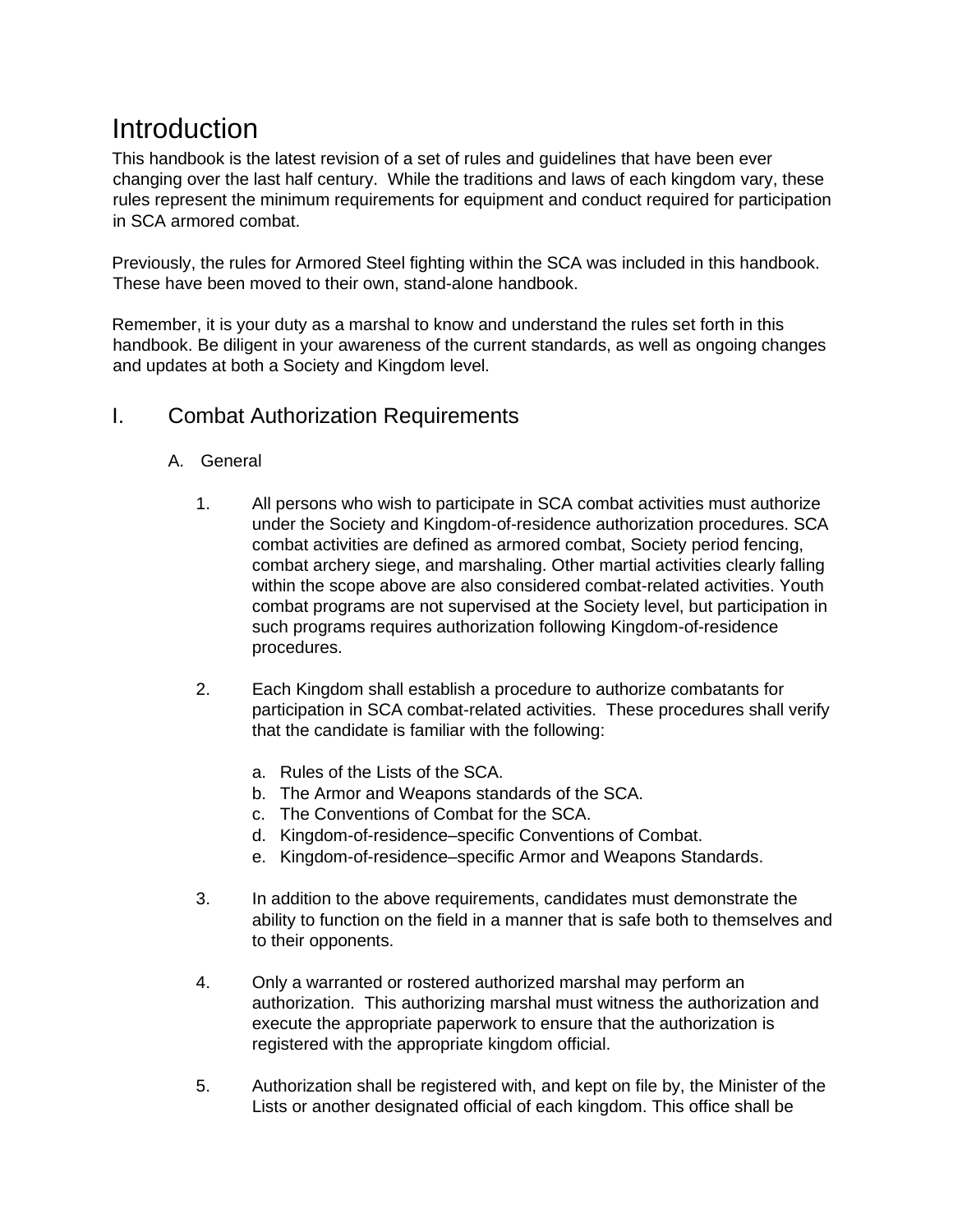responsible for keeping properly completed waivers and maintaining the registration of authorizations. This office shall provide the Earl Marshal with a list of all current combat authorization cards upon request.

- 6. No authorization card may be issued until a properly completed Waiver is filed with the Kingdom.
- 7. Signed waivers for SCA combat-related activities shall be kept on file for a period of seven (7) years.
- 8. Combat authorizations may be issued for a period of time equal to the time that the combat participant has an active waiver on file.
- 9. Kingdoms may issue authorizations only to persons who reside within their established boundaries. An exception to this is allowed where a person has been formally recognized as a subject of a kingdom in which they do not reside. Formal recognition shall be recorded in accordance with the requirements of the SCA Governing Documents and kingdom law and custom.
- 10. Kingdoms may define additional types of authorization, such as weapon forms, field marshals, and missile combat marshals, and requirements for them, as may be deemed necessary.
- 11. Valid combat authorization cards shall be accepted outside the issuing kingdom as proof of authorization, as long as proof of a signed and active waiver is available. Kingdoms may define additional requirements before renewing an authorization card for a person who has moved into that kingdom from another kingdom.
- 12. A marshal from any kingdom may revoke the authorization card of a fighter from any other kingdom for just and stated cause. The marshal in charge (MIC) of the event should be notified immediately and the Earl Marshal of the fighter's kingdom of residence should receive a detailed report of the incident.
- B. Minor Authorization

Minors (ages 14–17) may authorize with these additional requirements:

- 1. In order to be authorized as a combatant or marshal in adult armored combat, an individual must have attained his or her sixteenth (16th) birthday. In order to be authorized as a participant, combatant, or marshal in any other form of Society combat-related activity, except youth combat, an individual must have attained his or her fourteenth (14th) birthday.
- 2. No person below the age of eighteen (18) may be warranted as a group Marshal, or the Marshal in Charge of an event.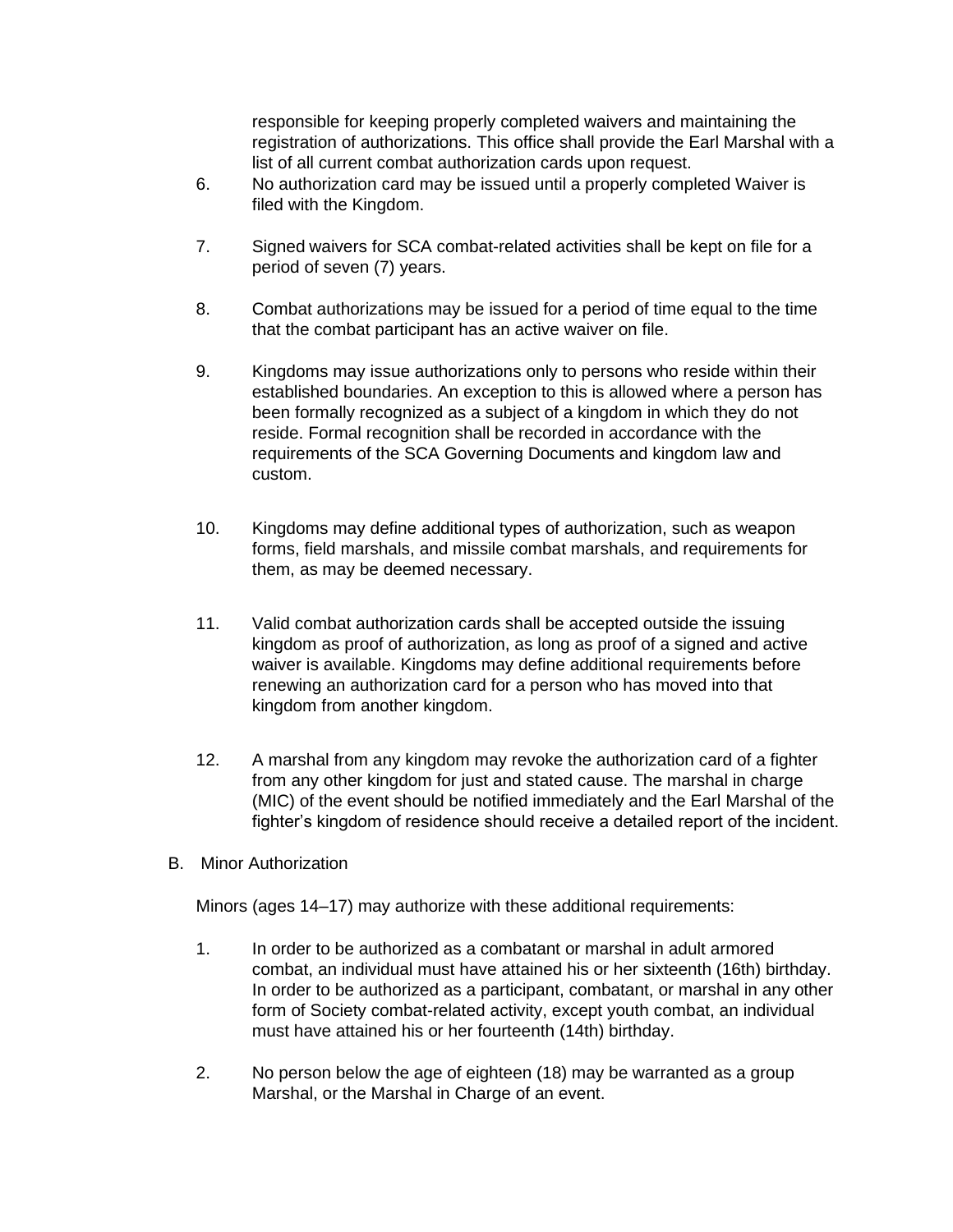- 3. The parents or guardians of the minor must witness SCA combat, discuss with a witnessing marshal how it relates to the participation of their child, and execute a "Minor's Waiver and Informed Consent to Participate in SCA Combat-Related Activities." The witnessing Marshal must countersign the waiver.
- 4. Only the Earl Marshal, the Principality Marshal, or a designated deputy may authorize the minor for SCA Combat-Related Activities.
- 5. At any event in which the minor is involved in SCA combat-related activities, the minor must either have a parent or guardian present or must be in possession of a properly executed "Medical Authorization Form for Minors." Said Medical Authorization Form must designate an adult present at the event as able to authorize medical treatment in the case of an emergency.
- 6. Minors engaging in combat with adults shall be marked in the following manner: A single yellow diamond no larger than 1inch (25.4 mm) but no smaller than 0.5 inch (12.7 mm) to be placed on the front hemisphere of the helm (preferably on or near the inspection sticker). Minors competing with adults in Rapier will have the same diamond on the cuff of the glove of their dominant weapon hand.

## **II. Rules of the List**

A. The Rules of the Lists

The basic rules for SCA combat are contained in the Rules of the Lists. These rules cover all combat within the SCA including but not limited to tournaments, non-tourney martial field activities such as wars, combat archery, and Society period fencing. The observance of honor and chivalry and the safety of the combatants are the overriding goals of these rules. The following is intended to bring together the appropriate rules for conducting SCA combat activities.

The Rules of the Lists are reprinted here from section IX.B. of the Corpora of the SCA:

- 1. Each fighter, recognizing the possibilities of physical injury to themselves in such combat, shall assume unto themselves all risk and liability for harm suffered by means of such combat. No fighter shall engage in combat unless and until they have inspected the field of combat and satisfied themselves that it is suitable for combat. Other participants shall likewise recognize the risks involved in their presence on or near the field of combat and shall assume unto themselves the liabilities thereof.
- 2. No person shall participate in Official Combat-Related Activities (including armored combat, period fencing, and combat archery) outside of formal training sessions unless they have been properly authorized under Society and Kingdom procedures.
- 3. All combatants must be presented to, and be acceptable to, the Sovereign or his or her representative.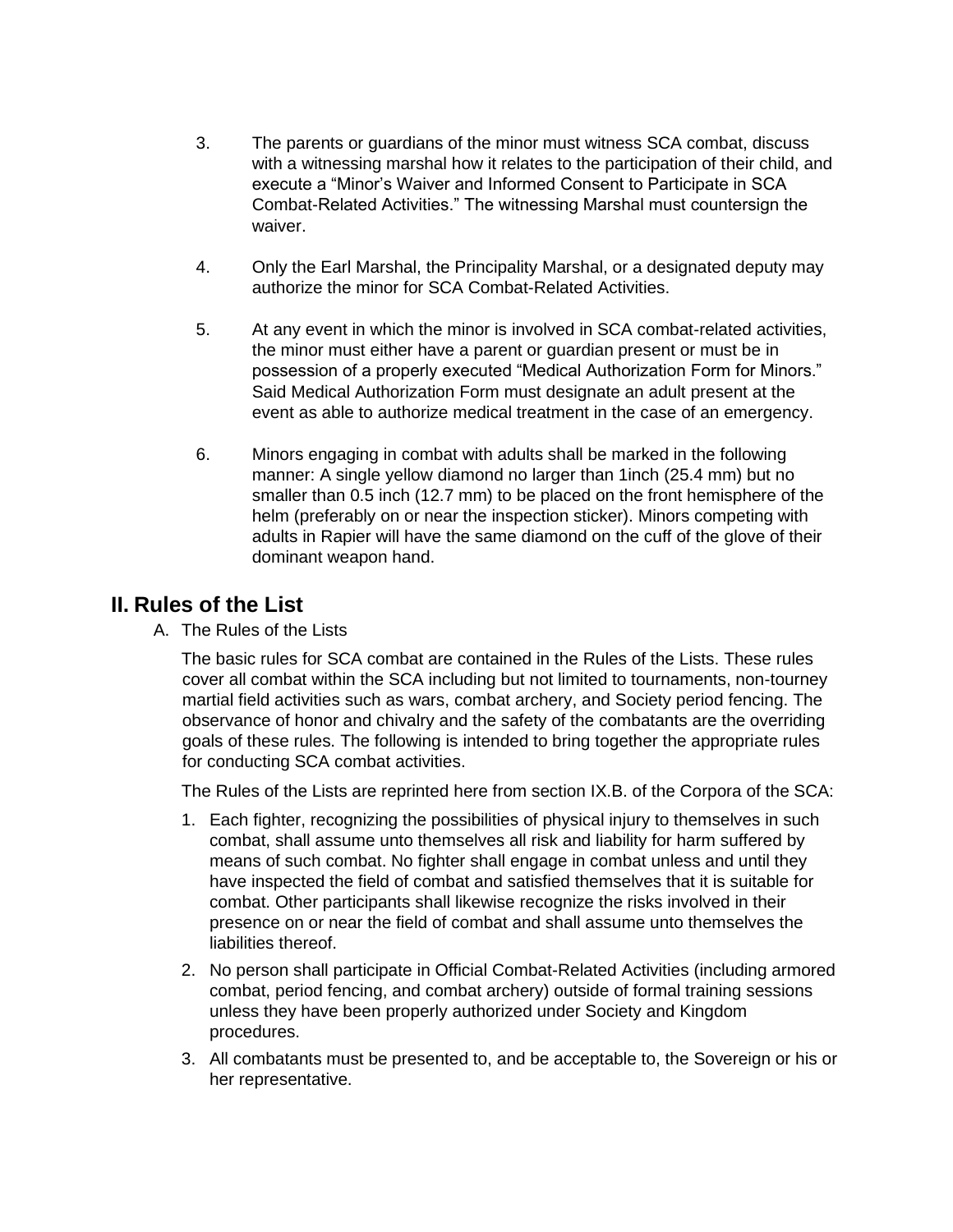- 4. All combatants shall adhere to the appropriate armor and weapons standards of the Society, and to any additional standards of the Kingdom in which the event takes place. The Sovereign may waive the additional Kingdom standards.
- 5. The Sovereign or the Marshallate may bar any weapon or armor from use upon the field of combat. Should a warranted Marshal bar any weapon or armor, an appeal may be made to the Sovereign to allow the weapon or armor.
- 6. Combatants shall behave in a knightly and chivalrous manner and shall fight according to the appropriate Society and Kingdom Conventions of Combat.
- 7. No one may be required to participate in Combat-Related Activities. Any combatant may, without dishonor or penalty, reject any challenge without specifying a reason. A fight in a tournament list is not to be considered a challenge and therefore may be declined and forfeit the bout.
- 8. Fighting with real weapons, whether fast or slow, is strictly forbidden at any Society event. This rule does not consider approved weaponry which meets the Society and Kingdom standards for traditional Society combat and/or Society period rapier combat, used in the context of mutual sport, to be real weaponry.
- 9. No projectile weapons shall be allowed within the Lists of a tournament, nor shall any weapons be thrown. The use of approved projectile weapons for melee, war, or combat archery shall conform to the appropriate Society and Kingdom Conventions of Combat.
- B. Applications of the Rules of the Lists
	- 1. Application of Rule 1**:** "Other participants" include marshals and support personnel whose activities bring them close to fighting in a situation where boundaries are not clearly defined. Heralds, list pages, and similar officers who leave the field entirely before combat begins are exempt from this requirement, as are water-bearers and chirurgeons who remain in fixed support points outside the tournament field or battle area. Water-bearers and chirurgeons who take part in mobile support groups within the overall boundaries of a battle area must receive a basic orientation in field safety.
	- 2. Application of Rule 2**:** The Crown and/or marshallate of each kingdom shall establish standards and procedures for the authorization of fighters to participate in combat. These procedures shall adhere to the combat authorization procedures in this handbook. At kingdom option, these procedures may involve either a general authorization to participate in armored combat or a set of separate authorization procedures for the use of (or for combat AGAINST) specific weapons or classes of weapons.

The Crown and/or marshallate of each kingdom shall establish standards and procedures for the authorization of combat archers and missile users to participate in combat. Kingdoms may establish such additional limitations on the participation of minors as may be deemed necessary. It is usual for authorizations from other kingdoms to be accepted, although exceptions may prove necessary in the case of specific individuals.

The Crown may not simply grant an authorization, unless the recipient has successfully completed the authorization process as delineated in Society and kingdom law.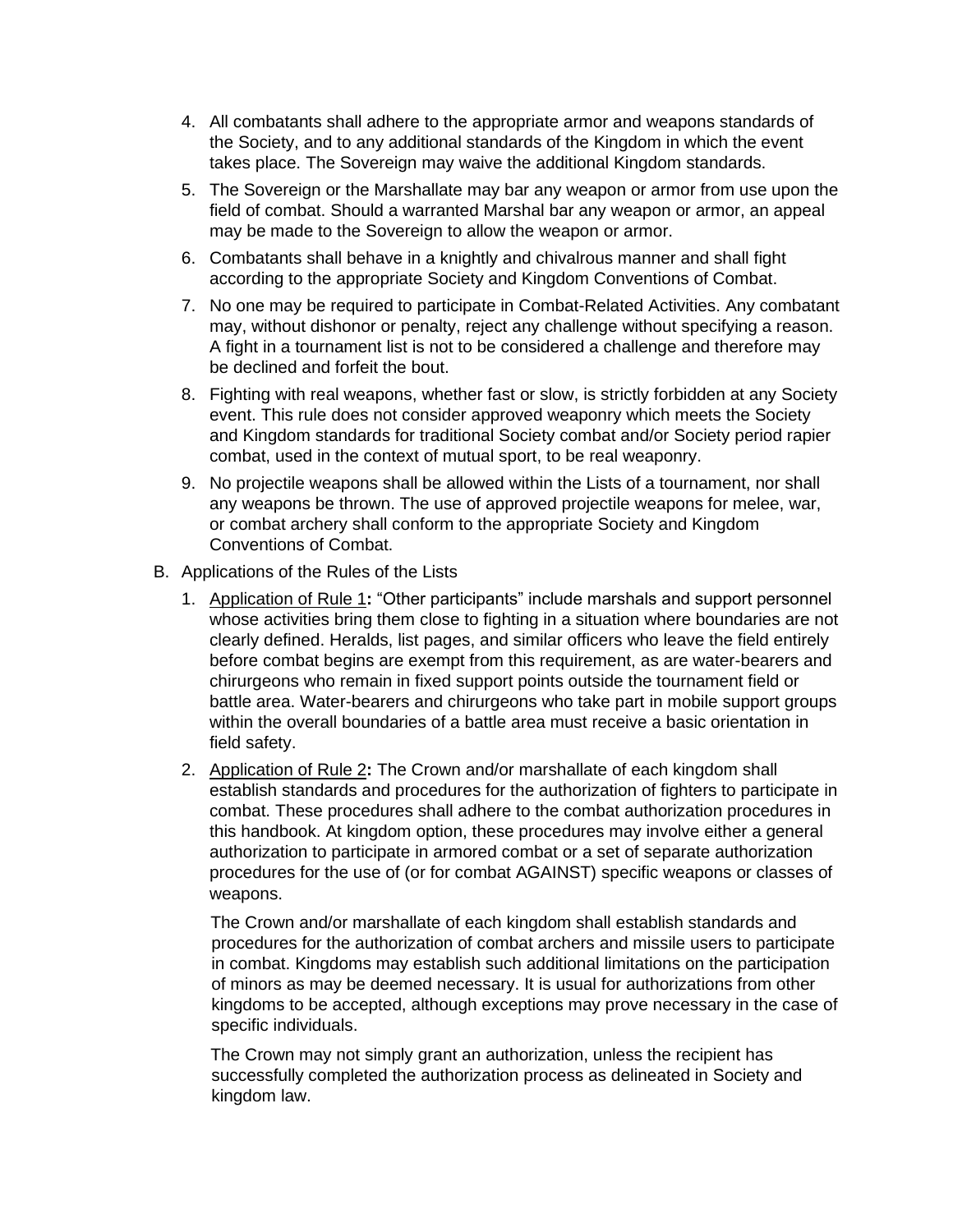- 3. Application of Rule 4: Kingdoms may apply armor and weapons standards that are stricter than the Society standards, should they be deemed necessary, but may not reduce or waive any Society standard.
- 4. Application of Rule 5: If a fighter regards an opponent's weapon or armor as unduly dangerous to self or opponent, he or she can request that the marshal on the field re-inspect the item. Either fighter has the option of appealing the decision of the reinspection marshal to the marshal in charge and ultimately to the sovereign.
- 5. Application of Rule 6**:** Engaging in any Society combat activity with the deliberate intent to inflict bodily harm to an opponent is strictly forbidden.
- 6. Application of Rule 7: No one is required to engage in SCA combat should he or she prefer not to do so.
- 7. Application of Rule 8**:** Since fighting with real weapons is forbidden at any Society event, threatening the use of such weapons is likewise expressly forbidden.

At the discretion of the sovereign and the MIC, recognized experts may be permitted to present choreographed demonstrations with real weapons under strictly controlled conditions.

No one may wear any real weapon onto the field while participating in combat or present during combat. At the discretion of the sovereign and the MIC, an exception may be made for marshals or other noncombatants to wear knives bonded with peace straps.

Posing for still photographs with real weapons is permitted.

8. Application of Rule 9: The prohibition on thrown weapons refers to weapons thrown in combat or thrown in a hostile manner. It does not apply to "tossing," defined as a gentle, short-range method of transferring or removing a tournament weapon or item from the list field or area of combat. The use of bows and arrows, firearms, slings, javelins, throwing axes, throwing knives, or any other projectile weapon is forbidden within tournament lists, or in any other situation where spectators cannot be separated from the potential line of fire by more than the effective range of the weapon.

#### **III. Conventions of Combat**

- A. General Information
	- 1. All traditional SCA armored combat at SCA tourneys, wars, and other events shall be conducted in accordance with the Rules of the Lists of the SCA, Inc., these Conventions of Combat, and such weapon and equipment standards and event rules as are established by the marshallate of the SCA, Inc., and individual kingdom marshallates.
	- 2. All kingdoms shall have as their minimum armor and weapons standards those criteria established by the Society minimum armor and weapons standards. Each kingdom may require additional, more extensive, and/or stricter standards.
		- a. All fighters, prior to combat at each and every SCA-sponsored event or fighting practice, shall ensure that their armor and weapons are inspected by a warranted member of the kingdom marshallate.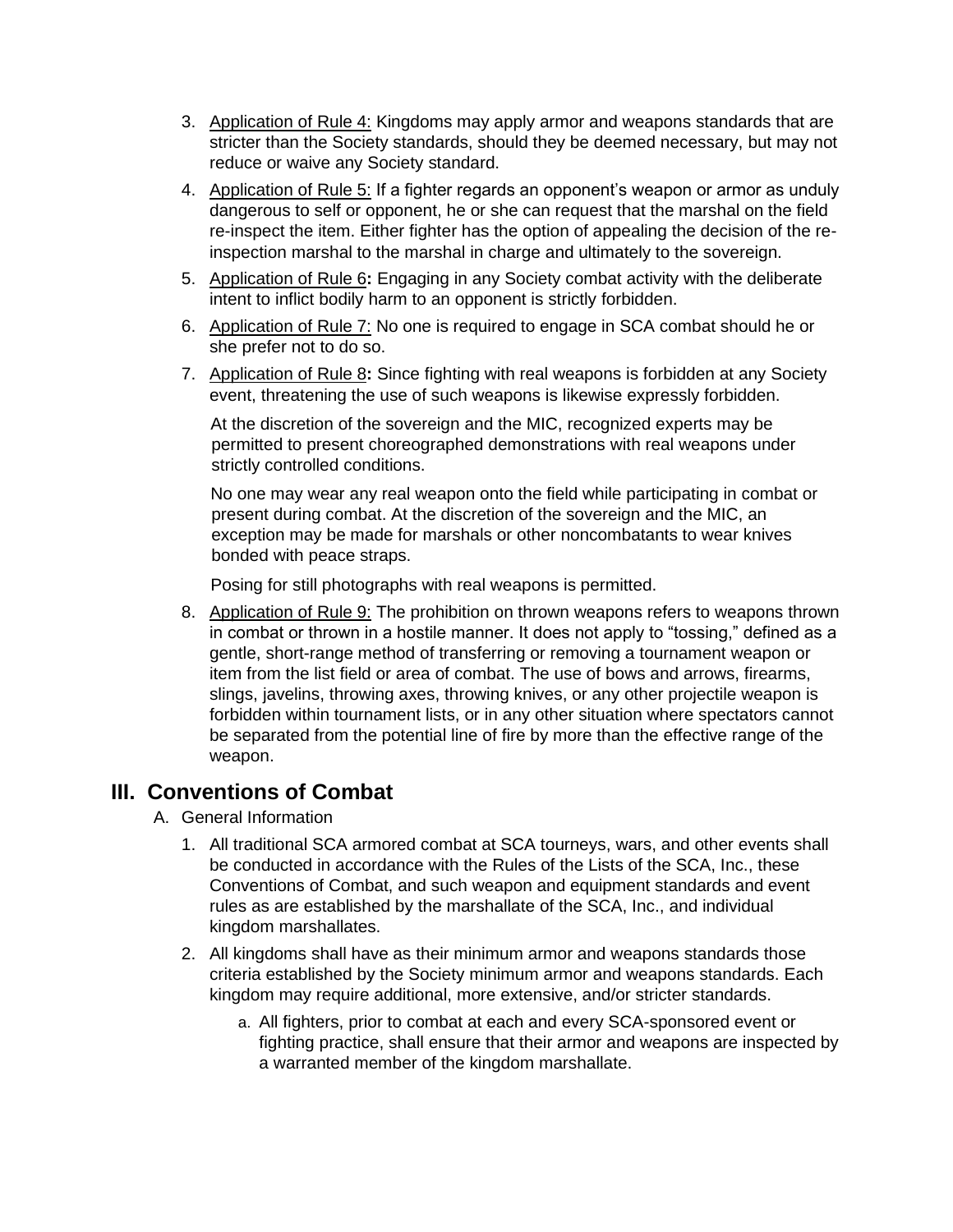- b. Even though a warranted member of the kingdom marshallate has inspected the armor and weapons used by a fighter, each fighter shall accept full responsibility for the condition of his or her own equipment. Each fighter has the obligation to his- or herself, the marshals, and all opponents, to see that his or her equipment meets all Society and kingdom requirements.
- c. Combat archery ammunition each must be inspected individually before every use.

i. Tubular-shafted ammunition may be inspected by the archer and use again immediately.

ii. Fiberglass-shafted ammunition must be taken off the field and reinspected under the supervision of a combat archery marshal before being used again.

- 3. When not otherwise directed by the sovereign, the sovereign's representative upon the field and in all matters dealing with Society combat is the Earl
- Marshal, and, by delegation, warranted members of the kingdom marshallate.
- B. Behavior on the Field
	- 1. Striking an opponent with excessive force is forbidden.
	- 2. All fighters shall obey the commands of the marshals on the field or shall be removed from the field and subject to disciplinary action. Disagreements with the marshals on the field shall be resolved through the established mechanisms outlined in the Procedures for Grievances and Sanctions of the Marshallate Procedures of the SCA, Inc.
	- 3. Each fighter shall maintain control over his or her temper at all times.
	- 4. Upon hearing the call of "HOLD" all fighting shall IMMEDIATELY stop.
	- 5. A fighter shall not enter the lists or participate in any form of SCA combat activity while impaired by alcohol or drugs (including, but not limited to: drugs prescribed by a licensed health care provider, over- the-counter medications, and illegal controlled substances.)
	- 6. Any behavior that takes deliberate advantage of an opponent's chivalry or safetyconsciousness, or that takes deliberate unfair advantage of an opponent, is prohibited.
	- 7. A fighter shall not deliberately strike a helpless opponent.
	- 8. Any fighter who obtains an unfair advantage by repeatedly becoming "helpless" (for example, by falling down or losing their weapon) may, after being duly warned by the marshals on the field, be forced to yield the fight at the next occurrence of such behavior. The onus of this is on the marshals, not on the opponent. However, the opponent may ask the marshals to let the fight continue.
	- 9. Grappling, tripping, throwing, punching, kicking, and wrestling are prohibited. Contact between combatants' bodies, shields, and weapons is expected in *corpsa-corps* or mêlée situations, as such controlled contact is allowed during these engagements.
	- 10. Deliberately striking an opponent's head, limbs, or body with a shield, weapon haft, or any part of the body is forbidden.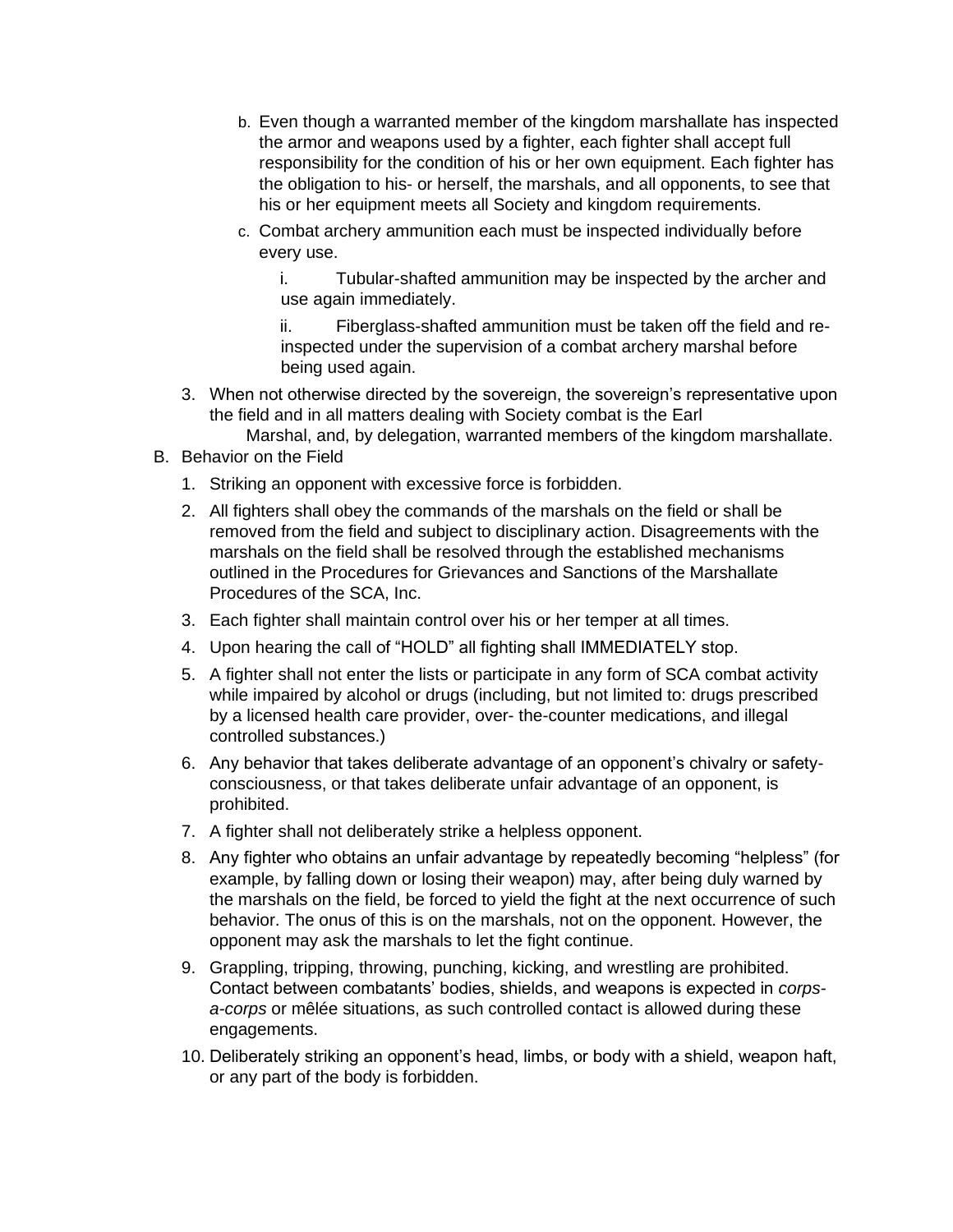- 11. Grasping an opponent's person, shield, weapon's striking surface, or bow/crossbow is prohibited.
- 12. Intentionally striking an opponent outside the legal target areas is forbidden.
- 13. Intentionally striking a Combat Archer's bow/crossbow is prohibited
- 14. Intentionally blocking a strike or projectile with a bow/crossbow is prohibited
- C. Target Areas
	- 1. Torso: All of the body above the points of the hips, excluding the head and arms and including the groin, shoulder blades, and the area between the neck and shoulders.
	- 2. Face: the area between the chin and the middle of the forehead and between the ear openings.
	- 3. Head: The whole head and neck except the face as defined above.
	- 4. Thighs: The leg from one inch [25.4mm} above the top of the knee to a line even with the bottom of the hip socket.
	- 5. Hips: Area between the bottom of the hip socket to the point of the hip (iliac crest).
	- 6. Shoulder: From the point of the shoulder down to a line even with the top of the underarm.
	- 7. Arms: From the shoulder to one inch [25.4mm} above the wrist.
	- 8. Blows that land outside the legal target areas shall not be counted, unless an illegal target area has been intentionally placed in the path of an impending blow.
- D. Combat Archery Conventions
	- 1. Upon a hold being called, all archers must unload their weapons (crossbows may remain cocked). Archers may nock an arrow on their bow or load their crossbow at "make ready" (or equivalent) and may fire when "Lay on" is called.
	- 2. Archers may have a backup weapon on them, but may not draw it until their bow/crossbow has been safely disposed of (taken off the field, discarded in a low traffic area, handed to another combatant, etc). Upon drawing a backup weapon to enter combat, hands must be appropriately armored.
	- 3. Archers may carry and use thrown weapons without need to discard their bow/crossbow or change hand armor.
	- 4. Archers need to be aware of what is beyond their target area to ensure that errant shots do not endanger anyone.
	- 5. An archer's minimum range is dictated by ensuring that the ammunition completely clears the bow/prod before contacting the opponent.
	- 6. Ammunition dropped onto the ground is considered dead as if it had been fired, and needs re-inspection.
	- 7. Live combatants may pick ammunition off the field for re-inspection (as long as reinspection is allowed during the scenario) and reuse it during the same battle. Dead combatants may clear ammunition from the field for use in future battles if scenario rules allow.
	- 8. Within scenario limits, ammunition may be taken from caches stored on or off the field and from other combatants (dead or alive) with permission of the owner.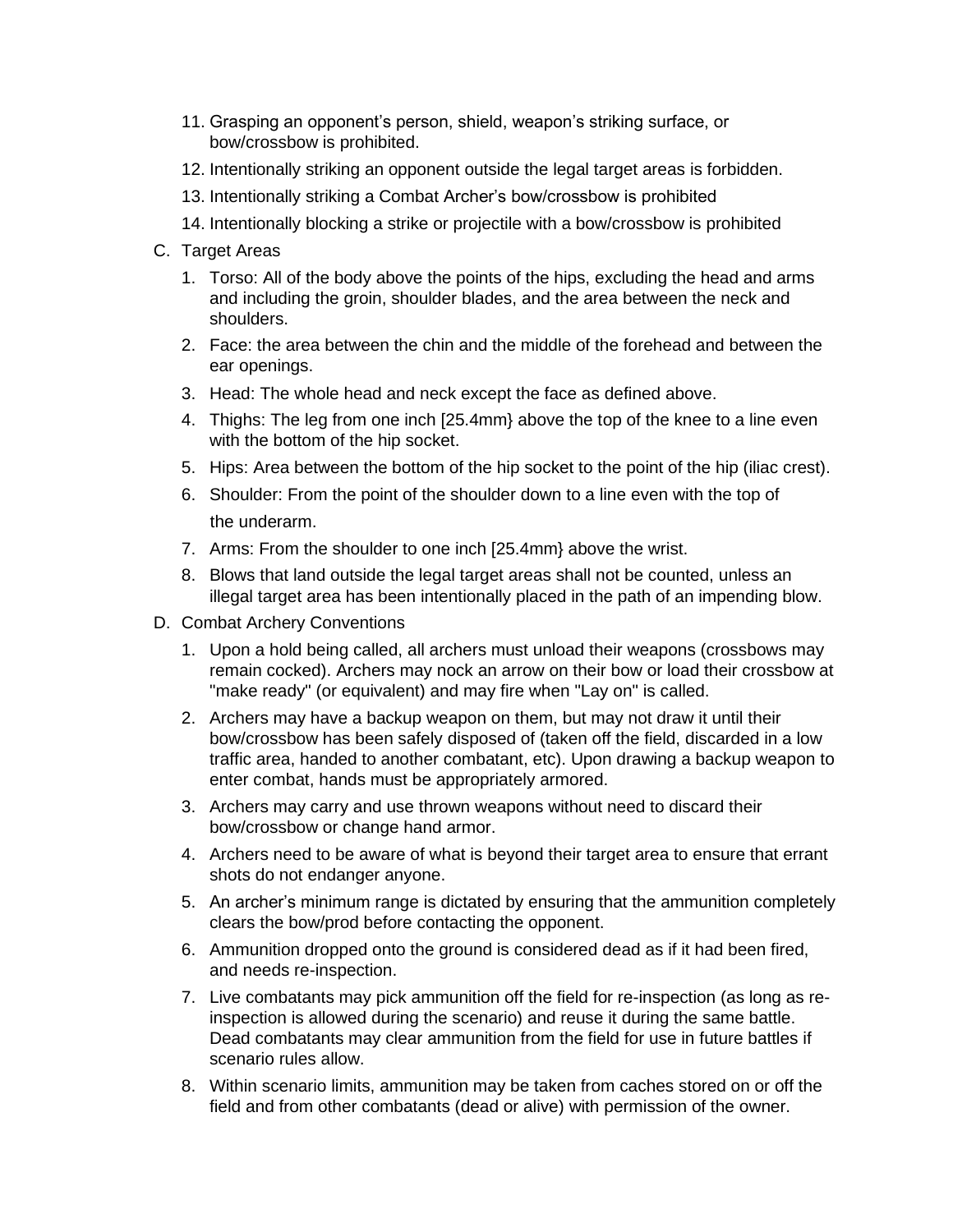# **IV. The Use of Weapons and Shields**

- A. Weapons shall be used in accordance with their design. For example, spears may only be used for thrusting, axes for striking along the edge of the blade, etc.
	- 1. Only weapons approved for thrusting may be used for that purpose. Feinting as if to thrust with a weapon not approved for that purpose is prohibited. Before any bout where a thrusting weapon is used, the opponent and marshals shall be informed that such a weapon is on the field, and the thrusting tip shall be shown to the opponent.
	- 2. The blade of an opponent's weapon may not be grasped at any time, nor may it be trapped in contact with the fighter's body as a means of preventing the opponent's use of the weapon. Armored hands may grasp the haft of an opponent's weapon.
- B. The striking surface of a weapon in motion may not be grasped or blocked by the hands or limbs as a means of impeding a blow.
	- 1. If a combatant intentionally places an illegal target area (e.g., an empty hand and or lower leg, including the knee and foot) in the path of a blow, the combatant forfeits that attached limb as if it had been struck in a legal target area.
	- 2. Inadvertently bringing the hands in contact with the striking surface of a weapon in motion, as when attempting to block a blow with another weapon, shall not be considered to be in violation of this convention.
- C. Blows repeatedly blocked by a weapon in contact with a fighter's helm, body, or shield at the moment of impact may, at the sovereign's or marshal's discretion, be considered to have broken the blocking weapon. This will force a fighter to forfeit the fight, unless a secondary weapon is carried or the opponent chooses to allow the fighter to rearm with another weapon.
- D. A shield or weapon may be used to displace, deflect, or immobilize an opponent's shield or weapon, so long as such use does not endanger the safety of the combatants. A shield or haft may be safely placed against the opponent's body to restrict his ability to strike or defend.
- E. Shields must be controlled by the hand; use of passive shields (not controlled by the hand) will be treated as decorative armor and subject to effective blow acknowledgment.
- F. A combat archer may carry and use shield or pavise; however, as long as they are carrying it, they cannot span their weapon.

# **V. Acknowledgment of Blows**

A. Judging the effects of blows is left to the honor of the combatant being struck by the weapon, unless he or she relinquishes this responsibility, with the exception of clear violations of the Rules of the Lists or the Conventions of Combat. Effectiveness of a blow may not be judged by the opposing combatant, the marshal on the field, or other observers. Information unavailable to the combatant being struck may be supplied by the opposing combatant or the marshal, including blade orientation upon impact, apparent force transmitted, or apparent location and angle of the blow's impact based upon the observer's angle of observation.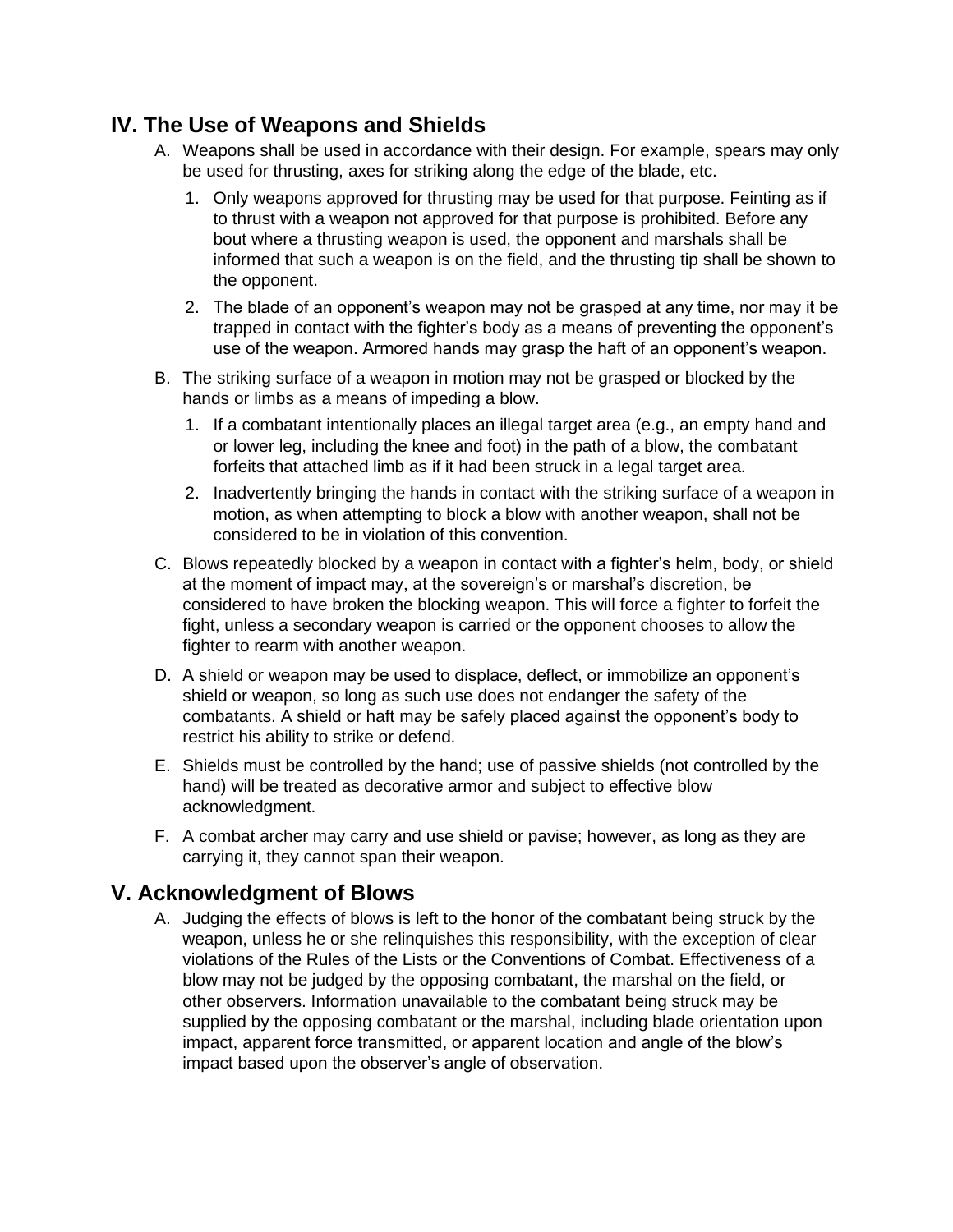- B. When judging the effect of blows, all fighters are presumed to be fully armored. Special tournaments or combat rules may redefine what areas of the body are armored, and to what extent, so long as all the participants are made aware of the special conditions prior to the start of combat.
	- 1. All "fully armored" fighters are presumed to be wearing a chain hauberk over a padded gambeson, with boiled leather arm and leg defenses and an openfaced iron helm with a nasal. The helm may be presumed by kingdom convention to include a very light chain mail drape, permitting vision and resisting cuts by the mere touch of a bladed weapon.
		- a. Under this standard, an acceptable cutting blow to the face would be lighter than to other portions of the head or body. Areas deemed illegal to strike (the wrists from 1 inch [25.4mm] above the hands; the legs from 1 inch [25.4mm] above the knees and below) shall be considered safe from all attack.
		- b. The minimum effective thrusting blow to the face shall be a directed touch and the maximum shall be substantially lighter than to other parts of the body.
- C. An effective blow will be defined as a blow which was delivered with effective technique for the particular type of weapon used, properly oriented, and struck with sufficient force.
	- 1. An effective blow to the head, neck, or torso shall be judged fatal or

completely disabling, rendering the fighter incapable of further combat.

- 2. An effective blow from an axe, mace, polearm, greatsword, or other mass weapon, which lands on the hip above the hip socket or strikes the shoulder inside the shoulder socket, shall be judged fatal or completely disabling.
- 3. An effective blow to the arm above the wrist will disable the arm. The arm shall then be considered useless to the fighter and may not be used for either offense or defense.
- 4. An effective blow to the leg above the knee will disable the leg. The fighter must then fight kneeling, sitting, or standing on the foot of the uninjured leg. Kingdoms may place limitations upon the mobility of such injured fighters.
- 5. If a wounded limb blocks an otherwise acceptable blow, the blow shall be counted as though the limb were not there.
- D. Changes to blow acknowledgment standards may be made on a per-combat, perscenario, or per-tournament basis, but thereafter will revert to the standards above. Alternate acknowledgment standards do not alter the allowed target areas, nor do they increase the basic force level for a telling blow. All combatants must be informed of any changes to standard blow acknowledgment before they participate in the combat.
- E. When judging the outcome of a delivered blow, all fighters are expected to take into account the nature of the weapon being used by their opponent and the location of the point of impact of that weapon. A blow that strikes with sufficient force and proper orientation shall be considered effective, regardless of what it hits prior to striking the combatant.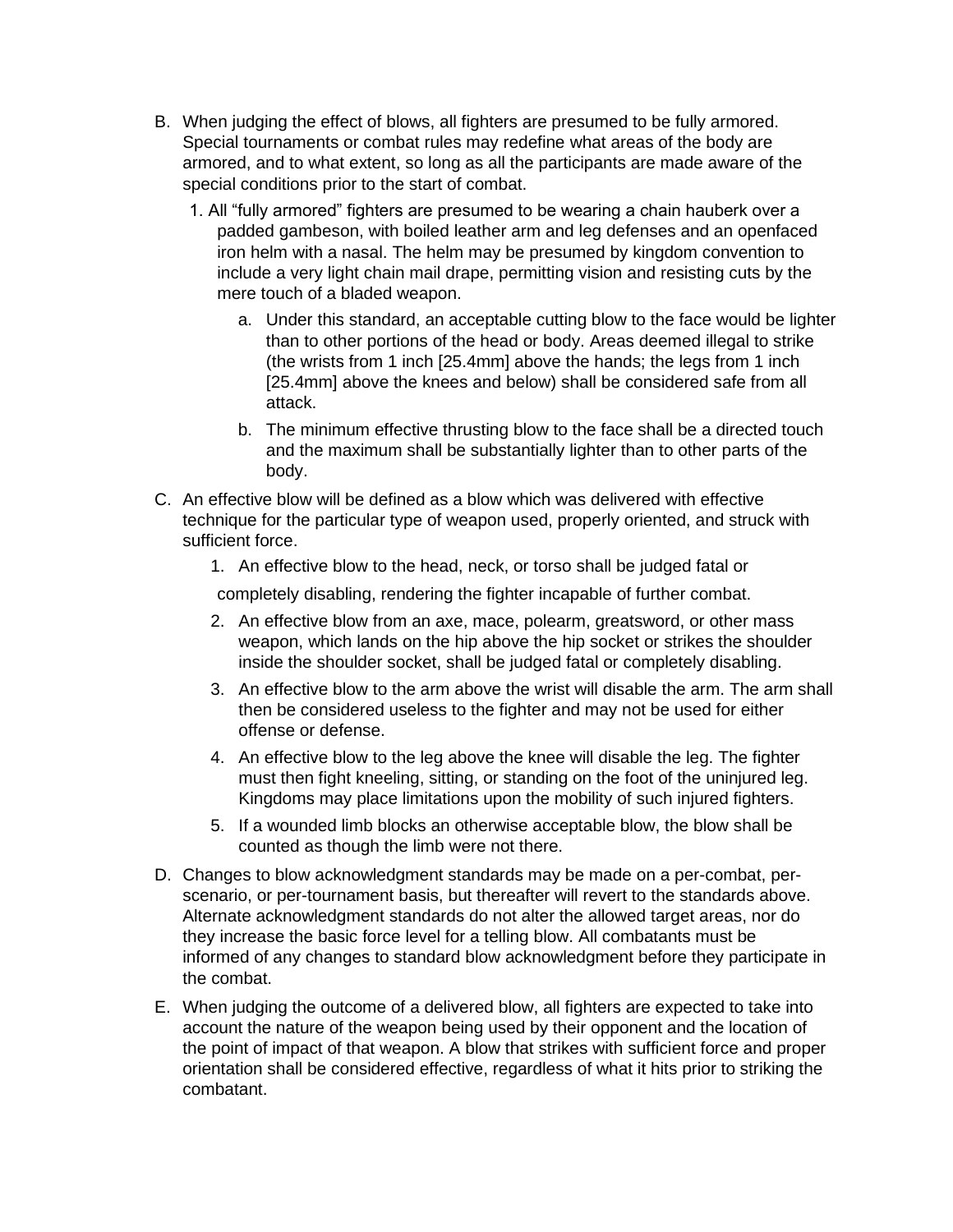- F. Sometimes a blow that would normally be accepted occurs at almost the same moment as an event that would cause the fight to be stopped (a "HOLD" being called, the killing of the fighter throwing the blow, etc.). If the blow was begun before the occurrence of the event that would cause the bout to be halted, and if of sufficient force, it shall be deemed a legal blow and acceptable. If the blow was begun after the occurrence of the event that would cause the bout to be halted, it shall be deemed not legal and need not be accepted.
- G. A blow that includes the dropping of a weapon at the moment of impact need not be counted. (Note: If the force of the blow causes the weapon to be dropped, the rule shall be suspended.)
- H. Owing to safety limits placed on combat archery equipment, and the low mass of the ammunition, arrows and bolts strike with less force. They need not strike with the same force as hand-held weapons for the strikes to be considered killing blows. This does not transfer the responsibility of judging the effects of blows to the archer, as it is left to the honor of the combatant being struck by the weapon to judge the effects.
- I. Weapons (bows and crossbows) that are under-powered have not historically delivered enough force for a fighter to notice a hit in battle. Please be aware of all the factors that impact blow calibration for combat archery, including target area, weapon strength and ammunition choice.

#### **VI. Armor Requirements**

A. Armored Participants

All participants on the field during adult armored combat shall meet the Society minimum armor standards for a fully armored combatant. This includes, but is not limited to, combat archers, siege engineers and other combatants.

It does not include marshals, water-bearers, or chirurgeons. All authorized combatants and warranted marshals shall disguise, cover, or remove modern corporate logos and sport gear unless the gear is necessary for medical reasons. Special attention should be paid to appearance and the atmosphere of a medieval event should be maintained.

- B. Helms
	- 1. Helms shall be constructed from steel which has a thickness of no less than .0625 (that is, 1/16) inch (1.6 mm), or of equivalent material. Alternative materials, such as stainless steel, brass, bronze, or like materials, are permissible as long as the material is structurally equivalent to 0.0625-inchthick steel. The mass of the helm is an important part of the protection. As such, no titanium, fiberglass, aluminum, or other ultra-light materials may be used unless they meet the equivalent mass, strength, and weight of steel which has a thickness of no less than .0625 (that is, 1/16) inch (1.6 mm). Proof of construction technique, materials, and equivalency must be provided to the kingdom earl marshal (KEM) for an approval for in-kingdom use. If a spun-metal top is to be used in the construction of the helm, it shall be a minimum of 0.0 75 inch (14 gauge or 1.905 mm) steel. The process of spinning the top thins the metal, thereby requiring a heavier gauge.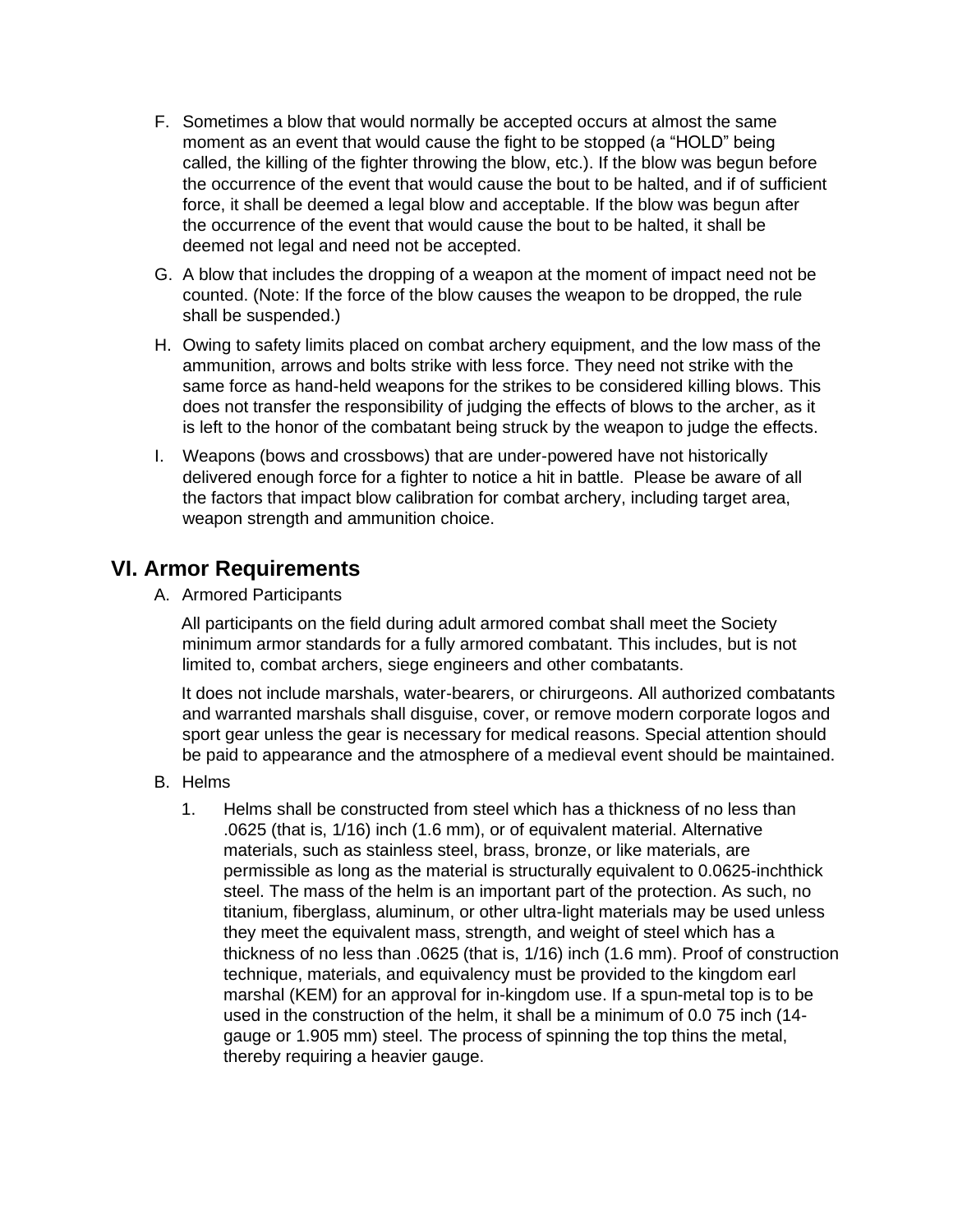- 2. All joints or seams shall be constructed in one or a combination of the following ways, with all welds sound and rivets secure: d. Welded on the inside and outside.
	- e. Welded with a single bead that extends through both surfaces.
	- f. Lap joints welded or brazed at the edges of both pieces.

Helms will be riveted in their primary construction with steel or stainless steel rivets 1/8in (3.18mm) or greater in diameter and no more than 1.5 inches (38.1 mm) apart, steel, stainless steel, or brass rivets 3/16 in (4.76mm) or greater diameter and no more than 2.5 inches (63.5mm) apart or with equivalent riveting techniques. Screw- and pop-type rivets, along with other lightweight rivets, are not to be used.

- 3. Face guards shall prevent a 1inch (25.4mm) diameter dowel from entering into any of the face guard openings.
- 4. The face guard shall extend at least 1 inch (25.4mm) below the bottom of the chin and jaw line when the head is held erect.
- 5. Bars used in the face guard shall be steel of not less than .1875 (that is, 3/16) inch (4.8 mm) in diameter, or equivalent. If the span between crossbars is less than 2 inches (50.8 mm), .125 (that is, 1/8) inch (3.18 mm) diameter bars may be used.
- 6. All movable visors shall be attached and secured in such a way that there is minimal chance that they will become detached or come open in normal combat use.
- 7. There shall be NO major internal projections; minor projections of necessary structural components shall be padded. All metal shall be free of sharp

edges. Face guard bars or mesh should not attach to the interior of the helm, unless of structurally superior design and workmanship.

- 8. All parts of the helm that might cause injurious contact with the wearer's head shall be padded with a minimum of .5 inch (12.7 mm) of closed-cell foam or equivalent padding, or shall be suspended in such a way as to prevent contact with the wearer during combat. Similarly, parts of the inside of the helm that might come in contact with the wearer's neck or body should be padded.
- 9. All helms shall be equipped with a chin strap or equivalent means to prevent the helm from being dislodged or metal contacting the wearer's face during combat. An equivalent might be, for example, a bevor or a chin-cup suspension system. A "snug fit" is NOT an equivalent. The chin strap shall be, at a minimum, .5 inch (12.7 mm) in width and shall not be placed in the helm in a manner that could strangle the wearer.
- C. Eye Wear

The lenses of all eyewear shall be constructed of shatterproof industrial safety glass or plastic. Ordinary glass lenses are prohibited. The wearing of contact lenses or "sports glasses" is strongly recommended.

D. Neck Armor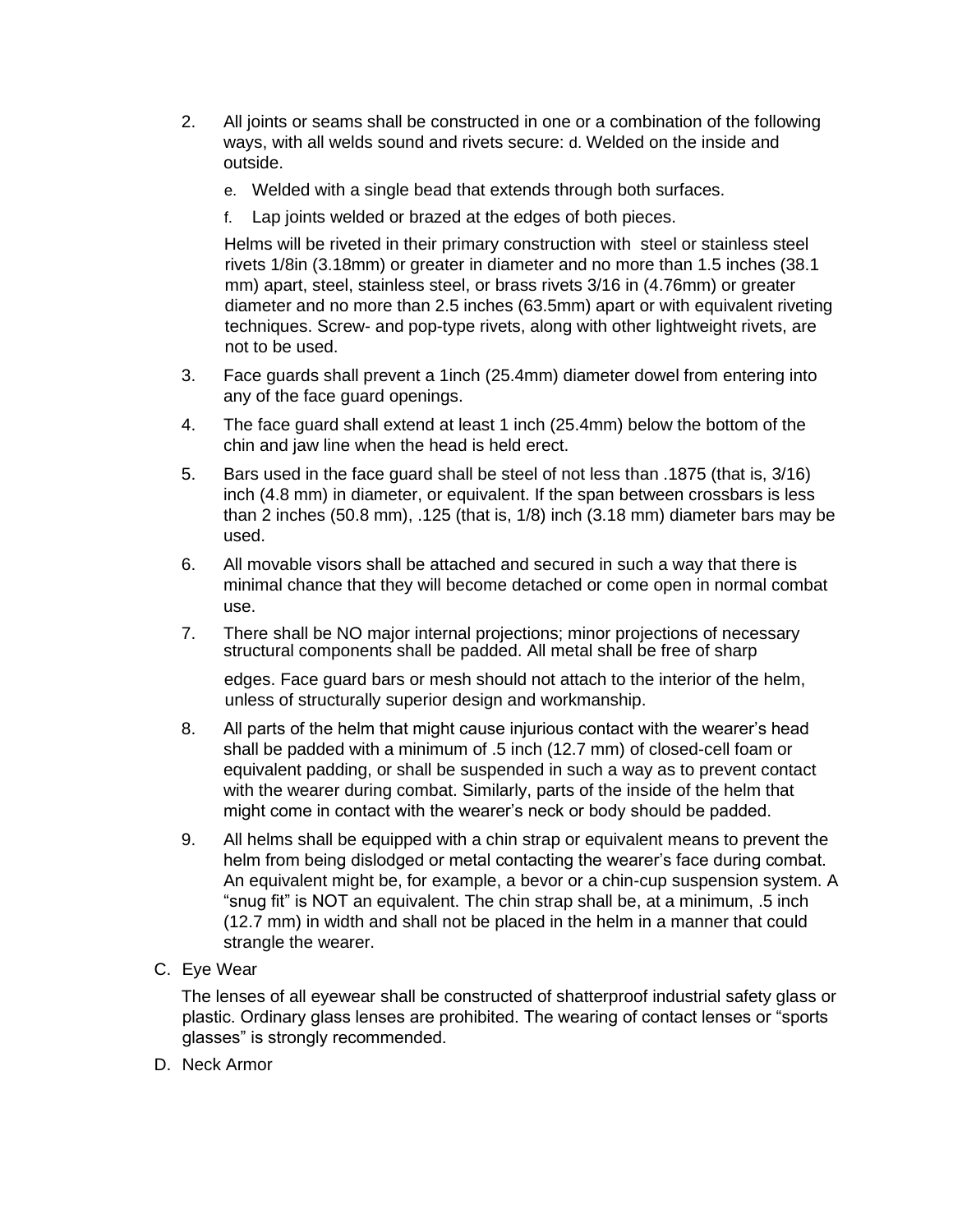The neck, including the larynx, cervical vertebrae, and first thoracic vertebra must be covered by one or a combination of the following and must stay covered during typical combat situations, including turning the head, lifting the chin, etc.:

- 1. The helm
- 2. A gorget of rigid material
- 3. A mail or heavy leather camail or aventail that hangs or drapes to absorb the force of a blow. If the camail or aventail lays in contact with the larynx, cervical vertebrae, or first thoracic vertebra, that section must be padded with a minimum of .25 inch (6mm) of closed cell foam or equivalent
- 4. A collar of heavy leather lined with a minimum of .2 5in (6mm) of close cell foam or equivalent
- E. Body, Shoulder, and Groin Armor
	- 1. The kidney area and the floating ribs shall be covered with a minimum of heavy leather worn over .25 inch (6 mm) of closed-cell foam or equivalent padding. This area covers the top of the hip bone to the bottom of the shoulder blades and to at least the mid point of the sides of the body. More coverage is strongly suggested.
	- 2. *The groin must be protected to a standard equivalent to that provided by an athletic cup or pubic protector, secured by straps, or worn in a supporter or fighting garment designed to hold the protection in place.*
	- 3. Separate breast cups are prohibited unless connected by or mounted on an interconnecting rigid piece, for example, a heavy leather or metal breastplate.
	- 4. Non Newtonian padding such as Zoombang will be considered only as padding for meeting armor requirements. F. Hand and Wrist Armor:

The outer surfaces of the hand, to one inch above the wrist of both arms and including the thumb, must be covered by one or a combination of the following:

- 1. A rigid basket or cup hilt with enough bars or plates to prevent a blow from striking the fingers or the back of the hand. If a basket or cup hilt, shield basket, or centergrip shield is used, a vambrace and or partial gauntlet shall cover the remaining exposed portions of the hand and wrist.
- 2. A gauntlet of rigid material either lined with .25 inch (6 mm) of closed-cell foam or equivalent or designed to transfer potentially injurious impact to the surfaces being grasped.
- 3. A gauntlet of heavy leather lined with .5 inch (12 mm) of closed-cell foam or heavy padding. (Note: An ice hockey glove is considered to be the equivalent, but looks blatantly modern; their use is discouraged.) Street hockey gloves are NOT equivalent, as the padding is lighter than a regular ice hockey glove. Street hockey gloves and similarly padded gloves will be treated only as padding.
- 4. *A shield with a shield basket or equivalent. A shield alone is NOT sufficient, since it covers the back of the hand, but not the fingers, thumb, or wrist. A shield alone may be considered an equivalent to full hand protection only if no part of the hand or wrist is within 4 inches (10.2 cm) of the edge of the shield while the shield is in use.*
- 5. Combat archers, siege engineers, and those using a thrown weapon, need only a half-gauntlet made to the above standards for gauntlets but without finger protection.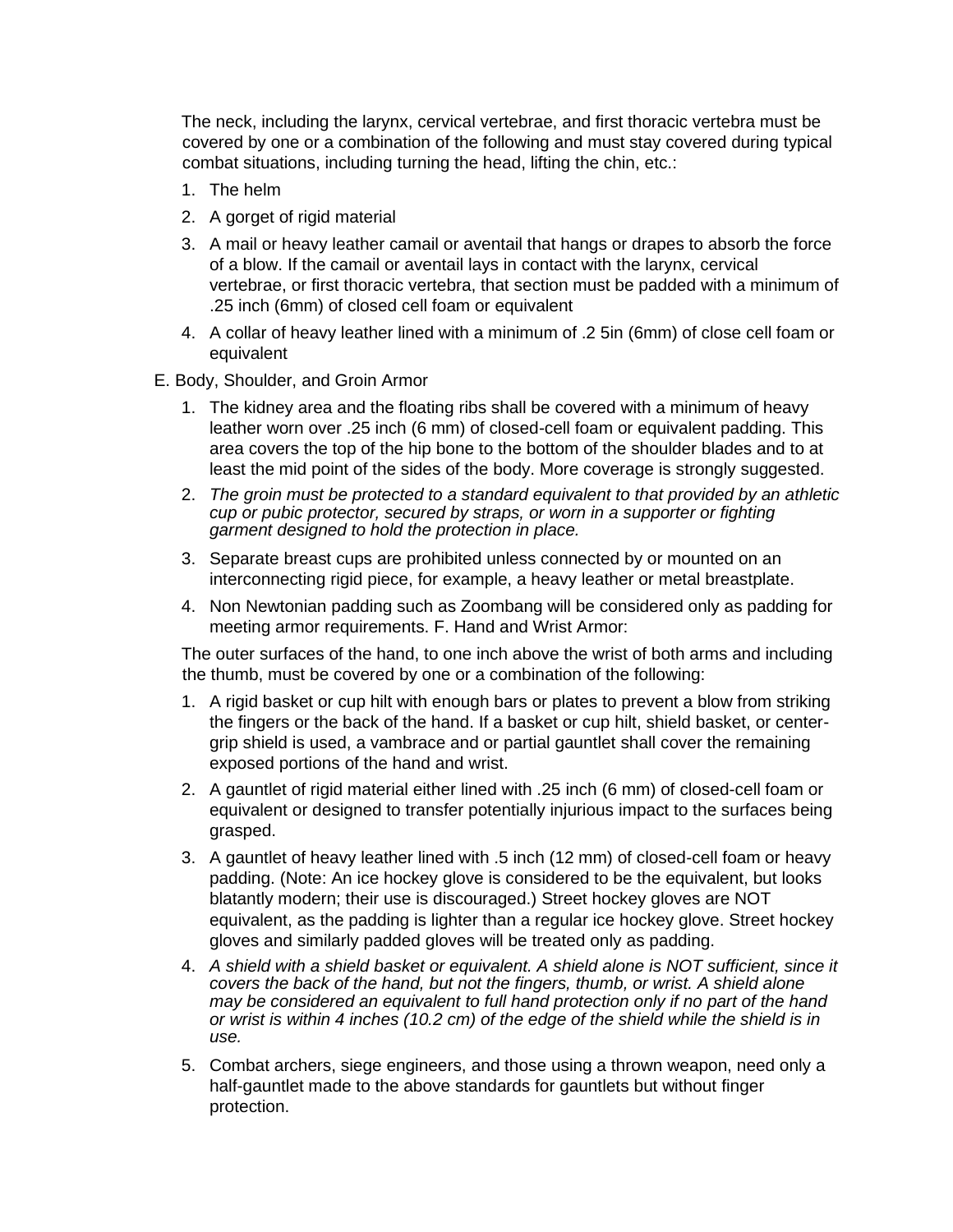#### G. Arm Armor

The elbow point and bones at either side of the elbow joint must be covered by a rigid material underlain by at least .25 inch (6 mm) of closed-cell foam or equivalent padding. This armor shall be attached in such a way that the elbow remains covered during combat. A shield alone is sufficient on a side-strapped shield, if the padded elbow is 4 inches (10.2 cm) or more from the edge of the shield during typical use.

#### H. Leg Armor

- 1. The kneecap, including the area one inch (25.4 mm) above and below it, and both sides of the knee joints, must be covered by rigid material, lined by at least .25 inch (6 mm) of closed-cell foam or an equivalent padding. This armor shall be attached in such a way that the knee remains covered during combat.
- 2. Combatants should wear footwear that provides adequate protection and support for the terrain and activity of combat.

#### I. Shields

- 1. Shields shall be edged with leather, padding, or other covering or constructed in such a way as to minimize damage to rattan weapons or other fighters.
- 2. No bolts, wires, or other objects may project more than .375 (that is, 3/8) inch (9 mm) from any part of a shield without being padded. Rounded shield bosses are not considered to be projections.
- 3. Shields may be constructed with leg(s) so that they can act as freestanding pavises during melee combat.
	- a. The leg(s) used to keep the pavise standing must be at least 1.25 inches (31.8 mm) in diameter or 1.25 inches (31.8 mm) square and be wellattached.
	- b. Pavises are destroyed by a single hit from siege engine ammunition.

Combatants behind the pavise are not killed. The pavise must then immediately be removed from the field or dropped flat.

c. A pavise can be carried in a manner which does not require hand control (such as by a shoulder strap). In this case, the fighter is not allowed to actively block with it, nor can they use their own weapon, and if struck by a hand weapon, the blow is counted as if the pavise was not there.

#### **VII. WEAPONS STANDARDS**

- A. General
	- 1. With the exception of the hilts, guards and pommels, no metal or nonapproved rigid, granular, or liquid material may be used in the construction of single or twohanded weapons including spears (examples: Fiberglass tape, rawhide, shrinkwrap).
	- 2. Primary weapons used single-handed shall have a wrist strap (or equivalent restraint) which will keep the weapon from leaving the immediate area of the user if released during any part of a bout or combat. Restraints are not required on hafted weapons used single-handed, or on single-handed back-up weapons. This requirement may be waived during Melee combat if deemed safe to do so.
	- 3. Flails are expressly prohibited.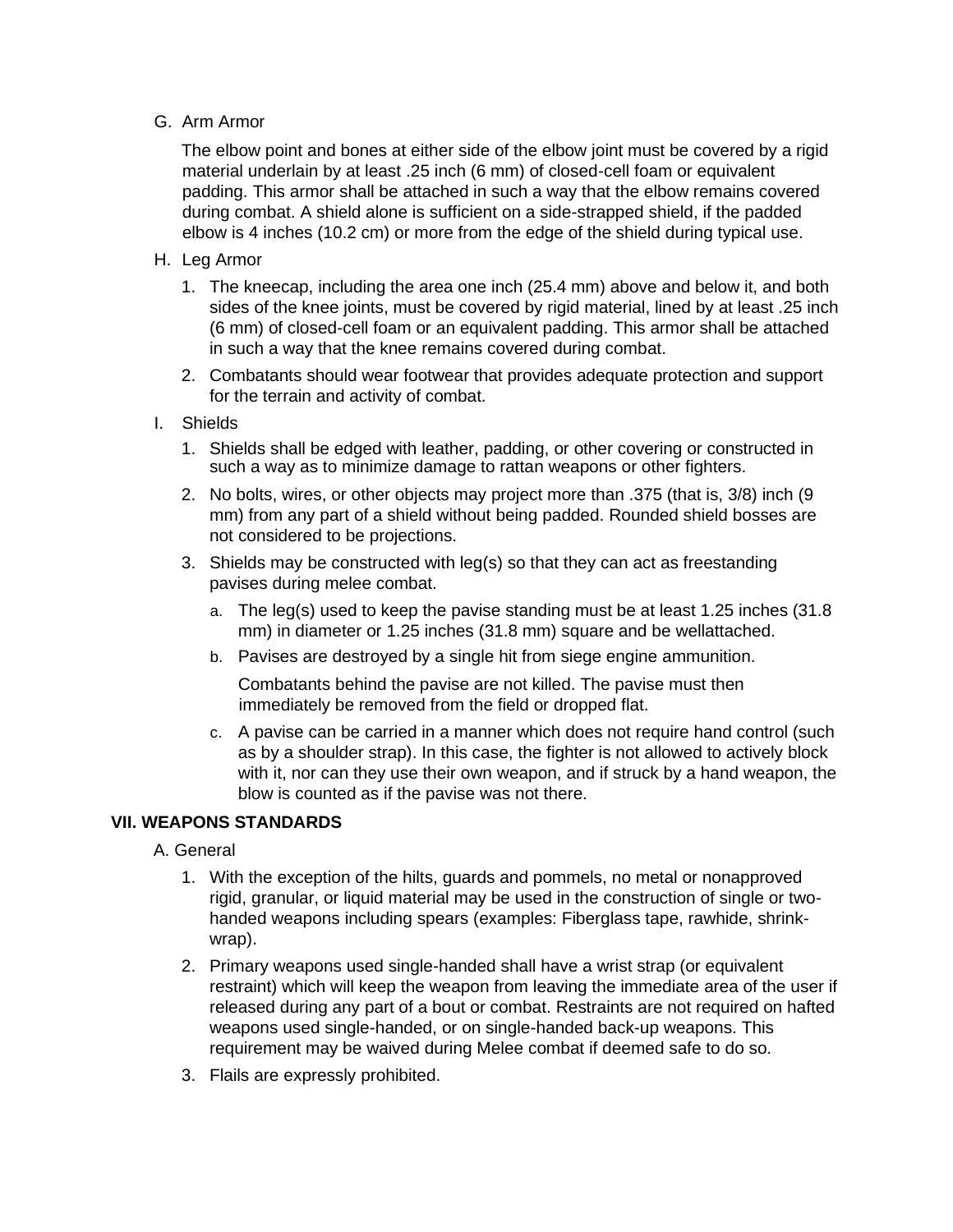- 4. Mechanical devices known as "sliders", which are used to guide or propel spears, are prohibited.
- 5. All weapons shall have all cutting edges and thrusting tips marked in a contrasting color.
- 6. The striking surfaces of all weapons, including the tip, shall be wrapped in a manner that allows no rattan splinters to protrude.
- 7. All thrusting tips and striking heads must be securely attached to the weapon.
- 8. The edges and tips of all striking surfaces shall be rounded.
- 9. No part of a weapon shall have sharp edges or protrusions with cross-section of less than 1.25 inches (31.8mm) in diameter. Guards, pommels, hooks etc., shall be firmly and securely affixed to the weapon haft.
- 10. It shall not be possible to force into a legal face guard, any part of weapon which may reasonably be expected to contact an opponent during combat more than .5 inch (12.7mm). Rattan weapons may have a handle section which is less than 1.25 inches (31.8mm) so long as it meets this criterion. Combat archery shafts may be thinner as long as the head and tail meet the criteria.
- 11. Rattan shall not be treated in any way that will substantially reduce it flexibility (e.g., treated with wax, resin, fiberglass, etc.).
- 12. No weapon shall exceed 6 pounds (2.73 kg).
- 13. No missile weapons intended to simulate firearms, slings, sling-staffs, nor atlatls can be used on the field of armored combat.
- 14. No "punch weapons" or thrusting weapons that have the blade or tip more perpendicular than parallel to the grip.
- 15. No shovel handles on any thrusting weapon.
- B. Single-Handed Weapons

Weapons that shall be used in one hand shall have the following requirements:

- 1. Single-handed weapons shall be constructed of one of the following: a. rattan
	- b. rattan-cored Siloflex or Siloflex-equivalent
	- c. natural polypropylene round rod (maximum diameter: 1.25 inches (31.8 mm)

and shall be not less than 1.25 inch (31.8 mm) in total diameter (including tape) along its entire length excepting the handle.

- 2. Rattan-cored Siloflex or Siloflex equivalent weapons shall be constructed using tubular materials meeting ASTM standard D-2239 or the international equivalent, with a pressure rating of 160 PSI or greater, having at least a 1.25 inch (31.8 mm) diameter on the outside and at least .125 (that is, 1/8) inch (3.2 mm) walls, and having an inner core of rattan that fills the interior of the tubular material entirely. Periodic inspection shall be made to determine the condition of the inner core.
- 3. If the weapon has a head, it shall not be constructed of solely rigid materials. The head shall be firmly and securely attached to the haft. The head shall allow at least .5 inch (12.7 mm) of progressive give between the striking surface and the weapon haft.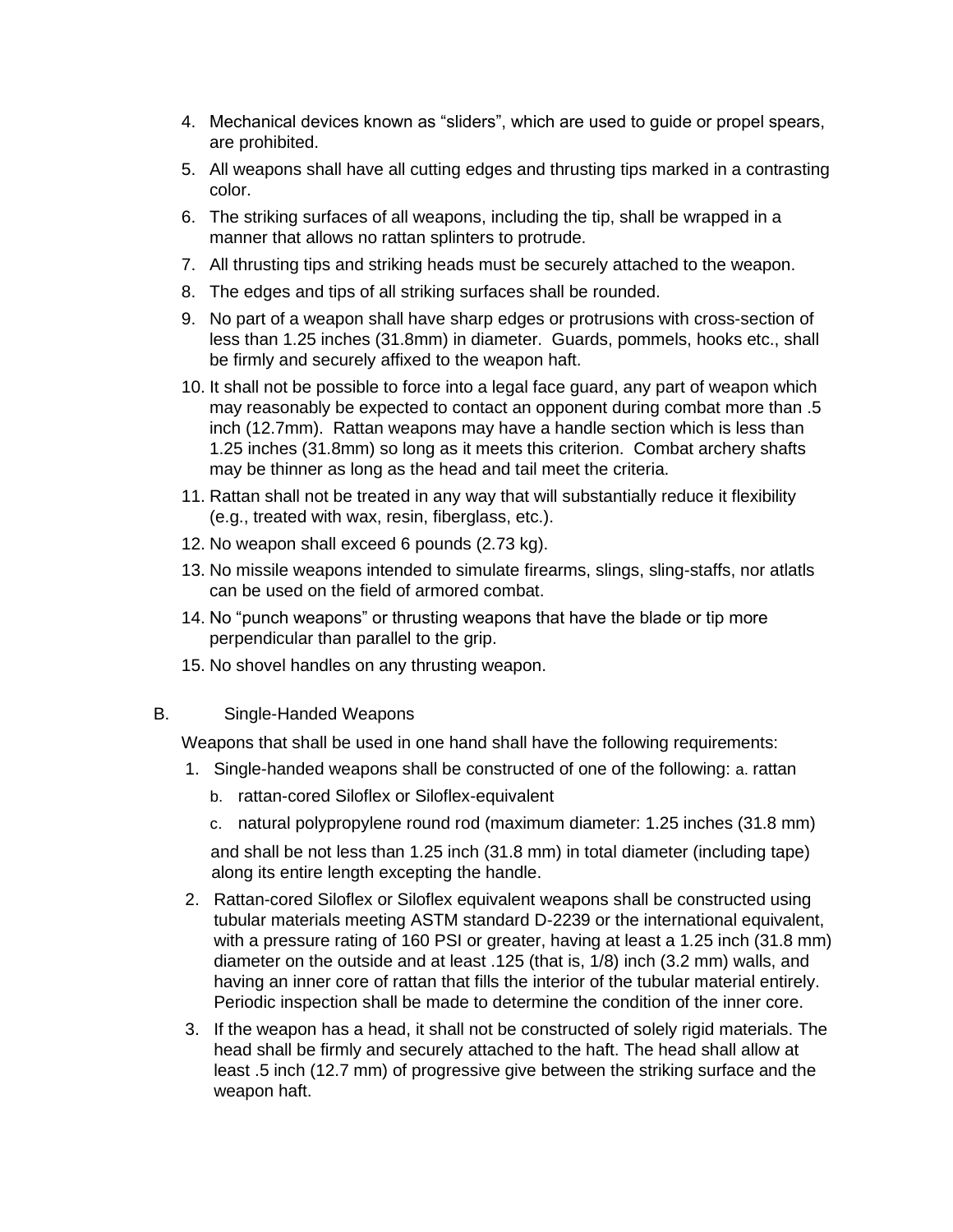- 4. No weapon may have a cutting and/or smashing surface at both ends.
- 5. When thrusting tips are used, they shall be at least the same diameter as the shaft of the weapon they are mounted on and have at least .75 inch (19.1 mm) of resilient material in front of the rigid tip of the weapon providing at least .375 (that is, 3/8) inch (9.53 mm) of progressively resistant give across the face of the thrusting tip. (Note: Pressing with the thumb into the center of the thrusting tip is not an adequate test. The give must be across the entire face of the tip.) 6. Swords shall have a hand guard, such as a basket hilt, quillions, or equivalent.
- 7. Total weapon mass shall not exceed 5 pounds (2.27 kg).
- C. Two-Handed Weapons

Weapons which may be used with one or two hands shall have the following requirements:

- 1. Weapons shall be constructed of rattan of not less than 1.25 inch (31.8 mm) in diameter (including tape) along its entire length. Two handed swords, great swords, and bastard swords may have a handle area less than 1.25in (31.8 mm). Polearms may contain blades constructed of split rattan, so long as the piece(s) are securely fastened to the haft.
- 2. The weapon shall not be excessively flexible.
- 3. If the weapon has a head, it shall not be constructed of solely rigid materials. The head shall be firmly and securely attached to the haft. The head shall allow at least .5 inch (12.7 mm) of progressive give between the striking surface and the weapon haft. Semi-rigid ultra-lightweight shaped foam heads and laminated or split rattan construction techniques do not require .5 inch (12.7 mm) of progressive give, so long as their construction imparts striking characteristics similar to an unpadded weapon constructed of a single piece of rattan.
- 4. No weapon may have a cutting and/or smashing surface at both ends.
- 5. Thrusting tips:
	- a. When thrusting tips are used on rattan weapons with greater length than 7.5 feet (2.286 m), they shall be no less than 2 inches (50.8 mm) in diameter/crosssection and have 2 inches (50.8 mm) of resilient material in front of the rigid tip of the weapon, thereby providing progressively resistant give.
	- b. When thrusting tips are used on rattan weapons with length less than or equal to 7.5 feet, they shall be at least the same diameter as the shaft of the weapon they are mounted on and have 1.5 inches (38.1 mm) of resilient material in front of the rigid tip of the weapon, thereby providing progressively resistant give.

(Note: Pressing with the thumb into the center of the thrusting tip is not an adequate test. The give must be across the entire face of the tip.)

- 6. Weapons exceeding 7.5 feet (2.286 m) shall not be used for cutting or smashing and shall be used for thrusting only.
- 7. Total weapon length shall not exceed 12 feet (3.658 m).
- D. Fiberglass Spears
	- 1. Fiberglass spears shall not have a cutting or smashing head.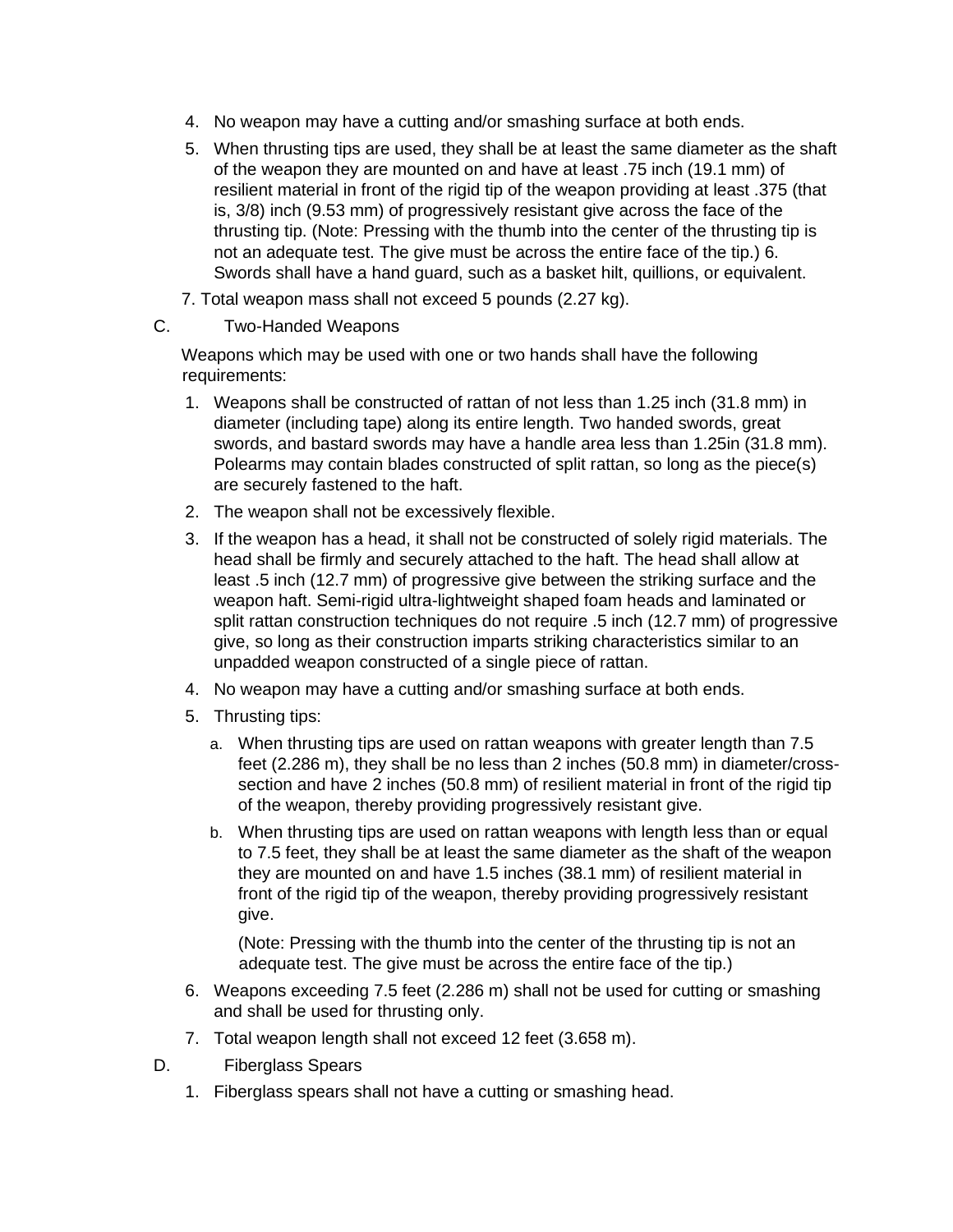- 2. Fiberglass spears shall be constructed with pultruded fiberglass shafts with an outside diameter of no less than 1.25 inches (31.8 mm) and no greater than 1 5/8 inch (33.38mm). Minimum manufacturer specified wall thickness shall be .125 (that is, 1/8) inch (3.2 mm) and the minimum measurable wall thickness shall be 3/32 inch (2.38 mm).
- 3. The end of the shaft which will have the thrusting tip attached must be covered with a schedule-40 PVC cap with an interior diameter the same as the outside diameter of the shaft (1.25 inches or 31.8 mm). The thrusting tip will then be attached over this cap.
- 4. All fiberglass spears must have a thrusting tip that is a minimum of 2 inches (50.8 mm) in diameter/ cross-section and have 2 inches (50.8 mm) of resilient material in front of the PVC end cap, thereby providing progressively resistant give without allowing contact with the PVC end cap.
- 5. Shafts may be spliced using a fiberglass rode or tube with a sidewall of .125 inch (3.2 mm) of the same or equivalent material, having an outside diameter of 1 inch  $(25.4 \text{ mm})$  and a length of 8 - 12 inches  $(203 - 304 \text{ mm})$ . Only two splices will be allowed per spear shaft. Each end to be spliced shall be cut square and clean of cracks or frayed fibers. The rod shall extend at least 4 inches (101.6 mm) into each spliced end. One or both of these two methods shall secure the splice:
	- a. Shafts Epoxying both ends of the fiberglass rod before insertion.
	- b. Epoxying one end of the fiberglass rod before insertion and thoroughly taping the splice over with fiber tape.
	- c. The butt end of the shaft shall be smooth and free of cracks or frayed fibers. The butt shall be taped over or otherwise sealed. If a weapon is completely taped, a marshal may require that one section be un-taped enough to determine that pultruded fiberglass has been used in the construction of the shaft.
- 6. The butt end of the shaft shall be smooth and free of cracks or frayed fibers. The butt shall be taped over or otherwise sealed. If a weapon is completely taped, a marshal may require that one section be untaped enough to

determine that pultruded fiberglass has been used in the construction of the shaft.

- 7. Total spear length shall not exceed 12 feet (3.658 m).
- 8. 2" Mandrake™ tips are not legal on spears
- E. Throwing Weapons

These weapons may be used for striking and may also be thrown in melee scenarios where thrown weapons are allowed. Examples are thrust-and-throw javelins, axes, knives, etc.

1. Shafts shall be constructed of rattan not less than 1.25 inch (31.8 mm) in diameter along its entire length or of two layers of Siloflex or equivalent. The outer layer shall be 1 inch (25.4 mm) inner diameter Siloflex (1.25 inch [31.8mm] outer diameter) and the inner layer shall be 0.75 inch (19.1 mm) inner diameter Siloflex. All Siloflex used for throwing weapons must have a pressure rating of 160 PSI or greater. If Siloflex is used, both ends of the shaft shall be covered with either a schedule-40 PVC cap with an interior diameter the same as the outside diameter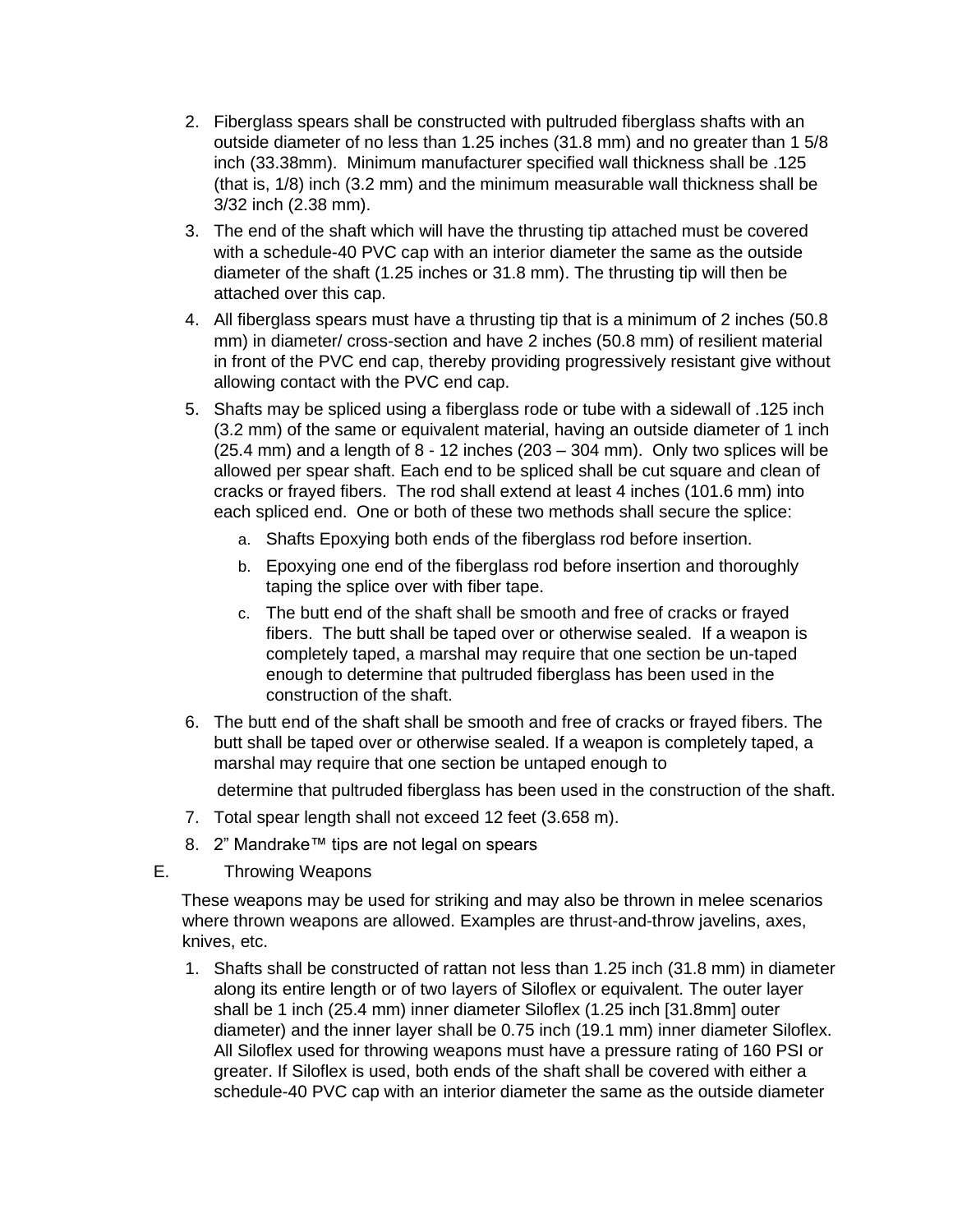of the shaft (1.25 inches [31.8 mm]), or with a rubber stopper or equivalent means to prevent the tubing from penetrating the thrusting tip(s), fastened securely in place by tape and/or glue.

- 2. Thrusting tips shall be used on any tip that can be reasonably assumed to contact a fighter when the weapon is used or thrown. Tips shall be no less than 1.25 inch (31.8mm) in diameter/cross-section and have 1.25 inch (31.8mm) of resilient material in front of the rigid tip of the weapon, thereby providing progressively resistant give.
- 3. If the weapon has a head, it shall not be constructed of solely rigid materials. The head shall be firmly and securely attached to the haft or handle. The head shall allow at least .5 inch (12.7 mm) of progressive give between the striking surface and the weapon haft or handle.
- 4. The weapon must have the owner's name, kingdom, and branch clearly and legibly printed on it in English characters for identification.
- 5. Total mass of the weapon shall not exceed 2 pounds (0.91 kg).
- F. Combat Archery Bows/Crossbows
	- 1. During inspection, all equipment must have its poundage and draw physically measured with a ruler or other metered device and poundage scale.
	- 2. Marshals must calibrate their bow scales regularly to be accurate at either 35 or 50 pounds, depending upon the most prevalent bow in their kingdom, as measurements obtained with commonly-used, standard spring-type scales can vary over time.
	- 3. No compound bows, nor compound crossbow prods are allowed.
	- 4. No non-Society period sights, spring/flipper rests, plunger buttons, stabilizers, clickers, or modern string release aids may be used.
	- 5. Bows/Crossbows must be powered solely by the flex of the limbs.
	- 6. If both Light and Heavy bows/crossbows, by the standards as defined below, are on the field at the same time, then all Heavy bows/crossbows must have their upper limb (or one limb for crossbows) covered with at least 4 inches (10 cm) of red material (tape, cloth, etc).
	- 7. Handbows
		- a. A handbow's power is measured at 28 inches (71 cm). If the bow is not designed to be drawn at 28 inches (71 cm), then it cannot be used in SCA combat.
		- b. Light handbows measure 35 pounds (15.9 kg) or less at 28 inches (71 cm).
		- c. Heavy handbows measure 50 pounds (22.7 kg) or less at 28 inches (71 cm).
	- 8. Crossbows
		- a. Crossbows are measured by inch-pounds ("#), which is calculated by taking the poundage of the bow measured at the lock, multiplied by the distance (in inches) from the front of the string at rest, to the front of the string when in cocked position. A metric measurement of kilogramcentimeters (kg-cm).
		- b. Light crossbows measure 600"# (691 kg-cm) or less.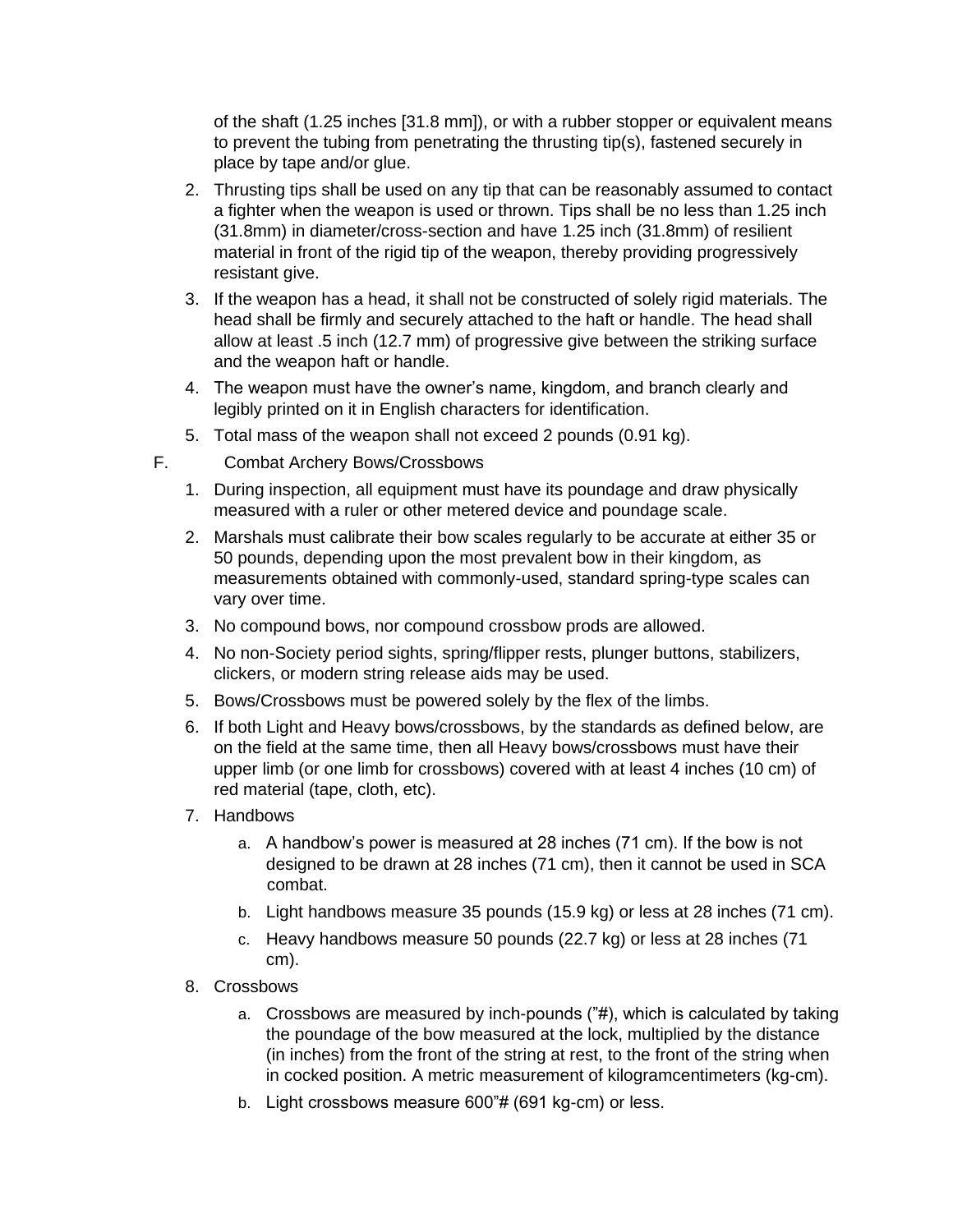- c. Heavy crossbows measure 1000"# (1152 kg-cm) or less.
- d. No crossbows may have a modern pistol grip.
- G. Combat Archery Ammunition
	- 1. All ammunition must have the owner's name (not initials) and kingdom displayed clearly on it.
	- 2. No metal can be used as ammunition construction material.
	- 3. All ammunition has a maximum length of 28 inches (71 cm) from the back of the head/blunt, to the string acceptor on the nock.
	- 4. Optionally, ammunition may have fletches as long as they are securely attached and made of a soft material. Fletches may not project farther than .5 inch (12.7 mm) from the shaft if they are less than 1.5 inch (38.1 mm) thick.
	- 5. Light Ammunition (for use in light bows or light crossbows only) must consist of a fiberglass shaft, a blunt (either commercially manufactured or UHMW) and an APD (either commercially manufactured or HDPE).
		- a. Fiberglass Ammunition Shafts
			- i. Solid pultruded fiberglass of between .25 (6.5 mm) and .375 inch (9.5 mm) diameter.
			- ii. Fiberglass shall be of a good quality, defined as significant 'bending' pressure as applied by a marshal not causing the shaft to break.
			- iii. The shaft must be covered from behind the blunt, to the front of the anti-penetration device (APD), in a sturdy tear-resistant tape, such as strapping, electrical, or duct tape.
		- b. Anti-Penetration Devices (APDs)
			- i. APDs must be attached no further than .5 inch (12.7 mm) from the end of the arrow or bolt (including nock).
			- ii. APDs must be attached securely via tape, glue, cable ties, etc. The method does not matter as long as it is securely attached and will not come off during normal use. This will be tested by Marshals by grabbing and pulling on the APD with moderate force while twisting it slightly. If it detaches or moves lengthwise along the shaft, then it fails.
			- iii. APDs must not have major cuts or cracks in them. If anything can be inserted into a crack, then the APD fails.
		- c. HDPE APDs
			- i. HDPE Pipe: APD made from materials meeting ASTM D2239 (minimum of 1 inch (25.4mm) inner diameter) or ASTM D2737 (minimum of 1.25 inch (31.8mm) outer diameter) and manufactured of PE3408, PE3608, PE3710 or PE4710 resin, or equivalent. 100 PSI up to 160 PSI is approved.
			- ii. The length of the top edge of the APD must be at least 1.25 inches (3.2 cm) if the front is cut square, or .625 (that is, 5/8) inch (16 mm) if the front is cut at a 45 degree angle.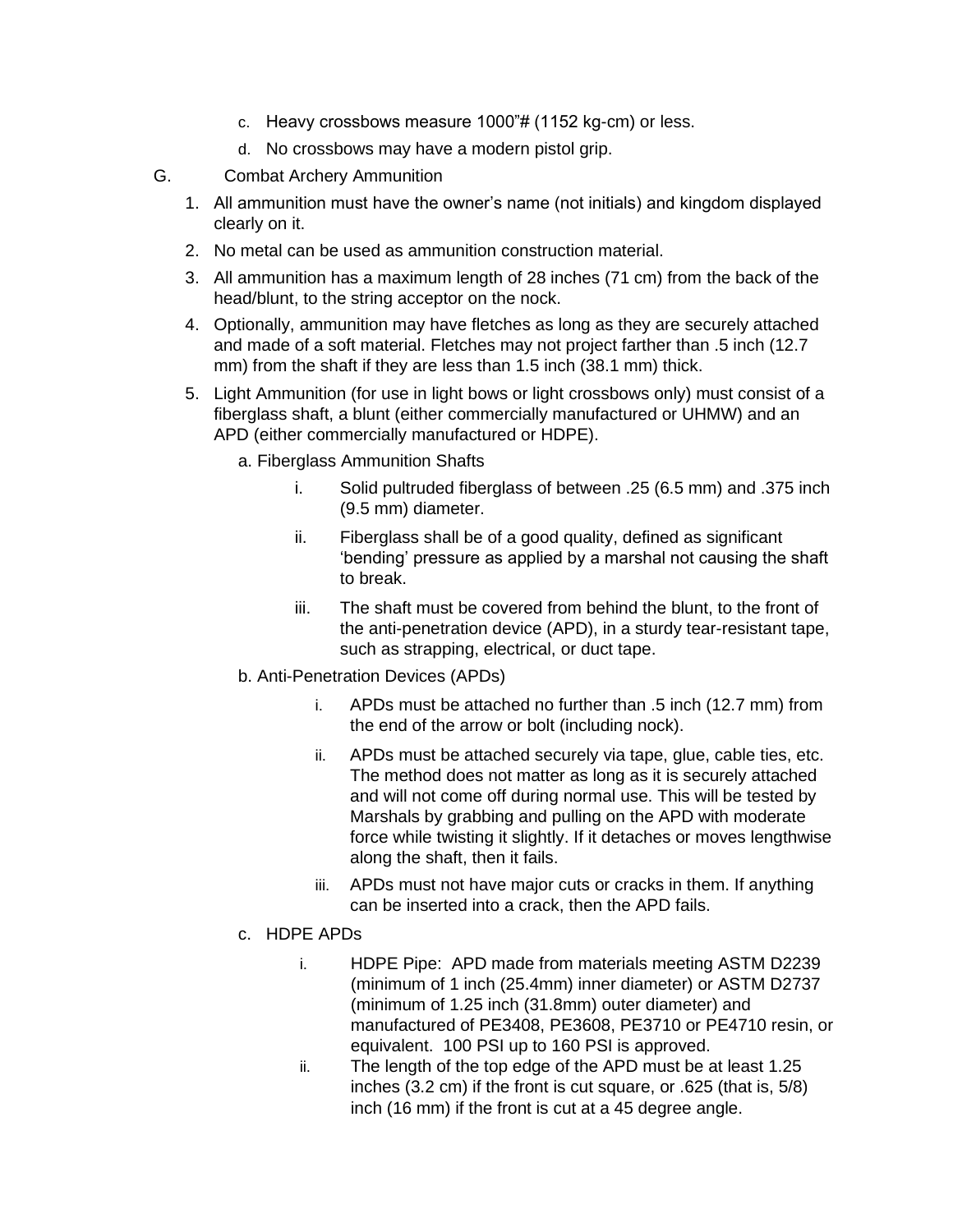- iii. APD may have a channel routed in the bottom, and/or cuts made in the front and back edges for helping tape attachment.
- iv. All sharp edges must be eased.
- d. Commercially Manufactured APDs
	- i. Allowed commercial APSs: Asgard only.
	- ii. All other designs or manufacturing techniques must be approved in writing by the Society Marshal's office prior to use. Contact the Deputy Society Marshal for Combat Archery for details for submission and testing of experimental combat archery missiles. iii. Commercial APDs may have only the following modifications: Cutting the nock off flush for use on a crossbow, making small holes for helping attachment, and roughing the interior surfaces for gluing.
- e. Blunts
	- i. All blunts must be securely attached via tape, glue, cable ties, etc. The method does not matter as long as it is securely attached; however at least one piece of sturdy tearresistant tape must extend over the blunt and be securely attached to the shaft on both sides. This will be tested by marshals by grabbing and pulling on the blunt with moderate force while twisting it slightly. If it detaches or moves lengthwise along the shaft, then it fails. (Twisting around the shaft is okay.)
- f. Commercially Manufactured Blunts
	- i. Allowed commercial blunts: Baldar, Fathead, and Fathead 2 only.
	- ii. All other designs or manufacturing techniques must be approved in writing by the Society Marshal's office prior to use. Contact the Deputy Society Marshal for Combat Archery for technical details for submission and testing of experimental combat archery missiles.
	- iii. Must be of a type designed for use on fiberglass shafts (.25 inch shaft acceptor), and can only be used with .25 inch or 6.5

mm shafts.

- iv. Commercial blunts may have no additional modifications.
- v. Baldar only rules: Only the original 2-piece mold Baldar Blunt is approved. Blunts must be attached in such a way that at least 50% of the blunt is visible and can be inspected (the parting line visible around the circumference of the thickest part of the blunt in the 2 piece molds). If no parting line is seen the blunt cannot be used. There should be no delamination along the parting line. This will be tested by Marshals by attempting to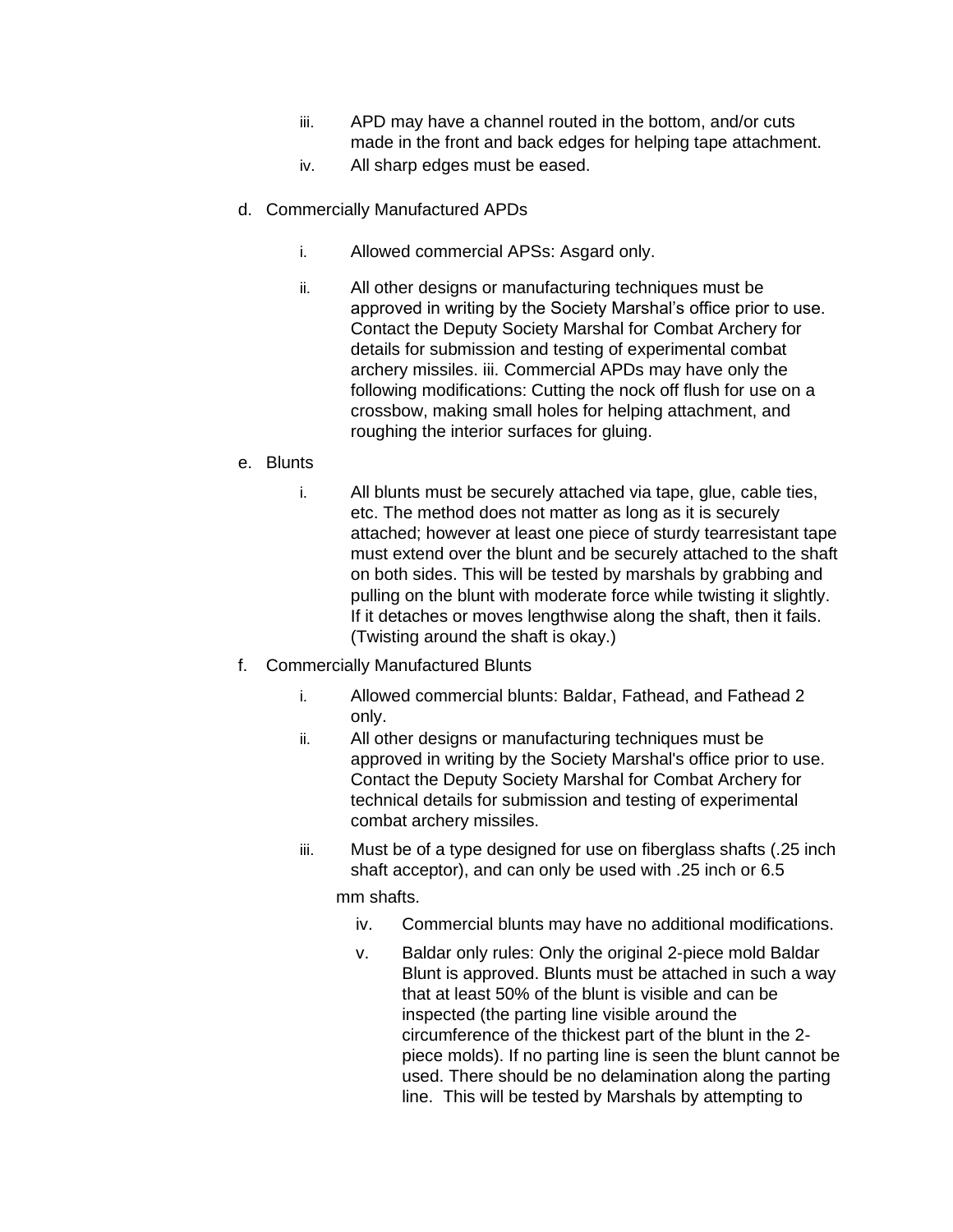insert a fingernail with light force into the parting line. If the fingernail can penetrate the blunt, then it fails

- g. UHMW (Ultra-High Molecular Weight Polyethylene)
	- i. UHMW cores are constructed of at least 1.25 inches (31.8 cm) diameter UHMW rod with a hole drilled in it to accept the shaft.
	- ii. The shaft hole must be at least .5 inch (12.7 mm) deep, and there must be at least .5 inch (12.7 mm) of UHMW in front of the shaft.
	- iii. At least .5 inch (12.7 mm) and at most 1.25 inch (31.8 cm) of padding (with progressive resistant give) after taping must be added in front of the blunt and be at least the same diameter as the blunt.
	- iv. The head must have padding (with progressive resistant give) that extends from the tip of the padding to at least .5 inch (12.7 mm) over the UHMW that brings the total diameter of the head to at least 1.5 inch (3.81 mm) after taping. The front edges of the blunt must be rounded over.
	- v. All sharp edges must be eased.
	- vi. As long as all other requirements are met, the blunt may have material removed for aerodynamic or weight reducing purposes.
- 6. Heavy Ammunition (for use in heavy bows, heavy crossbows, light bows, or light crossbows) must consist of a tubular shaft and approved head.
	- a. Tubular Ammunition Shafts
		- i. The shaft must be constructed of HDPE Pipe from materials meeting ASTM D2239 (minimum of 1 inch (25.4mm) inner diameter) or ASTM D2737 (minimum of 1.25 inch (31.8mm) outer diameter) and manufactured of PE3408, PE3608, PE3710 or PE4710 resin, or equivalent. Either 100 or 125 PSI is approved.

ii. The tail must be left solid for at least 1 inch (25.4 mm). Cuts may be made beyond that in order to install fletches if desired but must have holes drilled at the ends of each cut to keep the cut from spreading. The tail may be slit if a 1 inch (25.4 mm) or longer section of HDPE Pipe is reinserted at the end and laced in place.

iii. A nock may be cut into the tail end but may be no deeper than .5 inch (12.7 mm). Wooden nocks can be installed as

long as they are securely attached by drilling and lacing with string.

- b. Heads
	- i. Regardless of the construction method, the head must be firmly attached by the use of tape and/or string. Marshals will check head attachment by pulling on them with a moderate level of force and twisting slightly. If the head shows signs of loosening, it fails inspection.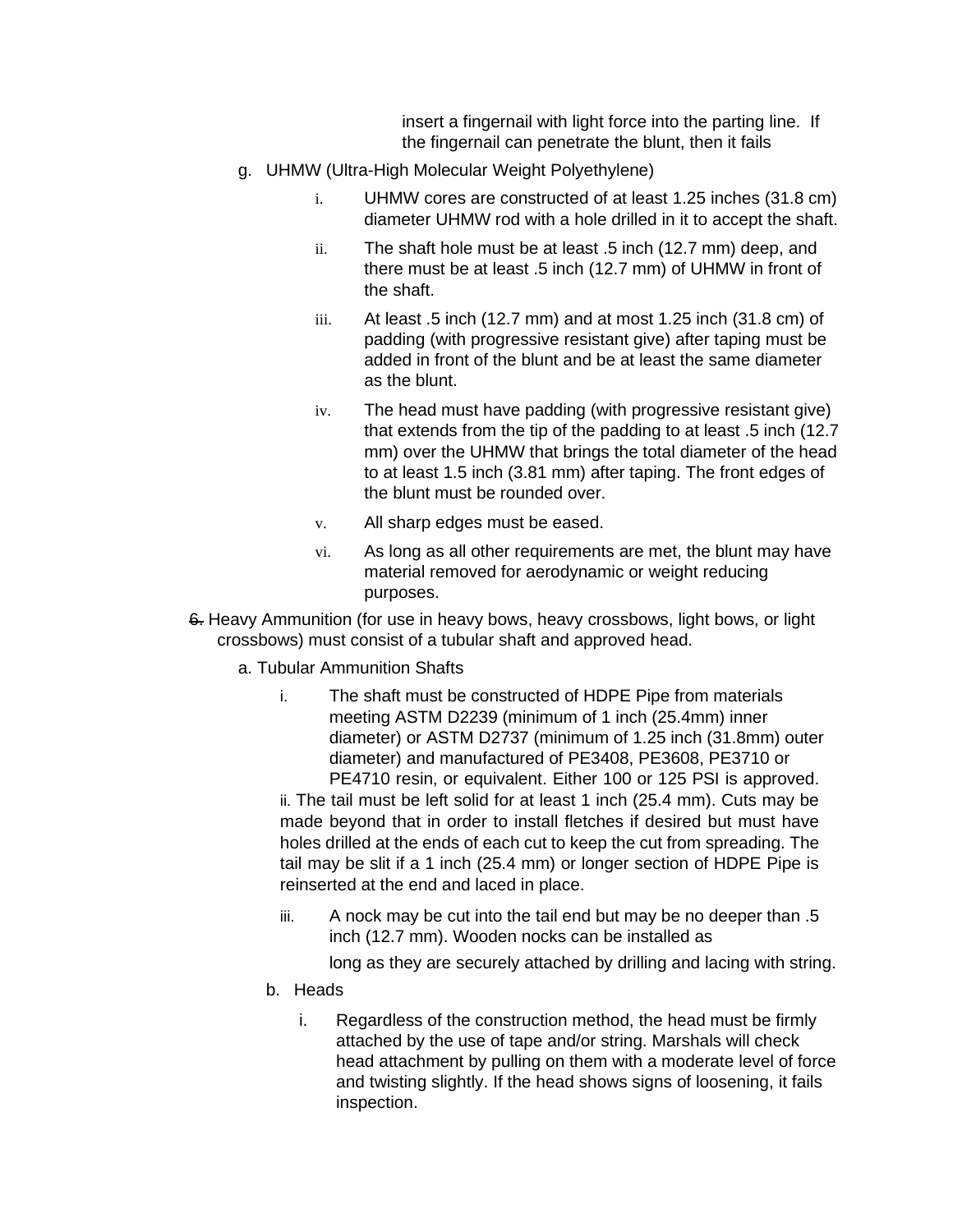- c. Rubber Stopper Head
	- i. A rubber stopper, size 6.5, is placed in the end of the tube such that it enters the tube at least .5 inch (12.7 mm) and is well attached.
	- ii. Resilient padding of at least .5 inch (12.7 mm) and at most 1.25 inch (31.8 mm), after taping, is then added on top of the head and be at least the same diameter as the head.
	- iii. The head must have padding (with progressive resistant give) that extends from the tip of the padding to at least .5 inch (12.7 mm) over the rubber stopper to bring the total diameter of the head to at least 1.5 inch (3.8 cm) after taping.
- d. Baldar Blunt Head
	- i. Baldar blunts may be used by cutting the support fins away so that the blunt slides over the HDPE Pipe and attaches securely.
	- ii. Resilient padding of at least .5 inch (12.7 mm) and at most 1.25 inch (31.8 mm), after taping, is then added on top of the head and be at least the same diameter as the head.
	- iii. The head must have padding (with progressive resistant give) that extends from the tip of the padding to at least .5 inch (12.7 mm) over the Baldar blunt to bring the total diameter of the head to at least 1.5 inch (3.8 cm) after taping.
	- iv. Any classic style of Baldar Blunt can be used in this manner, whether 1- or 2-piece mold or designed for fiberglass or wood.
- e. Crutch Tip Head
	- i. A crutch tip is placed on the end of the tube such that it covers the tube at least .5 inch (12.7 mm) and is well attached.
	- ii. Resilient padding of at least .5 inch (12.7 mm) and at most 1.25 inch (31.8 mm), after taping, is then added on top of the head and be at least the same diameter as the head.
	- iii. iii. The head must have padding (with progressive resistant give) that extends from the tip of the padding to at least .5 inch (12.7 mm) over the crutch tip to bring the total diameter of the head to at least 1.5 inch (3.8 cm)

after taping.

- iv. Ensure there is no metal in the crutch tip, as no metal may be uses in ammunition construction.
- f. Tennis Ball Head
	- i. A tennis ball is placed at the end of the tube and attached via tape and/or string. The ball shall not be perforated as this leads to it getting dirt/water inside of it.
	- ii. Regulation tennis balls may be used as ammunition heads, as is, with the following restrictions: Ball must weigh less than 3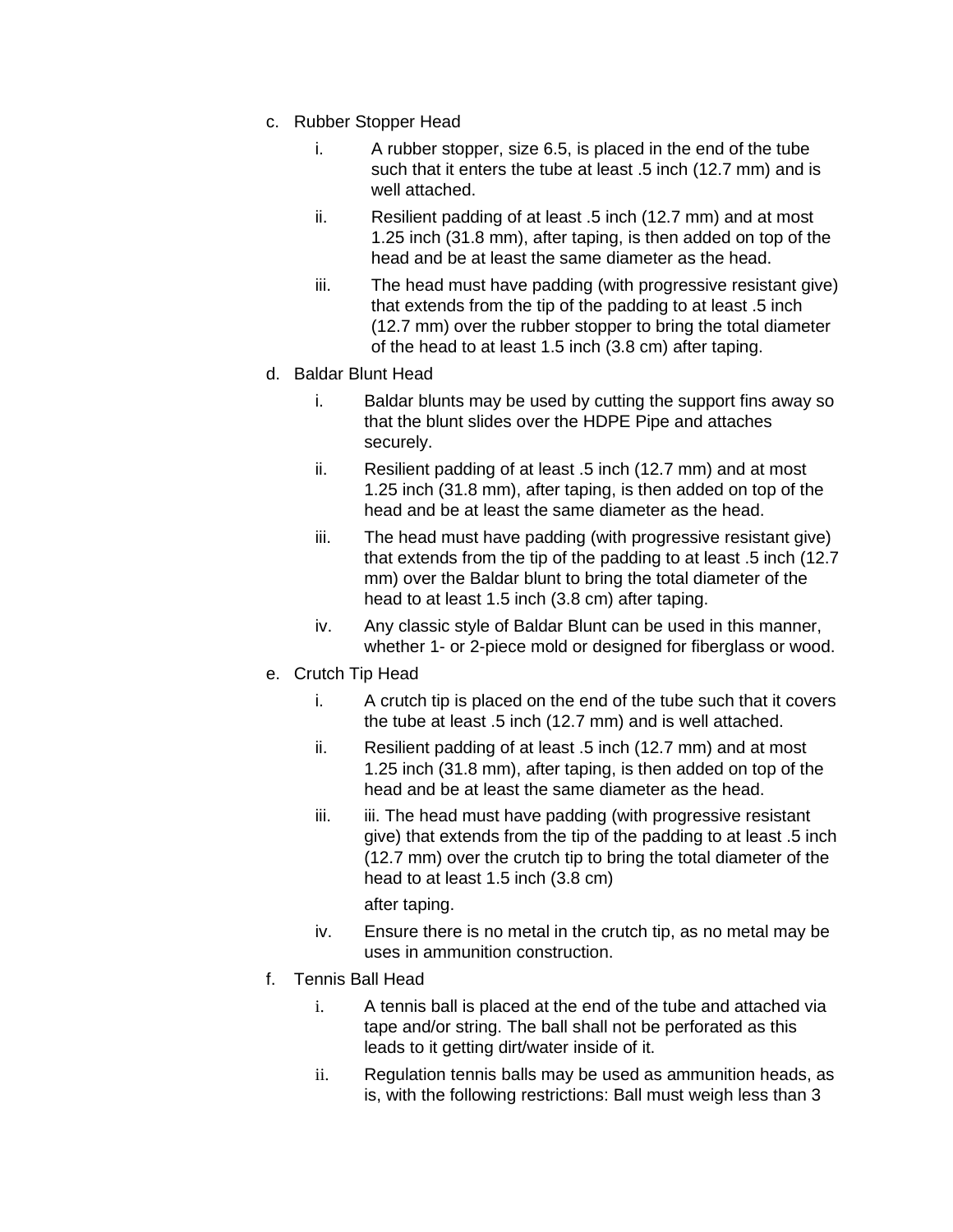ounces (85 grams). Ball must not be covered in tape. (Dyes or stains may be used to change the color)

- 7. Fellwalker Bolts
	- a. The "Fellwalker design" is approved for crossbows only (heavy and light)
	- b. The shaft is of solid fiberglass of between .25 inch (6.5 mm) and .375 (that is, 3/8) inch (9.5 mm) diameter. Fiberglass shall be of good quality, defined as significant bending pressure as applied by a marshal not causing the shaft to break.
	- c. The core is made from UHMW rod of at least 1.25 inches (31.8 mm) diameter with a hole drilled in it to accept the shaft.
	- d. The shaft hole must be at least 1 inch (25.4 mm) deep, and there must be at least 1 inch (25.4 mm) of UHMW in front of the shaft.
	- e. The striking surface must have at least 1 inch (25.4 mm) and at most 1.25 inches (31.8 mm) of padding (with progressive resistant give) after taping and be at least the diameter of the blunt.
	- f. The head must have padding (with progressive resistant give) that extends from the tip of the padding to at least .5 inch (12.7 mm) over the UHMW that brings the total diameter of the head to at least 1.5 inch (3.8 cm) after taping.
	- g. The tail end must have a disk of UHMW installed that is at least 1.25 inches (31.8 mm) diameter, at least .5 inch (12.7 mm) thick, and drilled at least .25 inch (6.5 mm) deep to accept the shaft. It must be attached securely via tape, glue, cable ties, etc. The method does not matter as long as it is securely attached and will not come off during normal use. This will be tested by Marshals by grabbing and pulling on the APD with moderate force while twisting it slightly. If it detaches or moves lengthwise along the shaft, then it fails.
	- h. The shaft must be covered from behind the blunt, to the front of the antipenetration device (APD), in a sturdy tear-resistant tape, such as strapping, electrical, or duct tape.
	- i. All sharp edges must be eased.

# **VIII. Siege Combat**

A. General

Siege engines or structures may be used in combat during melees and wars in accordance with the rules set forth in the Siege Engines Handbook.

- B. Munitions
	- 1. Siege-class munitions are denoted by being primarily yellow and include ballista bolts and rocks (1-pound [0.45 kg] foam or 4-tennis-ball clusters).
	- 2. Small-arms munitions include single tennis balls and tube shafted combat archery arrows and bolts.
- C. Blow Acknowledgment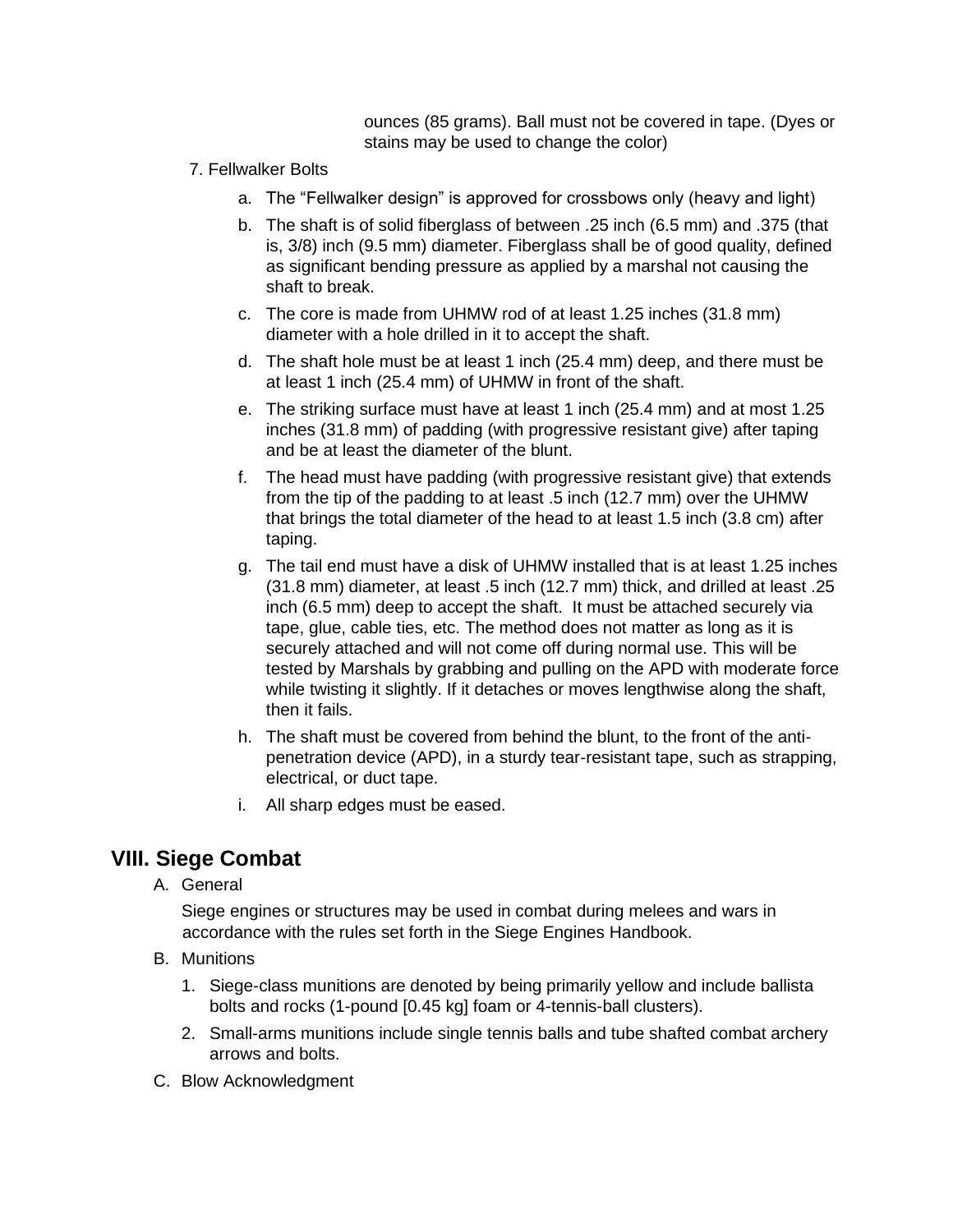- 1. A blow from siege class ammunition to any legal target area shall be judged fatal or completely disabling.
- 2. Blows from siege class ammunition to shields shall be judged fatal or completely disabling to the bearer of the shield unless otherwise specified by scenario rules.
- 3. Hand-held weapons struck by siege class munitions shall be considered destroyed.
- 4. Small-arms munitions fired from siege engines shall be treated as combat archery projectiles.
- 5. Siege munitions are considered spent upon striking a target, the ground, or a battlefield structure.
- D. Destroying Siege Engines.
	- 1. Fighters shall stay clear of moving parts and, when possible, approach siege engines/structures from the side.
	- 2. Striking or thrusting siege engines/structures with hand-held weapons is strictly prohibited.
	- 3. Siege engines may be destroyed by placing a hand-held weapon on the engine/structure and declaring "this weapon is destroyed," or by being struck by siege-class munitions from another siege engine.
	- 4. Siege engine crews are fully armored combatants and should be treated as would be any other fighter on the field.
	- 5. If fighting occurs within 5 feet (1.524 m) of an engine that is cocked or loaded, a hold shall be called and the engine shall be declared destroyed and removed from the combat area and made safe.

#### **IX. Procedures for the Authorization of Marshals**

A. General Requirements

There are three near-equal priorities in marshaling; safety, fair witness, and showmanship. Overemphasizing any one of these at the expense of the others will tend to make the fighting less enjoyable for everyone (although, if you must go overboard on one, pick safety).

- 1. A marshal may be authorized after demonstrating the ability to oversee combat, judge a fighter's authorization, and inspect weapons and armor.
- 2. Unless warranted or rostered by the Earl Marshal as an officer of the kingdom, a marshal may not be the marshal-in-charge (MIC) of an event or sign the paperwork to authorize fighters.
- 3. Kingdoms may have other types of Marshals other than Authorized Marshals (local Knight Marshals, Constables, etc.) as they see fit. These individuals may be warranted or rostered by the Earl Marshal of the Kingdom. However, unless the marshal has undergone a Marshal's Authorization, they shall not give final approval of the suitability of weapons or armor, or be involved in the authorization of combat participants.
- 4. Only the Earl Marshal or designated Deputy Earl Marshal(s) may perform a Marshal's Authorization. They must witness the authorization and execute the appropriate paperwork to ensure that the authorization is registered. At a minimum, a Marshal's Authorization shall include the following: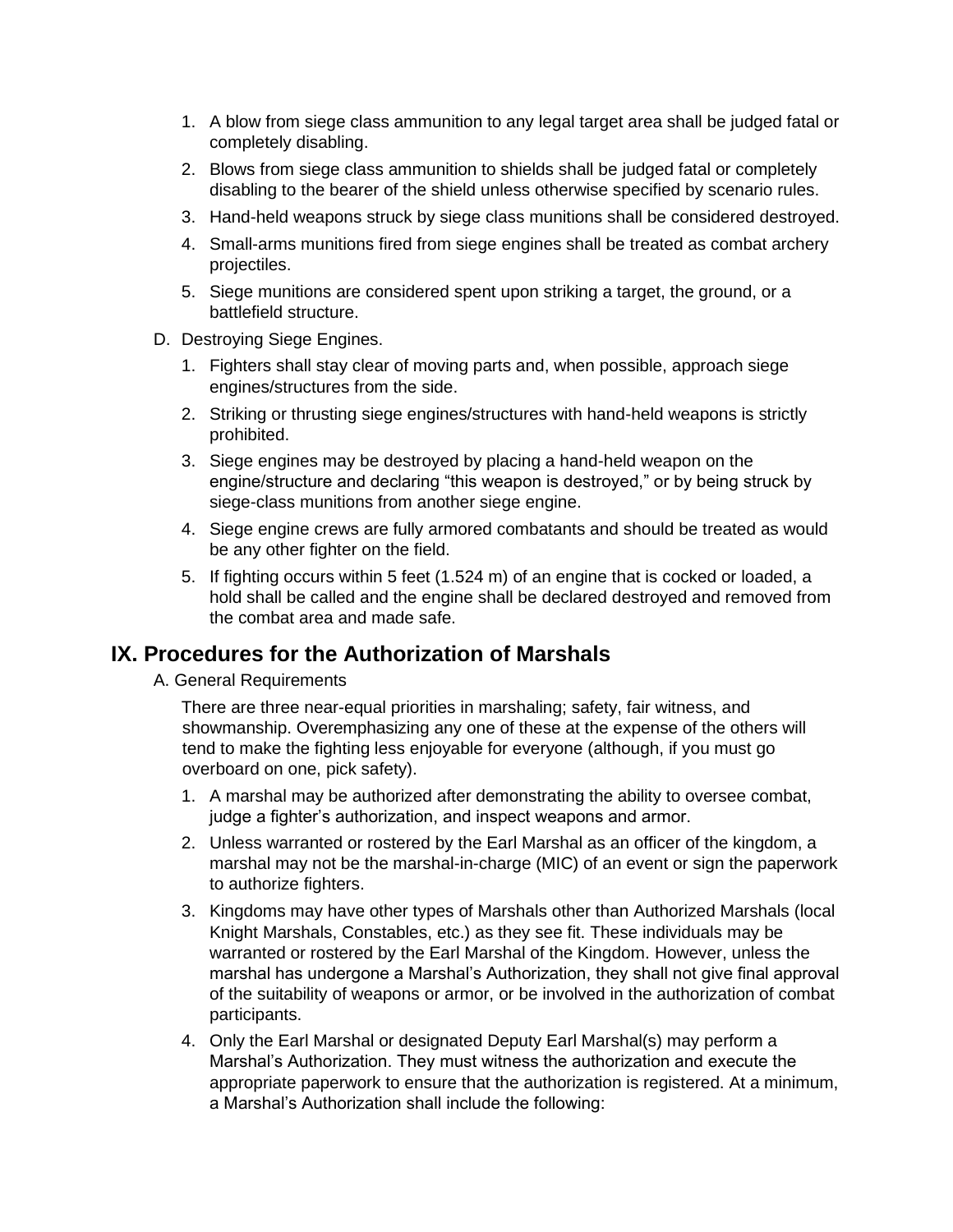5. The candidate must have a good working knowledge of the Rules of the Lists, the Society Conventions of Combat, and any additional kingdom rules or conventions.

a. The candidate must be willing to enforce the Rules of the Lists, the Society Conventions of Combat, and any additional kingdom rules or conventions.

- 6. The candidate must have a good working knowledge of the Society minimum armor and weapons standards and any additional kingdom armor and weapons standards.
- 7. The candidate must demonstrate the ability to conduct an inspection of armor and weapons for use in combat.
- 8. The candidate must demonstrate the ability to conduct an inspection of combatants.
- 9. The candidate must demonstrate the ability to safely control SCA combat, whether this is single combat, team combat, general melee, or part of a war environment.
- 10. The term "Knight Marshal" applies to the marshal of a branch. This title of office is used regardless of whether the marshal is a belted fighter; in fact it is used whether or not the branch marshal is an authorized fighter.
- 11. All warranted or rostered marshals shall be members of the Society for Creative Anachronism Inc.

#### **X. PROCEDURES FOR MARSHALING WARS**

- A. Before the War
	- 1. The general rules under which the war will be conducted, compromises between conflicting kingdoms' standards, and the scenario limits for each planned battle shall be negotiated and agreed to in writing in advance by the authorized representatives of all belligerent groups involved. The rules and scenario limits shall be published in the appropriate newsletters. For interkingdom wars, notices shall be published according to SCA publication policy by the groups involved. This publication should take place at least thirty (30) days prior to the event. In addition, copies of all of the rules and agreements shall be available on-site, as a handout, for people who do not receive (or did not read) the newsletters. Armor and weapons standards shall default to the established Society minimum standards unless otherwise specified in the event rules and scenario limits.
	- 2. Each side in a battle shall provide a reasonable number of trained and experienced marshals. If not enough marshals are available, the sides should arrange for a draft from their armies.
	- 3. **All** marshals should be separately briefed prior to the meetings of all participants. (They should also attend the group briefing.) Emphasis at this briefing should be on enforcing the rules and scenario limits for each battle and on preventing accidents that could arise from hazards related to the scenario limits and to the actual terrain. There should be an understanding among the marshals regarding the rules and scenario specifics and any possible safety issues that may arise. At inter-kingdom events the differences between the attending kingdoms should be discussed and compromises and clarity in the rules and scenarios regarding those differences should be worked out.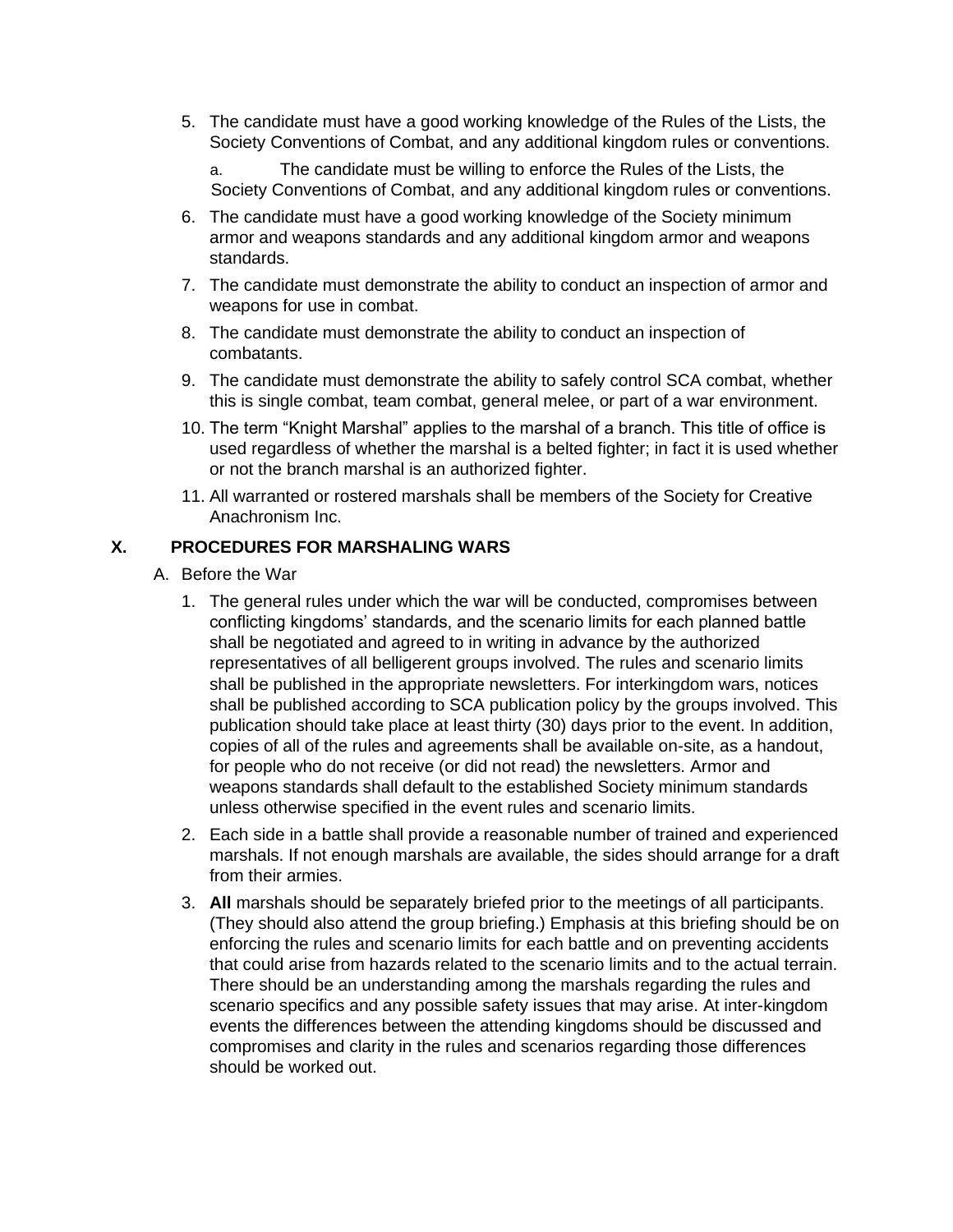- 4. All participants shall be gathered to hear the rules and the scenario limits explained to them. The event stewards and/or the marshals should answer their questions. If the scenario limits vary radically from battle to battle, this procedure should be repeated before each battle.
- 5. Equipment inspection must take place before combat starts, with particular emphasis on any modifications that have been made in the process of making compromises between conflicting kingdom standards.
- B. Marshal of a War
	- 1. A supervising marshal (marshal in charge) shall be chosen for each war (and possibly for each battle, if the MIC for the war is fighting in the battles or otherwise prevented from being present).
		- a. The marshal-in-charge shall be responsible for the activities of the marshals in his charge.
	- 2. The marshal-in-charge for a particular battle may not participate in the battle as a combatant.
	- 3. When "Hold!" is called, all fighting shall cease.
		- a. Fighters shall drop to one knee (if possible) where they stand.
	- 4. Conversations relating to the conduct of the battle are not permitted between combatants.
	- 5. Changes of position/location are not permitted, unless ordered by a marshal.
	- 6. If movement away from a boundary of a hazard is necessary, the fighters shall maintain their relative positions and distances.
	- 7. To end a hold, the marshal-in-charge will call "All rise!" (or "Rise if you're able" or some other equivalent statement). When the combatants have resumed their guard, the marshal-in-charge will call "Lay on!" to signal the resumption of the fight.
	- 8. "Hold!" will normally be called only for broken armor, lost tempers, injuries, safety concerns, outsiders wandering onto the field, fighters about to wander off it, or to enforce the rules and scenario limits.
	- 9. "Hold!" should not be called for dropped weapons, fighters who have slipped and fallen (unless they are in danger of injury), or the near approach of a fighter to a boundary where there are neither spectators nor any natural hazards, such as cliffs.
	- 10. Marshals have the preemptory authority to remove from combat and from the field any combatant who violates the rules or scenario limits or who performs any unsafe or dishonorable act. Such removal may be discussed during the battle only if the marshal permits it. The marshals' ruling may be appealed to the Marshal in Charge.
	- 11. Marshals have the authority to regulate the movement of non-combatants on and near the field and to control the location of spectators.
	- 12. Those marshals who are responsible for marshaling wars or large melees may use alternative means to signal "Hold" or "Lay on," as long as all fighters and marshals know and understand the alternative signaling system. Marshals may use whistles, air horns, or other such devices.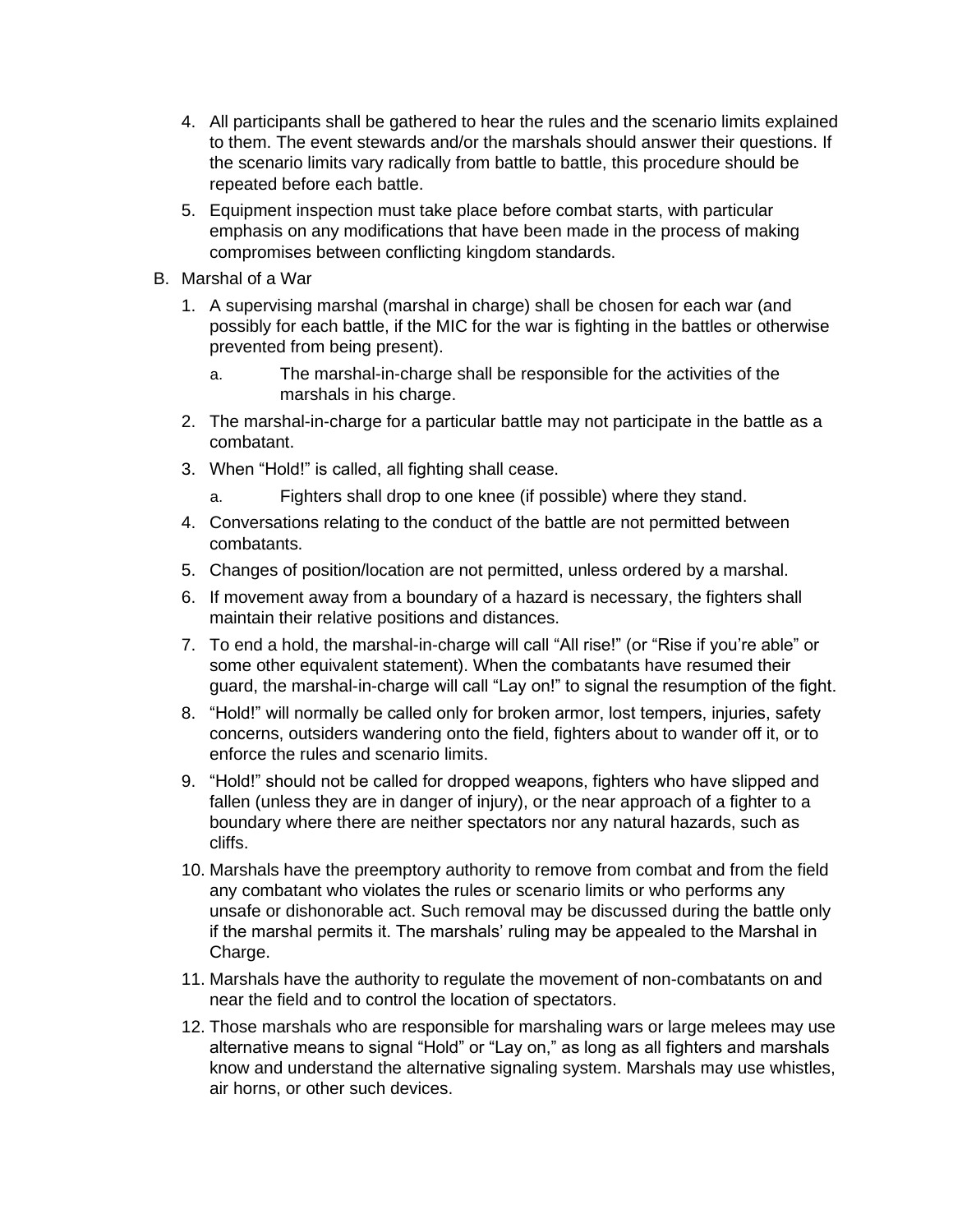## **XI. Marshaling Requirements**

- A. When combat archery is present on the field all marshals, heralds, etc. on the field must wear protective shatterproof eyewear, such as safety glasses meeting the ANSI Z 87.1 standard or better.
- B. A buffer zone needs to be provided between the edges of the battlefield and spectators at all times. This needs to be increased when combat archery is included. The marshal-in-charge must ensure that it is a safe distance (it should not be possible to hit a spectator, either with direct fire or with a bounced arrow), taking into account the type of scenario, to minimize the chances of deflected shots traveling into the spectators. Physical barriers may eliminate the need for a buffer zone or lessen the distance needed.

# **XII. Combat Injury Procedures**

- A. When an injury occurs on the field, it should always be remembered that the primary concern is getting to and assisting the injured party. Secondary to this objective, but no less important, is the safety of persons entering the field to help and the well-being of anyone already on the field. (For example, fighters standing around in armor in the sun could be subject to heat problems.)
- B. All injuries that require hospitalization or similar care, include a period of unconsciousness, or may require future medical care need to be reported to your Kingdom Earl Marshal within 24 hours of the incident. Include all available details in the report.
- C. In the event of an emergency, the marshals shall cooperate with any authorized persons responding to the emergency and keep the area clear of would-be spectators.
- D. In the event of any suspected injury on the field, the marshal shall halt all fighting in the area and determine the proper course of action. The hold may be a local hold as long as the safety of the injured person can be maintained. The overall situation should be assessed, and, as the injured party is tended to, every effort shall be made to release as much of the field as possible so that combat may proceed.
- E. If the injured person is conscious, they may be asked if they would like assistance. No conscious person will be forced to accept treatment without his or her consent. No non-combatant shall enter the combat area until summoned by a marshal.
- F. A marshal shall call for assistance if they suspect that a participant is experiencing more than momentary distress. It is an extremely serious matter to delay the application of first aid when it is needed, and marshals who ignore injuries may be subject to revocation of their authorization to supervise combat-related activities.
- G. No one may remove an injured fighter from the field without the consent of the event marshal-in-charge or an appointed deputy.
- H. Any immediate and significant problems associated with an injury on the field shall be reported to the kingdom Earl Marshal.

#### **XIII. GUIDELINES FOR MARSHALING ON THE FIELD**

The guidelines outlined in this section are not rigid requirements, but are placed here in an attempt to help clarify and to provide examples of acceptable methods and procedures.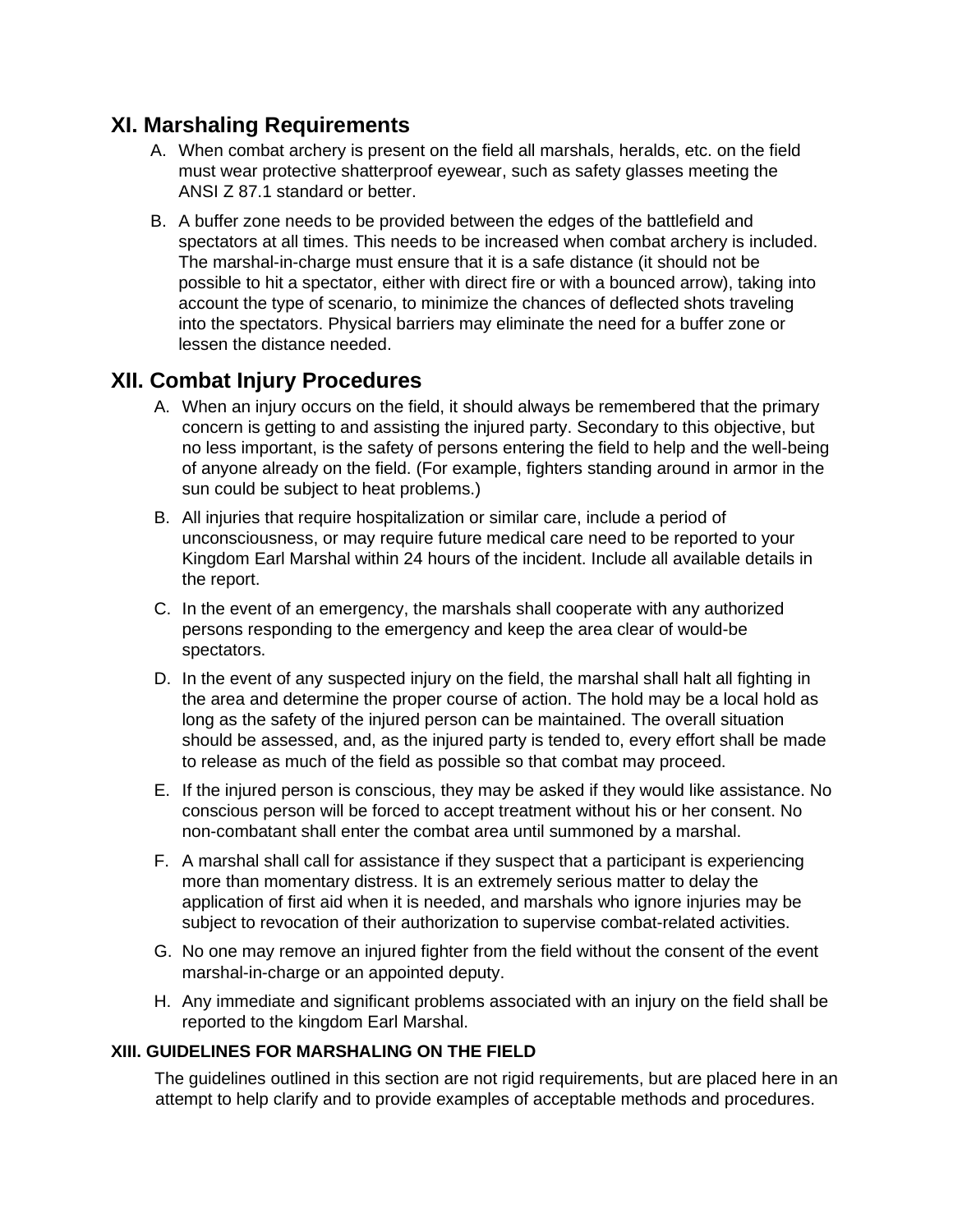A. Preparing to Marshal Combat Activities

As marshal-in-charge, you are responsible for organizing the marshaling. This does not mean that you have to do it all yourself.

Things that need to be done prior to all combat activities:

- 1. Check that the field can be safely fought upon, preferably before the site is reserved for the event. Can someone in armor, with restricted vision, cross it safely (i.e., without injury; simple tripping is an inherent hazard of combat in rough terrain)? At minimum, check at the beginning of the day to see if there are holes, soft spots, rocks, etc. If they are serious and cannot be worked around, move the fighting somewhere else.
- 2. Arrange for equipment inspection. (See Equipment Inspection Guidelines below.)
- 3. Arrange for marshals for all of the combat. That means an absolute minimum of one marshal per single combat (preferably two or three); enough marshals for group combat (melees and war battles) to both surround the fighting (to keep an eye on the boundaries) and keep most of the fights under general surveillance (for detached armor, broken weapons, etc.). It is relatively common for a marshal-incharge to draft anyone he or she feels is competent to serve as field marshals during an event. Whether these individuals are warranted marshals is a matter of kingdom choice. The advantage of being a warranted marshal is that you are an official of the Corporation, which gives you certain legal protection from lawsuits (if any) arising from your actions as a marshal. Since the Society and its officers have never faced a lawsuit over fighting on the field, this may not seem critical, but it is worth thinking about. If volunteers are in short supply, point out to the fighters that they do not get to start until sufficient marshals are available.
- 4. When it is all over, write up a report on the event (see the Paperwork section under VII. Chain of Command).
- B. Marshaling Single Combat
	- 1. At minimum, there should be one marshal for single combat. Two or three will be able to see more of the fight. Four or more will get in each other's way and block the view from the sidelines without providing noticeably better marshaling.
	- 2. As noted earlier, marshaling has three parts of nearly equal importance: safety, fair witness, and showmanship. Excessive concern for any of these, to the neglect of the other two, will make fighting less enjoyable for all concerned. While these concerns apply to all marshaling, they are most detailed and balanced in single combat.
	- 3. Safety
		- a. The field itself can cause safety problems. Before you begin, look over the area where the fighting will take place. Look particularly for large holes, soft spots, and rocks. (The fighters will generally accept small holes, rocks, etc. as part of the terrain.) Once the fight starts, try to keep it away from these areas. If the hazards are serious, move the fight. As the fighters come onto the field, take a quick look to see if they have their full armor, especially elbow, neck, and hand armor. These are the likeliest to be removed and then forgotten. This should not take any time at all; it is neither a full inspection nor an attempt to catch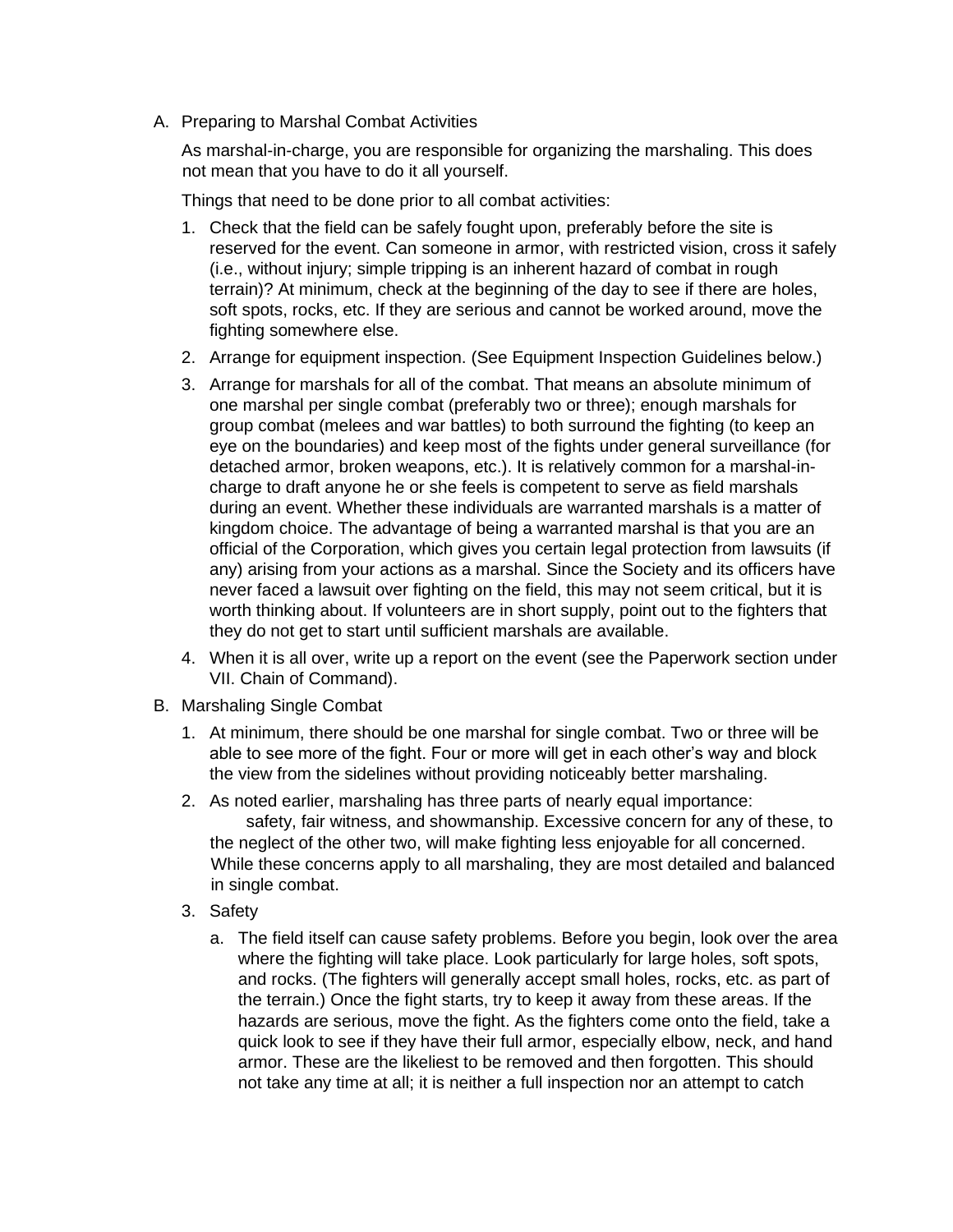someone trying to play silly games with the rules—just a quick double-check to help someone who may have been distracted by the excitement of the day.

- b. Once the fight has started, watch particularly for broken armor, lost tempers, injuries, and unauthorized people/pets/objects on the field. (Outsiders, especially small children and pets, do not always realize that they are supposed to stay off of the field during combat.) If there is a problem, shout "Hold!", several times if necessary. (Most fighters will hear and respond to a cry of "Hold!" even when they won't notice their own names being called.)
- c. If the first cry of "Hold!" does not cause the fighters to stop, get in between the fighters (or between the fighters and whoever or whatever has wandered onto the field) and block the weapons with your staff until the fighting stops. Keep yelling "Hold!" while you do so that eventually they may notice. That is one reason why marshals routinely carry staffs on the field.
- d. Bear in mind that the various kingdoms have somewhat differing traditions as to how much marshals should intrude into a fight. On one extreme, some kingdoms expect marshals to volunteer advice anytime they think the fighters might possibly have a question about a blow. If you are new to marshaling, or merely new to the kingdom you are in, try to find out where in this spectrum your kingdom lies. It will make a difference in how you act and, perhaps more importantly, it will make a major difference in what the fighters expect of you. Blatant violations of the rules and safety concerns should always be brought up either immediately if necessary for safety issues, or as there is a "hold" called for rules discussions that can wait until then.
- 4. Witness
	- a. You are expected to be an impartial witness to exactly what happens during a fight. Ideally, you should be able to describe the last 3 – 4 blows on your side of the fight: where they started, their angle of approach, how they were blocked or where they landed. Do not be afraid to say, "I don't know" if you were looking at one part of the fight when something (allegedly) happened in another part.
	- b. Do not try to impose your view unless you see what appears to be major and repeated problems. Leave the blow counting to the participants unless you see clear reason to intervene; usually they have a much clearer perspective than the marshals to.
	- c. If the fighters do ask you what happened (or you feel compelled to volunteer), try to do so tactfully. Prefacing your statements with "It looked to me like…", "It appeared…", or "To the crowd it looked like…" is preferable to a dogmatic assertion of what happened. Similarly, is preferable to ask, "Was that dent in your helm before?" rather than saying, "That blow put a 6-inch dent in the side of your helm." The later may be 100% accurate, but is unnecessarily antagonistic to someone who may honestly have thought the blow too light.
- 5. How to observe combat
	- a. In order to be able to answer as accurately as possible, you need as clear a view as possible. This means being close to the fight. You need to strike a balance between getting closer to see better and staying back out of range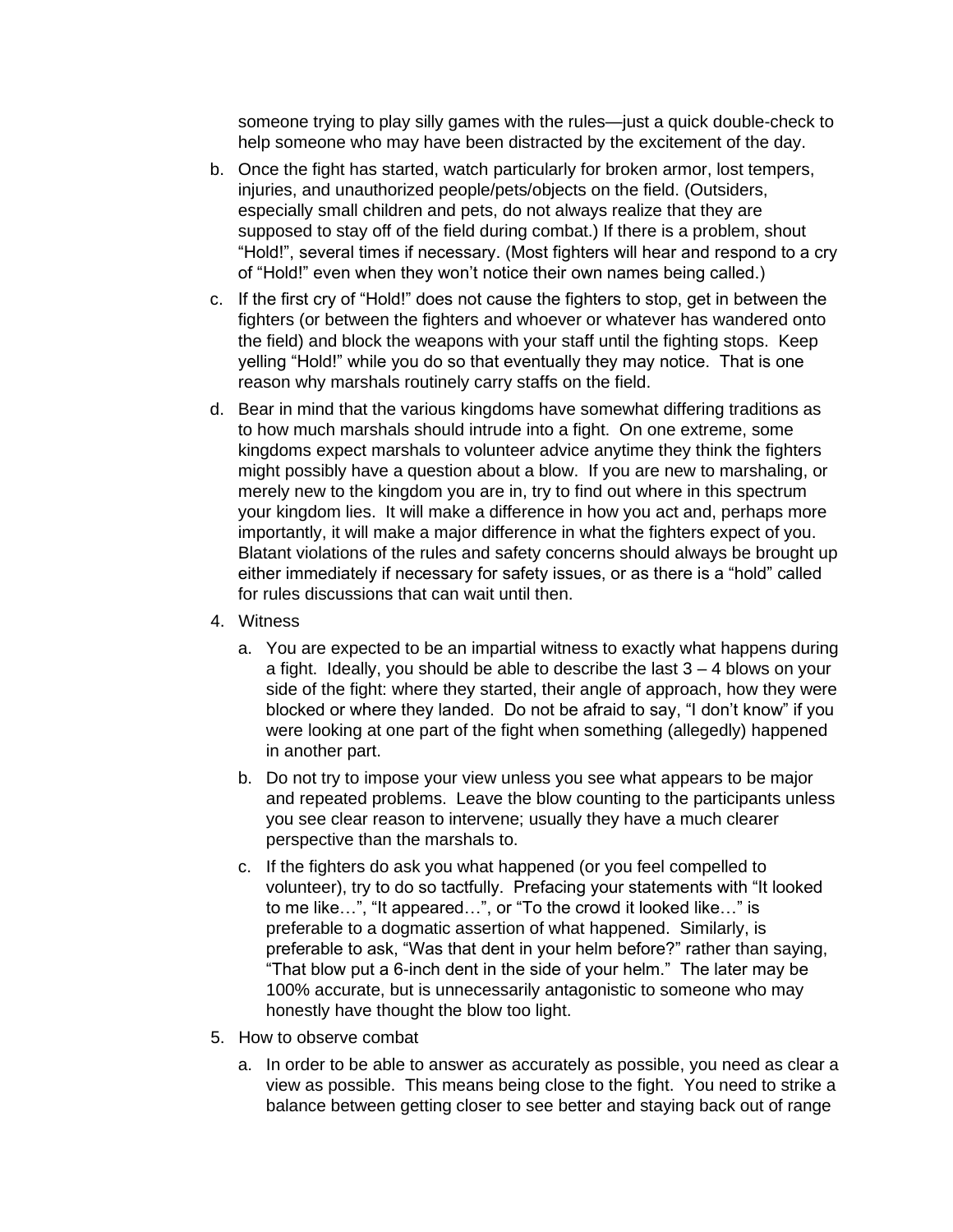of the blows. Just want the appropriate distance is for you will depend on your level of experience with the fighting, (e.g., how well you can judge what the range of the weapons is and whether you are in or near it). In general, for single combat, 20 yards is too far away and 2 yards is too close. In the absence of a better idea, consider 5 yards for weapons less than 3 feet in length and

8 yards if either combatant has a longer weapon. Try to keep moving so the combatants are roughly centered between you and the other marshals for the fight.

- 6. Showmanship
	- a. Keep an eye on the audience. SCA combat is a spectator sport, just as medieval tournaments were. Your part of the show is to keep things moving and avoid blocking the view from the sidelines except where unavoidable. This means fast pre-fight checks and announcements, a minimum of holds and discussions during the fight, and a strenuous effort to stay out of the way and keep moving. (If it's cold, wear several layers of clothing and move even more; one person in a cloak can interfere with the view of many).
- C. Marshaling Melees
	- 1. When marshaling a melee, the witness function is necessarily relegated to a very low priority. (It is not unimportant, but it is impossible for a handful of marshals to be accurate witnesses to the details of a couple of dozen separate combats.)
	- 2. You should have a minimum of 3 marshals for the first 20 fighters, plus one additional marshal for each 15 fighters up to a total of 500 fighters and 35 marshals. If you have more than 500 fighters (realistically, even if you have more than 50 fighters), you should have an experienced Marshal in Charge and a sizable number of experienced marshals. It is preferable to have more marshals for freefor-all melees.
	- 3. Marshals should station themselves around the edges of the fight. This allows them to control the borders while keeping as much of the fighting as possible in view. It also prevents fighters from running into them from behind. As always, keep moving and stay close enough to spot safety problems.
	- 4. In very large melees, it may be desirable to have some marshals in the middle of the field, in addition to those around the edge. If you are mid-field, be careful that you do not get so interested in the fight in front of you that you back into or forget to watch another bout moving around behind you.

# **XIV. Combat Authorization Procedures**

- A. This example of an authorization is for an armored combat fighter. This procedure may be used as-is by a kingdom, or it may be modified as required to reflect differences in culture and convention. This authorization procedure requires that a member of the Chivalry (to act as a witness and provide a second opinion), a warranted authorized marshal, and an experienced authorized fighter be present. This outline is general and does not deal with the specifics of armor and weapons rules, since these rules may vary. Warranted authorized marshals will be trained in the specifics as they change.
	- 1. If the fighter does not have proof of a signed waiver (for example, a blue membership card) prior to the authorization, the candidate and the authorizing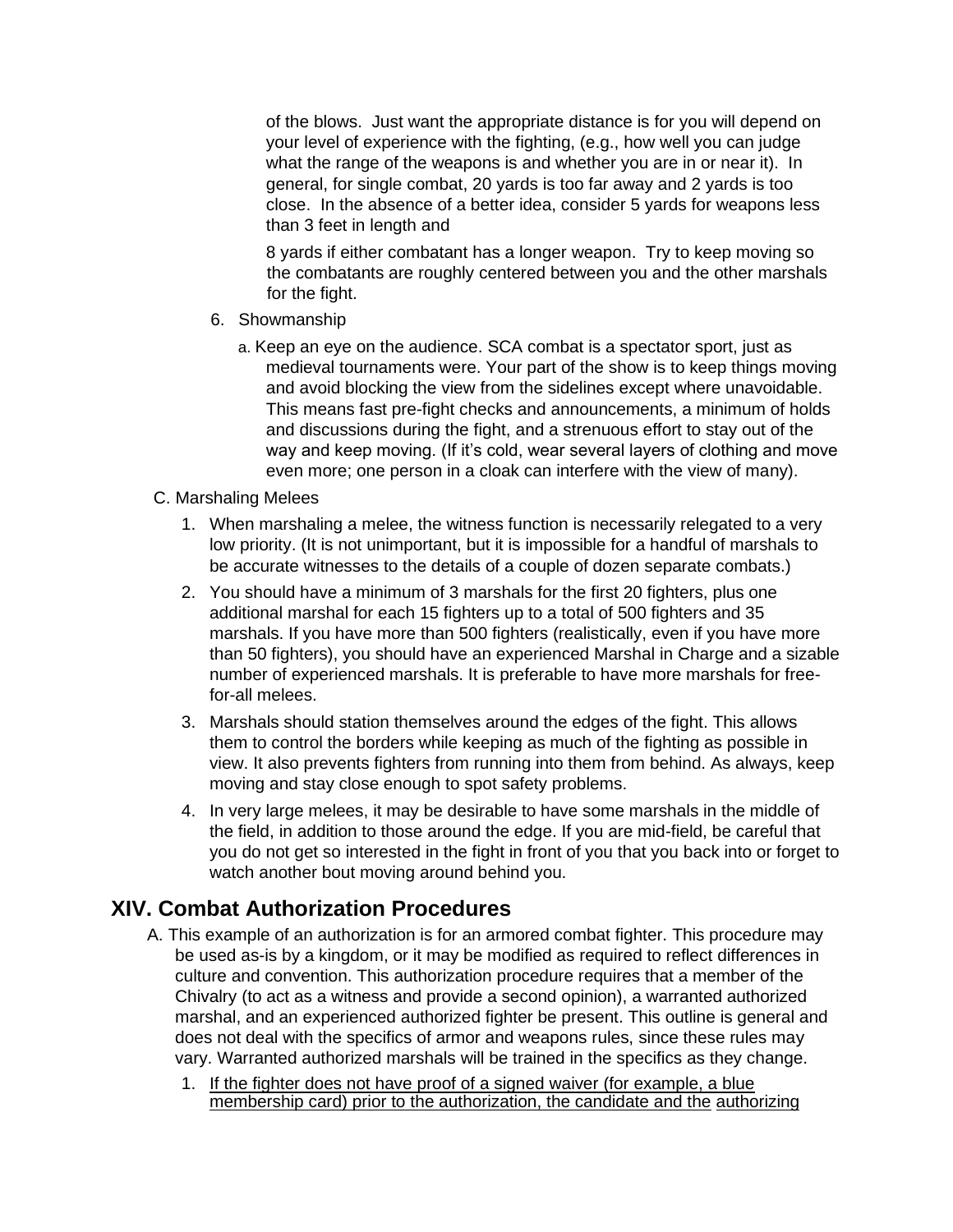marshal will properly complete a waiver (SCA, Inc. form titled CONSENT TO PARTICIPATE AND RELASE LIABILITY).

- 2. The persons conducting the authorization must verify that the candidate is familiar with the Rules of the List and the current rules that specifically govern the Kingdom of residence.
- 3. The candidate must present themselves on the field in armor for inspection. The armor must be inspected on the body and must pass the current armor

requirements for combat. This inspection shall be complete and exacting, and any deficiencies must be permanently corrected before the person may authorize.

- 4. Both the experienced authorized fighter and the candidate shall be armed with sword and shield or the weapon in which the candidate seeks authorization, if the kingdom requires separate weapon authorization. (The Earl Marshal may permit a substitute weapons system.)
- 5. For the first few minutes of the bout for authorization, the prospective fighter and the authorized fighter shall fight at 1/2 to 3/4 speed and verbally acknowledge all blows landed. During this phase of the authorization, the marshal and the member of the Chivalry should get an impression of the new fighter's style, technique, ability to call blows, and ability to defend themselves. If this portion of the authorization is not satisfactorily completed, the authorization procedure shall be stopped. The candidate shall be told of the problems observed and instructed as to how to correct the problems.
- 6. If the first portion of the bout has progressed satisfactorily, then the combatants will be told to fight in list-type combat, counting blows until one is defeated. During this phase, the marshal and member of the Chivalry should observe the new fighter's control, reaction to blows, and ability to cope with pressure.
- 7. The marshal, the member of the Chivalry, and the authorized fighter shall confer to decide if the new fighter exhibits adequate performance in the minimum criteria for authorization listed below:
	- a. Does the candidate know and apply the Rules of the Lists and the Conventions of Combat?
- 8. Does the candidate exhibit safe behavior on the field, for both self and others?
- 9. How does the candidate react to pressure? Does he or she fight back or become disoriented and confused?
- 10. Can the candidate defend him or herself?
- 11. Is the authorizing fighter able to feel and judge blows, both those received and those thrown?
- 12. If the marshal, member of the Chivalry, and authorized fighter agree that the candidate meets these requirements, the marshal will notify the fighter that they are now authorized. The fighter and marshal will properly complete any paperwork required by the kingdom in addition to the previously completed Waiver for SCA Combat-Related Activities.
- 13. The fighter will send these properly completed forms to the kingdom official responsible for issuing authorization cards. Upon receipt of these properly completed forms, an authorization card will be issued. *The fighter shall be issued a temporary card or keep a copy of the authorization form and waiver if he or she*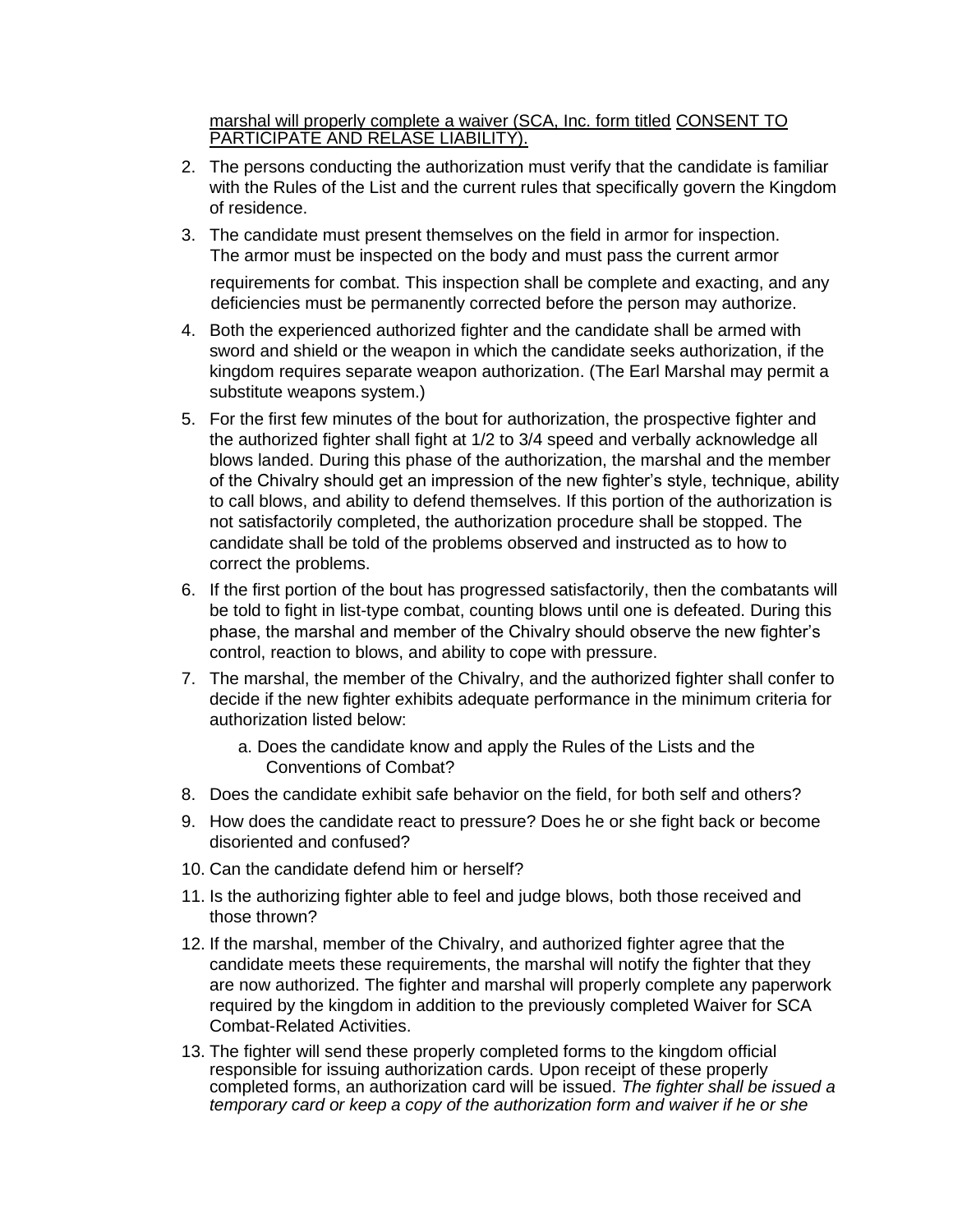*intends to fight prior to receiving the authorization card. The card should be received within one month. If the card is not received, the fighter should contact the authorization official and forward any information or paperwork required.*

## **XV. Equipment Inspection Guidelines**

- A. General Information
	- 1. At each event, the marshal-in-charge must arrange for the inspection of all equipment to be used in combat (e.g., armor and weapons). This in no way relieves the individual combatants of their responsibility for following the equipment standards. Ultimately, the fighter is responsible for the condition and safety of their armor and weapons at all times. This includes periods between bouts, between battles, and day to day periods between battles at a multi-day event. However, the marshal's inspection is intended to provide a second pair of experienced eyes and an outside point of view. A reminder: Equipment that was perfectly serviceable at the beginning of the previous event could have broken since, and even the most experienced fighter can occasionally forget some piece of armor. The inspection outlined below is merely an example. For purposes of illustration, the inspection described is for regular SCA combat without missile weapons. It does not necessarily include checks for additional requirements that your kingdom may have added. A checklist might be helpful as you do the inspection until you have done so many that it becomes second nature. (As noted in the section on marshaling combat, a quick visual check of the combatants just before the start of a bout or battle is also a good idea.) All of this is based on the equipment standards given in the Appendix. You should be familiar with them, as well as with any other requirements that your kingdom may have instituted. The fact that one of the requirements is not mentioned on this checklist does not mean that you should not notice if it has not been met.
	- 2. Armor inspection must be done with all of the armor on the body of the fighter who is going to wear it. It is not otherwise possible to get an accurate idea of what is covered and what is not, of where gaps may occur as the combatant moves. In weapon inspections, the primary test is safety. If you, as a marshal, do not believe that the weapon is safe (i.e., if you would not be willing to face it), do not let it be used on the field. When in doubt, ask the prospective user if he or she would be willing to fight against the weapon. If not, it should not be used regardless of whether it meets all other requirements. Before you start, remind yourself that armor is hot, not to mention heavy. If the weather is hot, try to find some shade in which to hold the inspection or, at least, for the fighters to stand in while waiting to be inspected. (Similar reasoning applies in case of rain, freezing cold, or other inclement weather. Just because it is possible to fight does not mean that it is pleasant or desirable to stand around in armor.)
	- 3. As a marshal, you are not guaranteeing or certifying that anything is completely safe, and its use is without risk. The primary responsibility for the safety of weapons and armor remains with the fighter. You are inspecting to see whether the item (helmet, armor, weapon, how the armor sits on the fighter, etc.) complies with our published standards or not. If it does, it may be used in our combat activities otherwise it may not. The purpose of our rules, standards and inspections is to reduce the chance of injury for those who participate. Even with those rules and standards, all of our combat activities can lead to injury. Properly carrying out your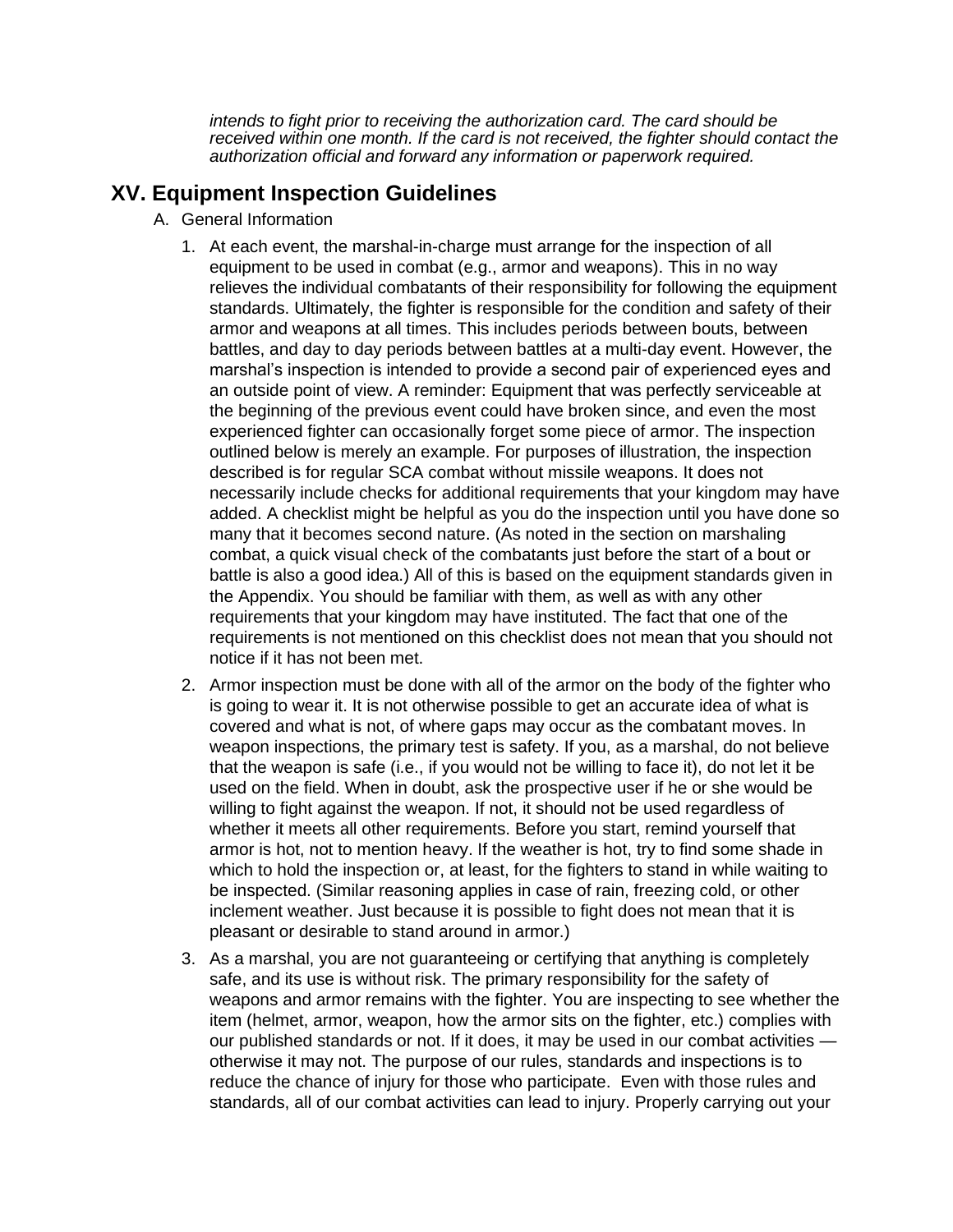duties as an officer of the SCA and a marshal will indemnify you in case the corporation or its officers (of which you are one) are sued.

B. Sample Armor Inspection

See Section VI, "Armor Requirements" above for Society minimum standards.

- 1. Leg Armor: Check that the front and sides of the knee are covered. If you are concerned about coverage during combat, have the fighter flex their knees (either a deep knee bend or raise one knee at a time) and see that the knee remains covered. Check for signs that the equipment is faulty.
- 2. Groin: ASK the fighter if they have remembered their cup or groin protection. Do NOT attempt to check for it physically.
- 3. Kidneys: Check for kidney armor. Kidneys are located in the back, at the bottom of the ribs.
- 4. Elbows: Check that the point and sides of each elbow are covered. If you are concerned about coverage during combat, have the fighter flex their arm to validate that the elbow remains covered. Check for signs that the equipment is faulty.
- 5. Hands and wrists: Check the gauntlet and/or basket hilt to see if they cover the required area (the hand and one inch of the forearm). Check for signs that the equipment is faulty.
- 6. Neck and Head:
	- a. Checks b. through e. below are to be conducted with the helmet on the fighter's head.
	- b. Have the fighter assume their normal fighting stance. Check that the larynx and cervical vertebrae are covered. If it appears likely that the fighter's coverage for these areas will not remain in place when the fighter moves, you may have the fighter turn or tilt their head to typical combat positions to see that the required protections are in place.
	- c. Check the faceplate and eye slots for greater than one-inch openings that would allow weapon penetration.
	- d. Put your hand on the front of the helm and have the fighter push against it. See that their face does not hit the faceplate. (A gentle touch of the tip of the nose to the faceplate at maximum pressure is undesirable, but not grounds to disqualify the helm.)
	- e. Lift gently on the front of the faceplate to make sure that the chinstrap is secured.
	- f. Have the fighter to remove their head protection and inspect the interior for: broken welds, internal projections that could cause injury, and the presence and condition of padding or a suspension system. Padding must be a minimum of .5 inch (12.7 mm) of closed-cell foam or equivalent padding, or the helmet shall be suspended in such a way as to prevent contact with the wearer during combat. Padding and suspension systems degrade over time with use and wear and may need to be repaired or replaced.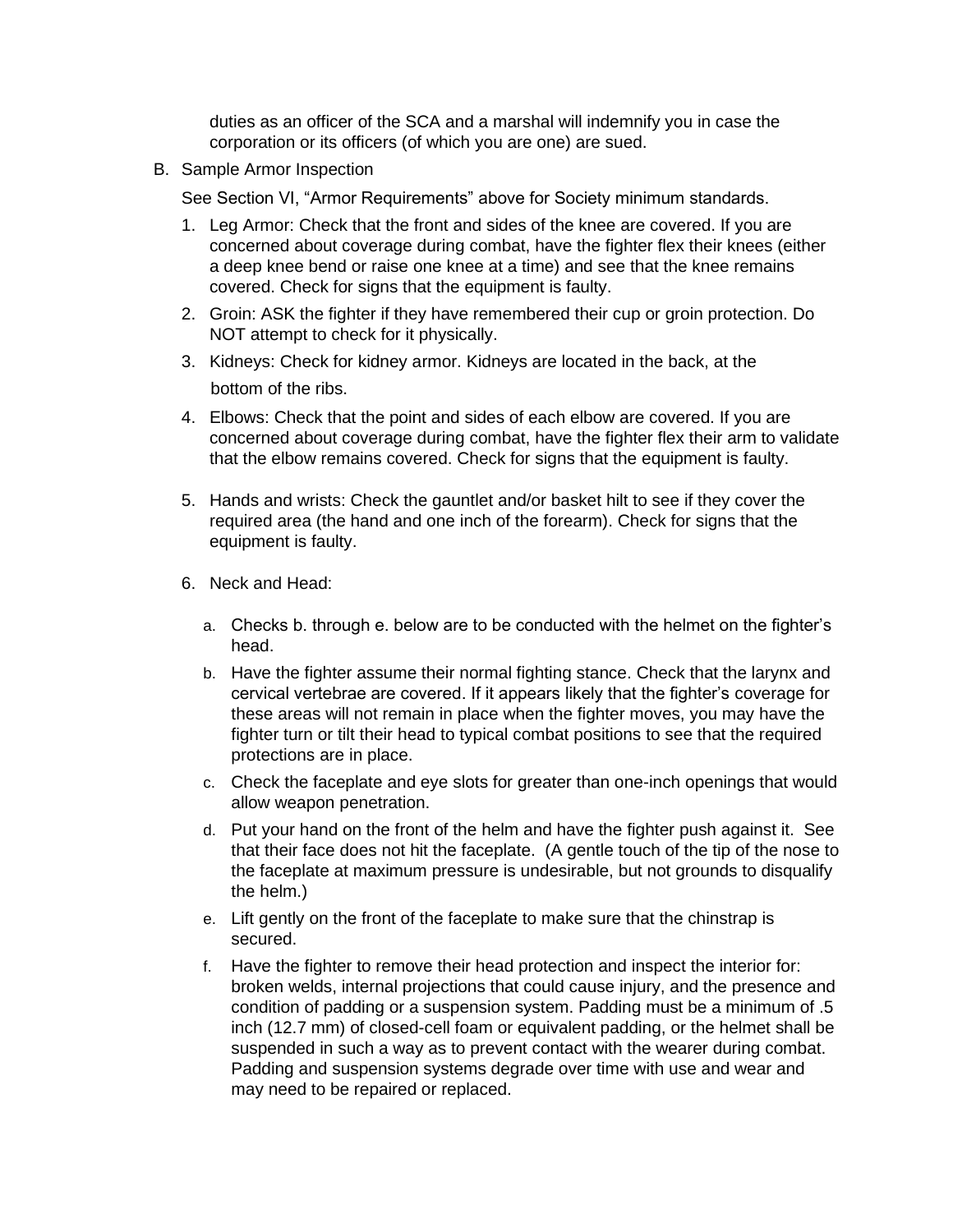- 7. Shield: Check the rim for exposed sharp edges. (For this purpose, a 90degree angle is a sharp edge.) Check the rest of the shield for sharp edges, broken or missing rivets, or other signs that it is faulty.
- C. Sample Weapon Inspection

See Section VII, "Weapons Standards" above for Society minimum standards.

- 1. Swords:
	- a. Check that they meet the minimum diameter (1.25 inch [31.8mm]). A 1.25 inch (31.8mm) marshaling gauge will speed this up enormously.
	- b. Check that the ends are taped and that there are no exposed cuts in the rattan.
	- c. Check the quillions or basket hilts for sharp edges, broken or missing rivets, or other signs that they are coming apart.
	- d. Check the wrist strap or other means of keeping the sword from flying away.
- 2. Thrusting Tips: Check that they have the minimum cross section. Push on the end to verify the required amount of resilient give. Check that it the tip is constructed in such a manner that it cannot be forced more than .5 inch (12.7 mm) into a legal faceguard.
- 3. Mass Weapons: Check the padding for give. Check the wrist strap (singlehanded mass weapons only). Consider the total mass of the weapon.
- 4. Pole Weapons: Check the thrusting tip, if any. Check the padding for give. Consider the total mass of the weapon. Check that the weapon meets the relevant length restrictions.
- D. Sample Combat Archery Inspection
	- 1. Bow/Crossbow
		- a. Ensure that the strong is not showing excessive wear.
		- b. Measure the power of the bow with a calibrated scale to ensure it is within appropriate specs.
		- c. Check the bow itself for cracks or gouges, as well as for significant limb twist that could make the string leave the tips.
	- 2. Crossbow Only
		- a. Heck the lock mechanism releases smoothly under simulated pressure.
		- b. Check that the lock mechanism is solid and will not accidentally fire.
		- c. Ensure the stock has no failures between the bow and lock.
	- 3. Ammunition
		- a. Based upon the type of ammunition, measure all dimensions for conformance.
		- b. With two fingers and a thumb, grab both head and tail and pull with moderate force while slightly twisting. If either end moves laterally, it fails.
		- c. If the ammunition is made with foam, check that the tip is constructed in such a manner that it cannot be forced more than .5 inch (12.7 mm) into a legal faceguard.
		- d. If the blunt is commercially manufactured, ensure it is in good repair.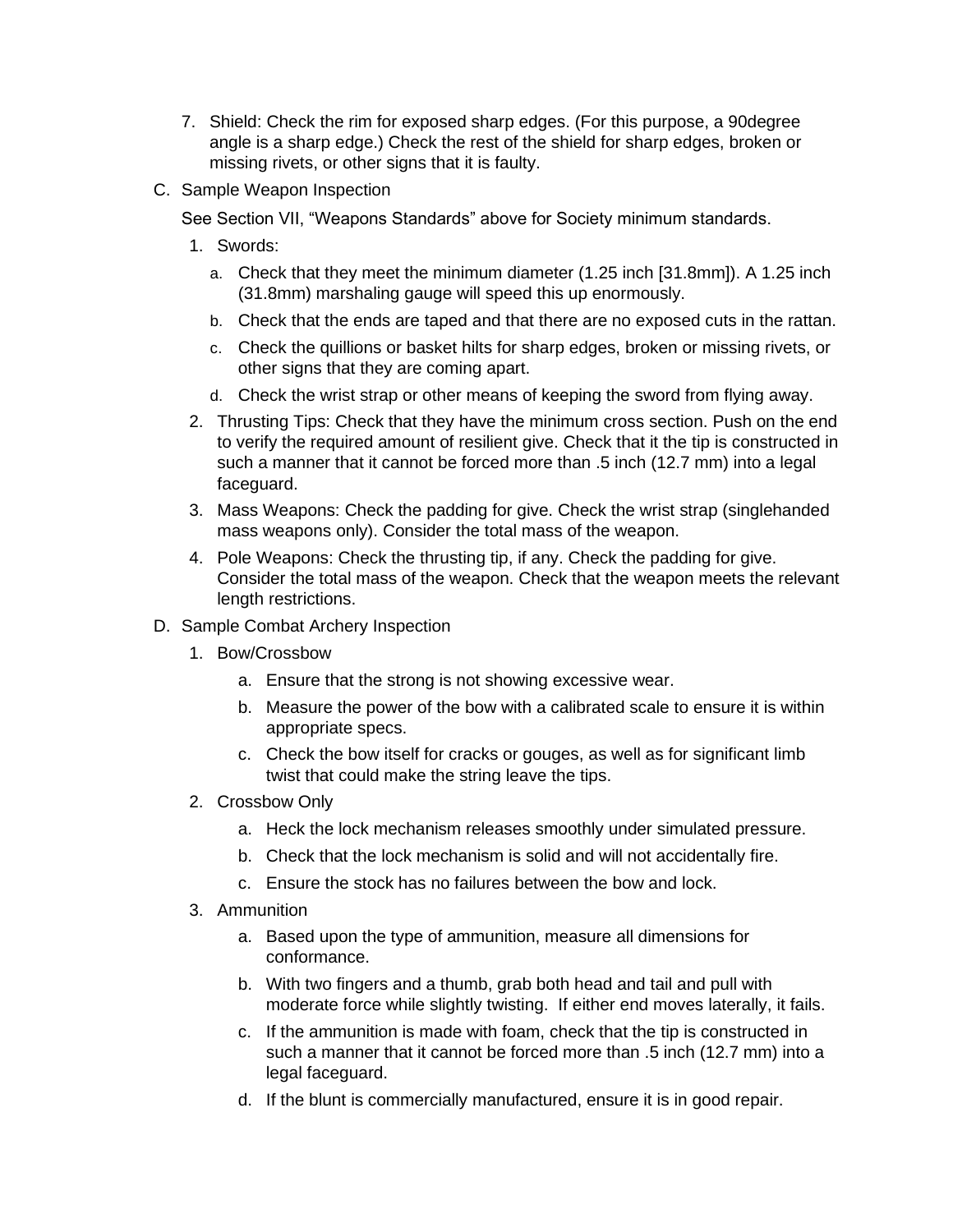- e. Check the shaft and APD (if applicable) for signs of cracking or other failure. If a marshal can place a fingernail in a defect, then it fails.
- f. Check that it is properly labeled and taped.

# **XVI. Experimental Weapons and Materials Procedures**

A. Experimental Weapons and Materials

- 1. Before any unapproved weapon or material can be used at Society activities, a test plan and a sample of the proposed weapon or material must be submitted to and approved by the Society Marshal or a designated deputy. This plan shall include:
	- a. Specifics on construction (e.g., materials used, how it is assembled, etc.)
	- b. A detailed outline of the test and its scope.
	- c. All restrictions that will be imposed on the test.
	- d. How long the test period would be.

If requested, any samples submitted shall be returned to the submitting party no later than the conclusion of the test period, unless otherwise specified.

- 2. It is the prerogative of the kingdom Earl Marshal to allow limited testing of alternate or unapproved materials and weapons within a kingdom after receiving approval from the Society Marshal. Limited testing means the weapon or material may be used at fighter practice tourneys and in small melees, but only after all combatants and marshals have been informed the weapon or material is being tested and that it is not approved for general SCA use.
- 3. All combatants and marshals must consent to the use of the weapon or material before combat begins. If any of the marshals or combatants object to the use of the material or weapon, the material or weapon may not be used in that fight or battle. All experimental materials and weapons shall be marked with alternating bands of red and green tape totaling 6 inches (15.2 cm) in length. Bands shall be visible during weapon usage.
- 4. Once per quarter throughout the test period, the Earl Marshal will update the Society Marshal on the progress and results of the testing. At the end of the test period, the Earl Marshal will provide the Society Marshal with a test summary. This summary shall include a list of injuries that resulted from the use of the weapon or material and any concerns from fighters and marshals recorded during the testing. The Society Marshal, after consultation with the Earls Marshal, shall determine if the weapon or material is suitable for SCA combat-related activities.

### **XVII. Marshal Responsibilities, Chain of Command and Reporting**

- A. Reporting Requirements
	- 1. If you are a Marshal-at-Large:
		- a. Whatever processes your Kingdom requires of a warranted marshal.
		- b. Reporting on any incident observed, either during or related to combat, on which the Marshal in Charge was required to report.
	- 2. If you are the Marshal in Charge of an event:
		- a. Whatever processes your Kingdom requires of a warranted marshal.
		- b. A brief report on the event, including any incidents in which: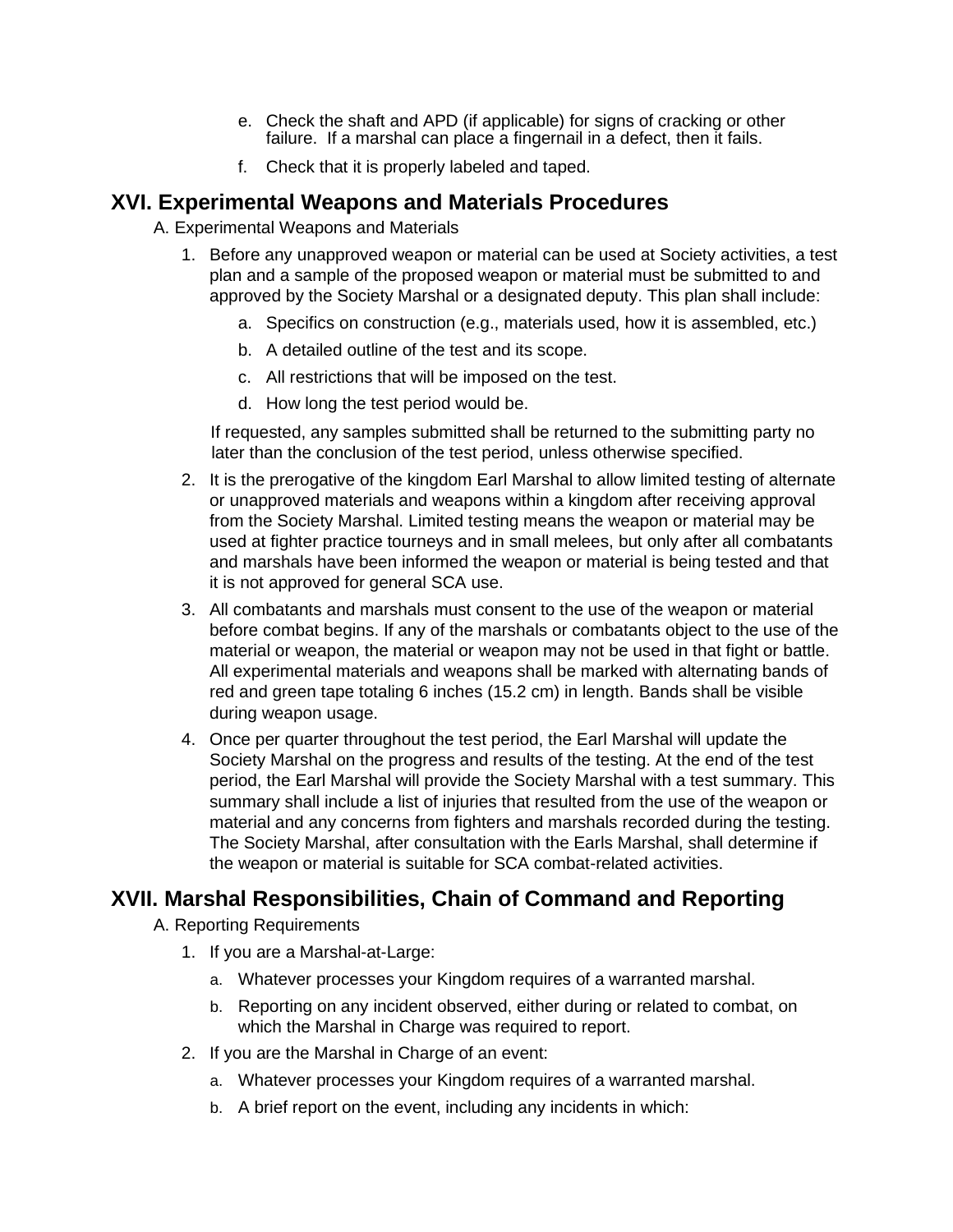iv. Someone was injured.

- 3. A fighter or marshal had to be disciplined.
- 4. Event reports shall go to the Principality Knight Marshal or the Kingdom Earl Marshal. (Reports should not go to the Marshal of the Society!)
- 5. Any other reports that the Earl Marshal of your Kingdom requires. (If you do not know, write and ask what he or she will want before the event. It is a lot easier that way.)
- 6. If you are the Knight Marshal of a branch:
	- a. Whatever processes your kingdom requires of a warranted marshal.
	- b. Regular reports on the state of fighting in your branch. If there are subsidiary branches (e.g., cantons or ridings), this includes summarizing the reports that you get from them. Ask your immediate superior how

often you need to do this.

- c. Any other reports that the Earl Marshal of your kingdom requires.
- 7. If you are the Principality or Deputy Kingdom Earl Marshal or Knights Marshal:
	- a. Whatever processes your kingdom requires of a warranted marshal.
	- b. Regular reports on the state of fighting in your principality or region.
	- c. Any other reports that the Earl Marshal of your kingdom requires.
- 8. If you are the Earl Marshal of a kingdom:
	- a. An agreement to serve as Earl Marshal.
	- b. Quarterly reporting to the Society Marshal regarding the state of fighting in your kingdom. (If you are required to make a similar report to the Crown, a copy to the Society Marshal is sufficient.)
	- c. If disciplinary action that extends beyond the bounds of a single event is being taken against a fighter in your kingdom (e.g., authorizations suspended or revoked, Courts of Chivalry), a brief account of what was done, to whom, and why. (If more information is needed, for example because of an appeal of the action, the Society Marshal will let you know.)
	- d. Either individual warrants must be provided for each member of the marshallate in your kingdom, or a roster must be maintained. (Information on the roster system may be obtained from your kingdom seneschal.) This task may be partially delegated to the regional or principality marshal of your kingdom, if any.
	- e. Answer correspondence from the Knights Marshals of your kingdom.
- 9. If you are Marshal of the Society:
	- a. On a quarterly basis, report to the President (and thence to the Board) on the state of the marshallate.
	- b. Provide warrants for the Earls Marshal as they are appointed.
	- c. Answer correspondence from the Earls Marshal.

### **XVIII. Procedures for Grievances and Sanctions**

A. Grievances and Disputes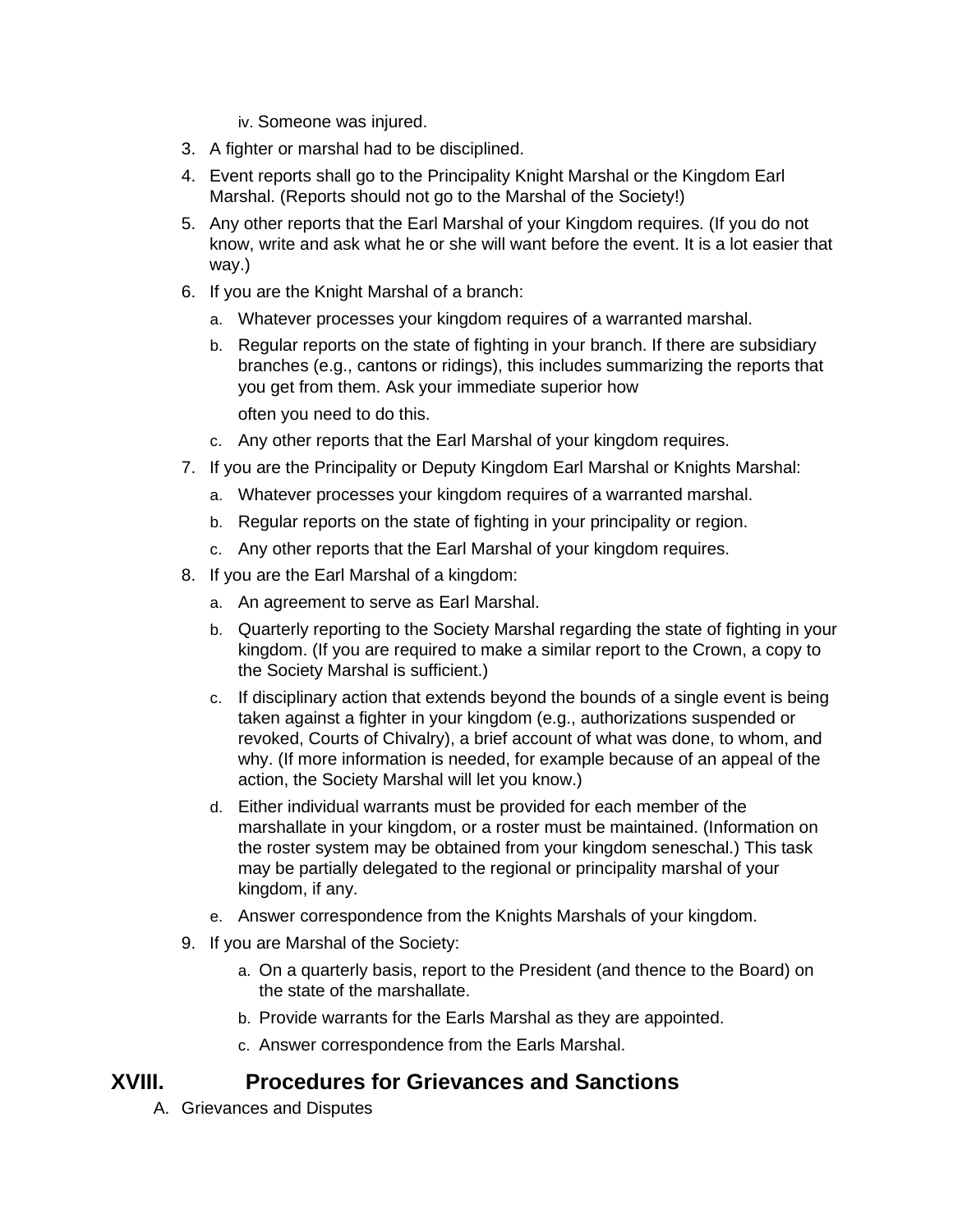Usually, the combatants are more than willing to correct any problems or breaches of the rules pointed out by a marshal. This is the desired solution: get the problem fixed. However, occasionally a marshal must take action. In the unhappy event that you find it necessary, here is how you shall proceed. In order of preference:

- 1. Point out the violation (missing armor, grappling during combat, etc.) and ask the fighter to correct it.
- 2. In the case of missing or inadequate armor, do not allow the combatant onto the field until it has been fixed.
- 3. In the case of violation of the rules during combat, ask the combatant to leave the field, and do not allow combat to resume until he or she has cooled off. This particularly includes removing from the field anyone who has lost his or her temper.
- 4. If you need support, call on (in order):
	- d. Any other marshals who are present (especially the marshal-in-charge).
- 5. A regional, deputy, or principality Earl or Knight Marshal.
- 6. The kingdom Earl Marshal
- 7. The local Seneschal
- 8. The principality or kingdom seneschal
- 9. The Crown
- 10. If the violation cannot be stopped, convince the marshal-in-charge and the local seneschal to end the event.
- 11. In any case where voluntary correction is not made after the problem has been pointed out, a detailed written report shall be made to the Earl Marshal as soon as possible after the event. In cases where the fighter has made corrections voluntarily a report should be sent to the Earl Marshal if a pattern of problems, even minor ones from the same fighter is occurring.
- B. Sanctions
	- 1. In addition to removing an unsafe combatant from the field at the time, longterm sanctions are available. These will normally be applied by the marshallate of the kingdom rather than by a local marshal. Procedures outlined in kingdom law or kingdom marshal policies shall be adhered to when sanctioning any person.
	- 2. Sanctions which revoke or limit the ability of a fighter to participate for no longer than a single event (even if the event is a multi-day event or war) are not considered to be "administrative sanctions" as discussed in the Society Sanction Guide, and do not follow procedures for administrative sanctions.
	- 3. Possible sanctions include:
		- e. Revoking the authorization of the individual to fight with a particular weapon. (This sanction may be applied whether or not your kingdom does authorizations by weapon forms.)
	- 4. Revoking the authorization of the individual to fight at all.
	- 5. Recommendation to the Crown to banish the individual from participation in events.
	- 6. Recommendation to the Board to banish the individual from the Society and its activities.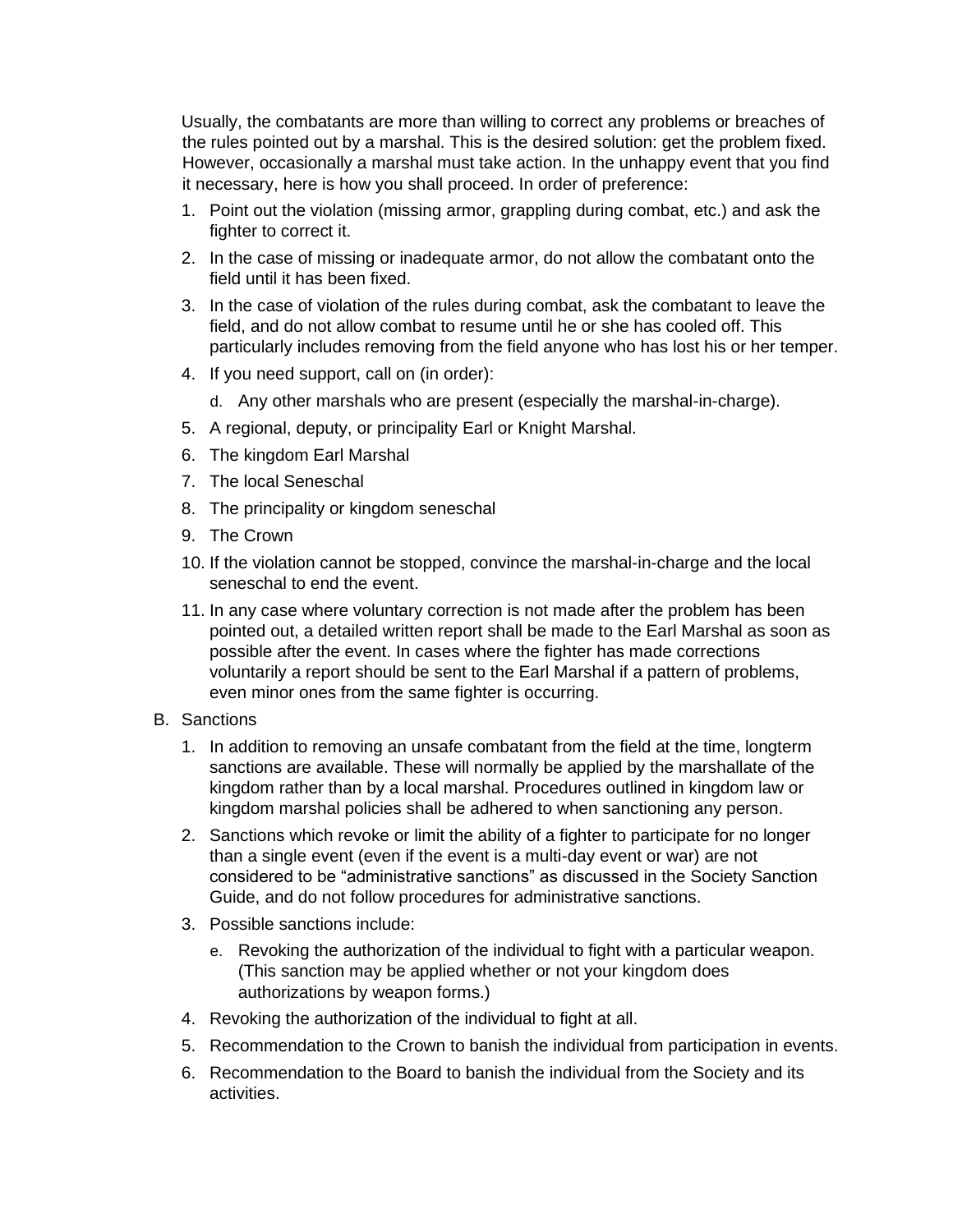- 7. If any of these long-term sanctions are in progress, the Society Marshal shall be informed.
- 8. If authorization has been revoked, it is acceptable to inform the Earls Marshal of any neighboring kingdoms to which the currently unauthorized fighter might travel. Once long-term sanctions have been applied, a report shall be made to the Marshal of the Society.
- 9. An authorization from any Kingdom may be suspended/revoked in another Kingdom, should it prove necessary and appropriate. Such suspension/revocation means that the fighter may not fight anywhere in the Society until and unless the issue is resolved. Accordingly, the Earl Marshal of the kingdom issuing the suspension shall inform the Society Marshal and the Earls Marshal of the neighboring kingdoms.
- 10. Furthermore, if the fighter is subsequently re-authorized, the neighboring Earls Marshal shall again be notified.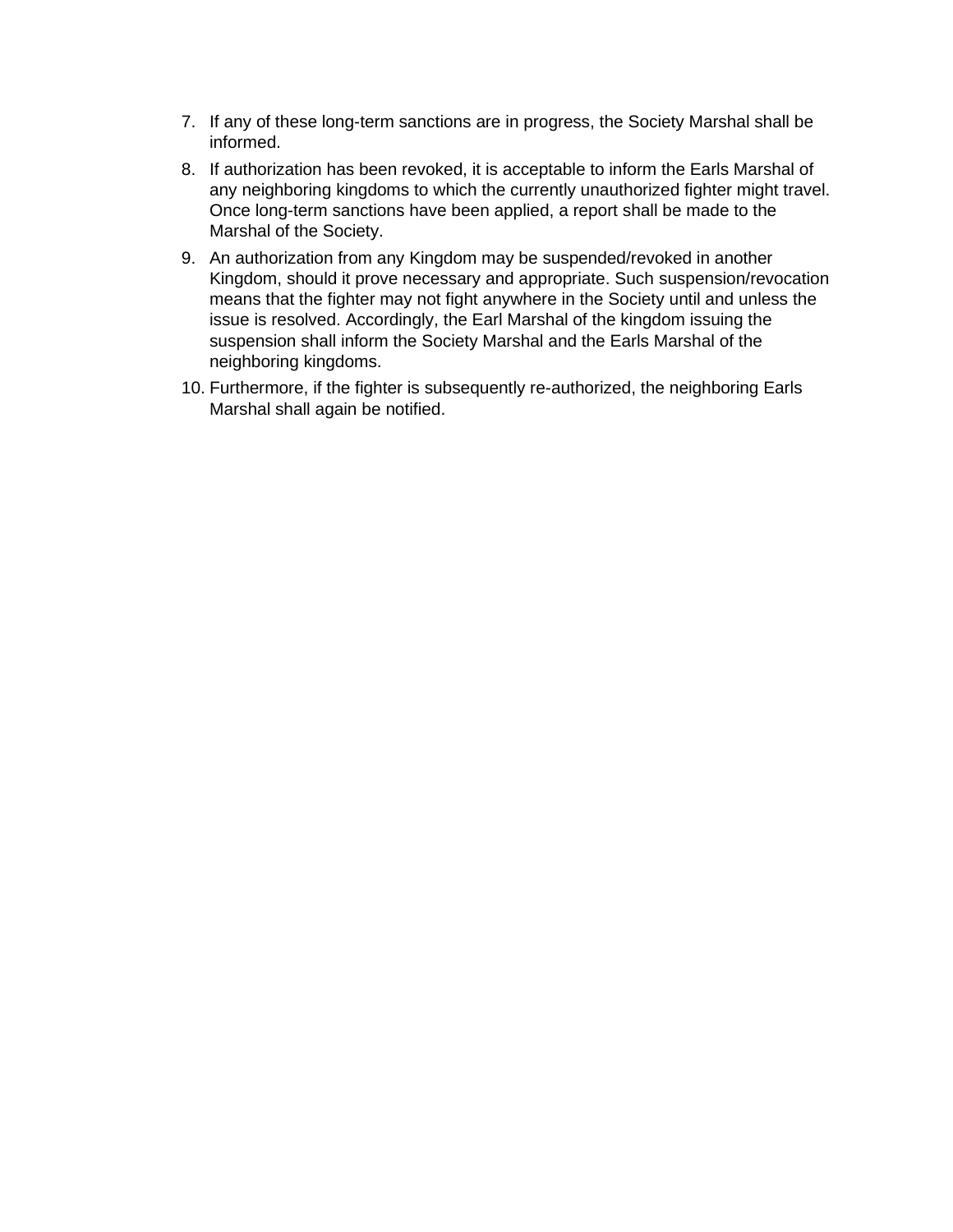# **XIX. Glossary**

The definitions that follow apply throughout the Handbook, unless specifically stated otherwise. They are intended to clarify usage and establish a frame of reference for the various materials used in SCA combat.

A. Armor Materials

**Aventail**: flexible curtain of chainmail on a helmet, extending to cover the neck and shoulders.

**Bars**: Used in the visor or faceplate of helms, bars shall be mild steel a minimum of 3/16 inch (4.5mm) in diameter, or the equivalent. If the distance between crossbars is 2 inches (50.8 mm) or less, .125 (that is, 1/8) inch (3.2 mm) bars may be used.

**Camail**: flexible curtain of mail or leather on a helm, extending to cover the neck

(also *aventail*).

**Closed-cell foam**: stiff foam with closed cells, less dense than resilient foam (e.g., Ensolite).

**Equivalent**: virtually identical to the specified material in effect or function, including impact resistance, impact distribution, and impact absorption characteristics, but not necessarily in physical dimensions.

**Foam**: any open- or closed-cell foam, including foam rubber, foam neoprene, polyurethane, etc.

**Gauge**: U.S. sheet metal standard. Note that 16-gauge is officially 1/16 inch (.0625 inch or about 1.6mm), but commercially available sheet is frequently rolled to .058 or even .055 inch—much too thin for helms.

**Gauntlet**: An armored glove covering the back of the hand, fingers, and thumb and the points and back of the wrist.

**Gorget**: a piece of armor designed to cover the throat and neck.

**Heavy leather**: stiff, oak-tanned leather nominally 11/64 inch (.171875 inch or 4.4 mm) thick. This is referred to as 11 ounce leather.

**Mail**: any fabric of small metal components either linked together (e.g., chain) or attached to a flexible backing (e.g., ring or scale).

**Padding**: quilted or multi-layered cloth material, such as mattress pads, moving pads, carpet, felt, or equivalent

**Partial gauntlet (also called a half-gauntlet or demi-gauntlet)**: An armored glove covering the back of the hand and at least the first knuckle of the thumb, as well as the points and back of the wrist.

**Plate**: large components of rigid material.

**Resilient foam**: dense, plastic, closed-cell foam such as ethyl polymer.

#### **Rigid material**:

a. Steel of no less than 18 gauge, or aluminum of no less than 0.075 inch (1.9mm)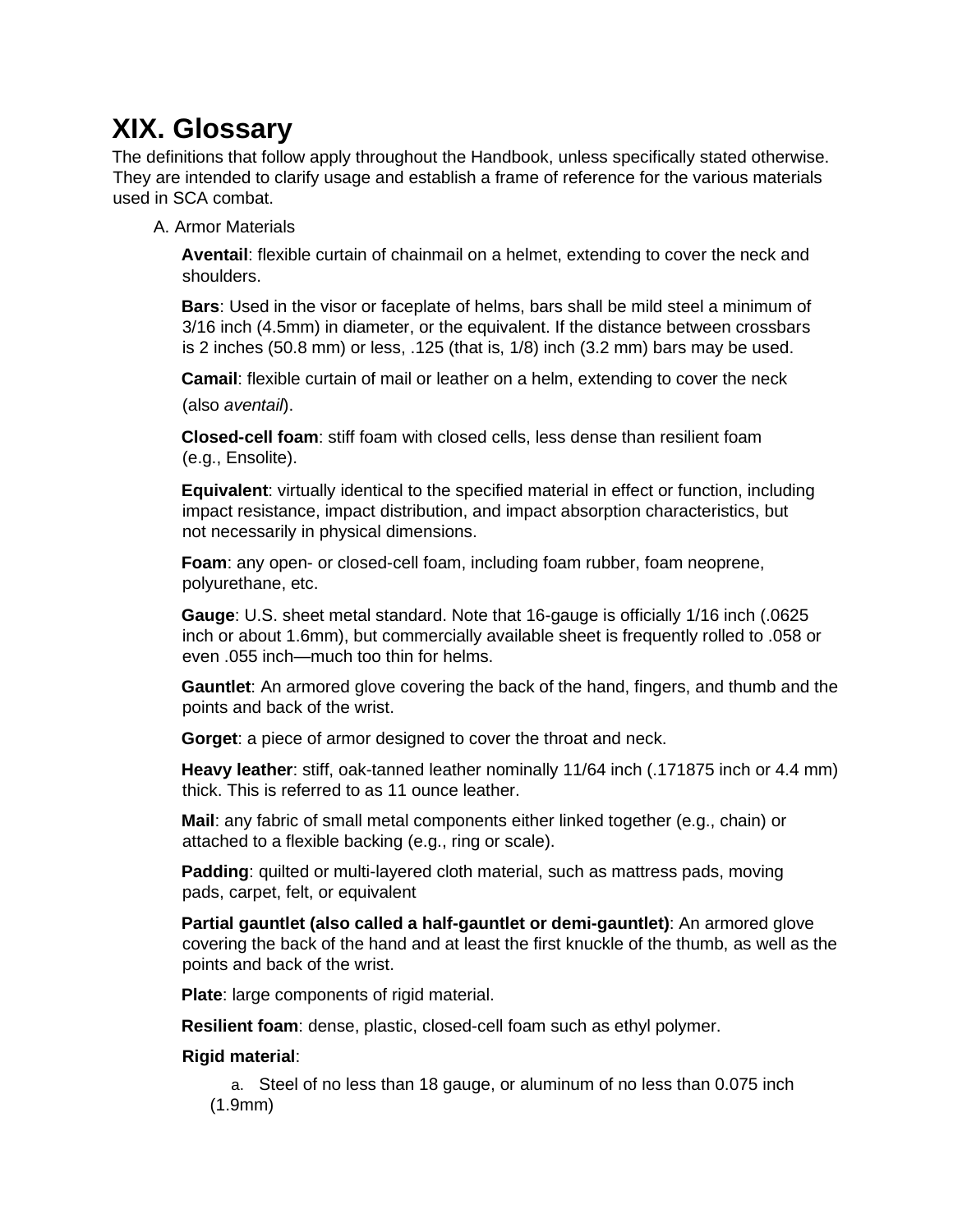- b. Other metals of sufficient thickness to give similar rigidity to those listed above to include treated steel or aluminum
- c. High-impact-resistant plastics such as ABS or polyethylene of sufficient thickness to give similar rigidity to those listed above
- d. Heavy leather (as defined above) that has been hardened in hot wax, soaked in polyester resin (properly catalyzed), or treated in such a manner as to permanently harden the leather
- e. Two layers of untreated heavy leather (as defined above)
- f. Other materials equivalent to those items listed above (Any armor of unusual construction or materials must meet the approval of the kingdom or Principality Earl Marshal or their designated deputy.)

**Steel**: cold- or hot-rolled mild steel or equivalent ferrous material

#### B. Weapons

**Striking surface**: Because of the nature of our activities and the ability of our weapons to break during use the "striking surface" of a weapon is to be considered throughout the entire striking portion, blade, or head, of the weapon, not only the outside "skin" or layer. This includes all interior construction materials and parts no matter how "deep" inside.

**Approved rigid material**: Siloflex and Siloflex equivalents are currently the only rigid material approved for the striking surface of a weapon.

**Bow**: A projectile launcher consisting of a material held under tension by a string. Also referred to as a Handbow.

**Crossbow**: A projectile launcher consisting of a bow (called a prod) being mounted to a stock, with a lock mechanism to hold the string and full draw and allow its release via a trigger.

**Flail**: a weapon with a striking surface attached to the handle via a flexible arm or pivot.

**Handle**: the griping area of a single handed weapon, two handed sword, great sword, or bastard sword that is covered by a gauntleted hand(s) or basket hilt during normal combat. Handles may be less than 1.25in (31.8 mm).

**Haft**: The section of a weapon or spear not used for striking and not covered as a handle. Must be at least 1.25in (31.8 mm) in diameter.

**Laminated rattan**: Two pieces of rattan, each being at least 1 inch (25.4 mm) in diameter, attached to one another with a short overlap by tape or other method of binding. Maximum length of the overlap shall be 18 inches (85.7 cm) or half of the length of the added rattan, whichever is shorter. Note that use of glues, epoxies, or adhesives, which substantially reduce the flexibility of the rattan, is prohibited.

**Missile weapon**: any weapon which is intended to deliver a blow without being held in the hand (e.g., arrows, javelins, quarrels, or various soft projectiles from catapults).

**Polearms**: hafted weapons, generally long, designed to be wielded with two hands (e.g., glaives, halberds, etc.).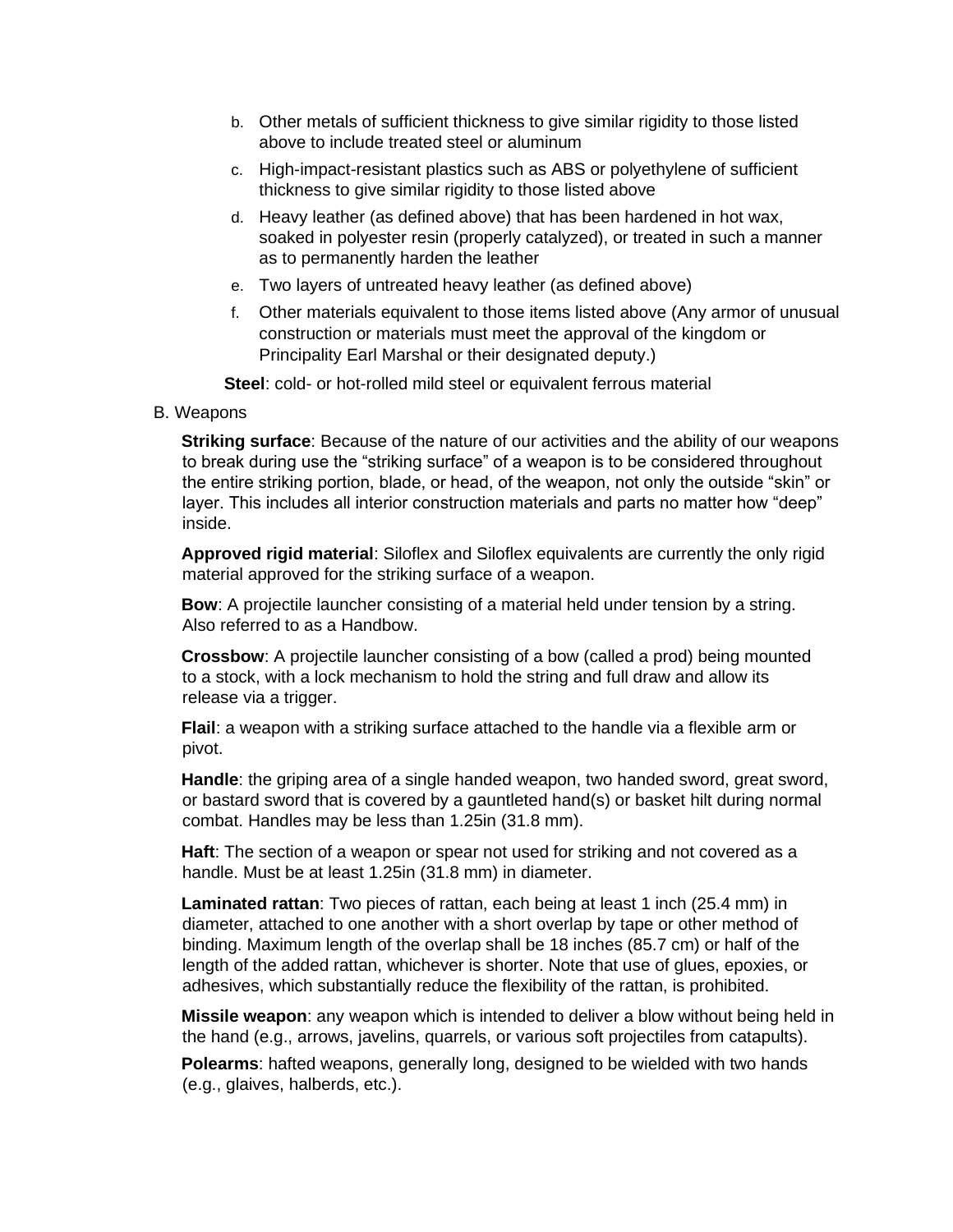**Progressively resistant give (as used in discussions of thrusting tips)**: As pressure is applied directly to the thrusting surface, it will compress gradually, without bottomingout or bending to the side enough to expose the end of the blade, haft or blunt/core of the weapon to which it is attached.

**Quillions**: cross-guards of a sword.

**Siloflex**: A brand-name polyethylene tubing has been made from PE 3408 and PE 3608, but is now PE 4710 resin and conforming to ASTM D2239 standards. The material is approved for various uses throughout the rules in pressure ratings ranging from 75 PSI to 200 PSI. Please check the standards in the appropriate area of the rules for what is allowed.

**Siloflex equivalent**: HDPE Water Service Pipe materials meeting ASTM D2239 (and minimum of 1 inch (25.4mm) inner diameter) or ASTM D2737 (and minimum of 1.25 inch (31.8mm) outer diameter) and manufactured of PE3408, PE3608, PE3710 or PE4710 resin, or equivalent.

**Spears:** hafted weapons designed for thrusting only; also called pikes.

**Single-handed mass weapons**: maces, axes, war hammers, or other weapons designed primarily to crush or punch holes (on account of the weight of the real weapons), rather than primarily to cut (on account of sharp edges on the real weapon). Maximum length for single-handed mass weapons is 48 inches (122cm).

**Slider**: a tube or similar device that wraps around the shaft of a spear and is held in one hand, allowing the spear to slide through it. Use of sliders is prohibited.

**Split rattan**: Rattan of at least 1.25 inch (31.75 mm) diameter which has been split in two and applied to a weapon such that the striking surface of the split piece retains a cross section of 1.25 inch (25.4 mm). Split rattan construction does not place the split rattan directly against the non-split haft of the weapon, but rather spaces the split off of the haft to allow give in the head by flexion of the split of rattan.

**Swords**: single- or double-edged, bladed cutting weapons (including swords with thrusting tips).

**Two-handed cutting or smashing weapons**: includes two-handed swords, greatswords, bastard swords, polearms, and similar weapons.

**UHMW**: Ultra-High Molecular Weight Polyethylene – A wear resistant plastic with outstanding impact strength.

C. Other Definitions

**Armored combat**: A full contact, non-choreographed re-creation of medieval foot combat utilizing clothing, protective armor, and simulated weapons constructed in accordance with SCA standards, with the overall goal of recreating the appearance and methods of combat from the historical period covered by the SCA. For purposes of this definition, all combatants are held to be equipped in the same manner, defined as that of approximately 1100 AD: a knee-length mail hauberk, one-piece helm with nasal, and boiled leather defenses for the lower arms and legs. Weapons and armor are constructed from approved materials as defined by the Society Marshal. Adult armored combat as defined above does not include light contact martial forms, such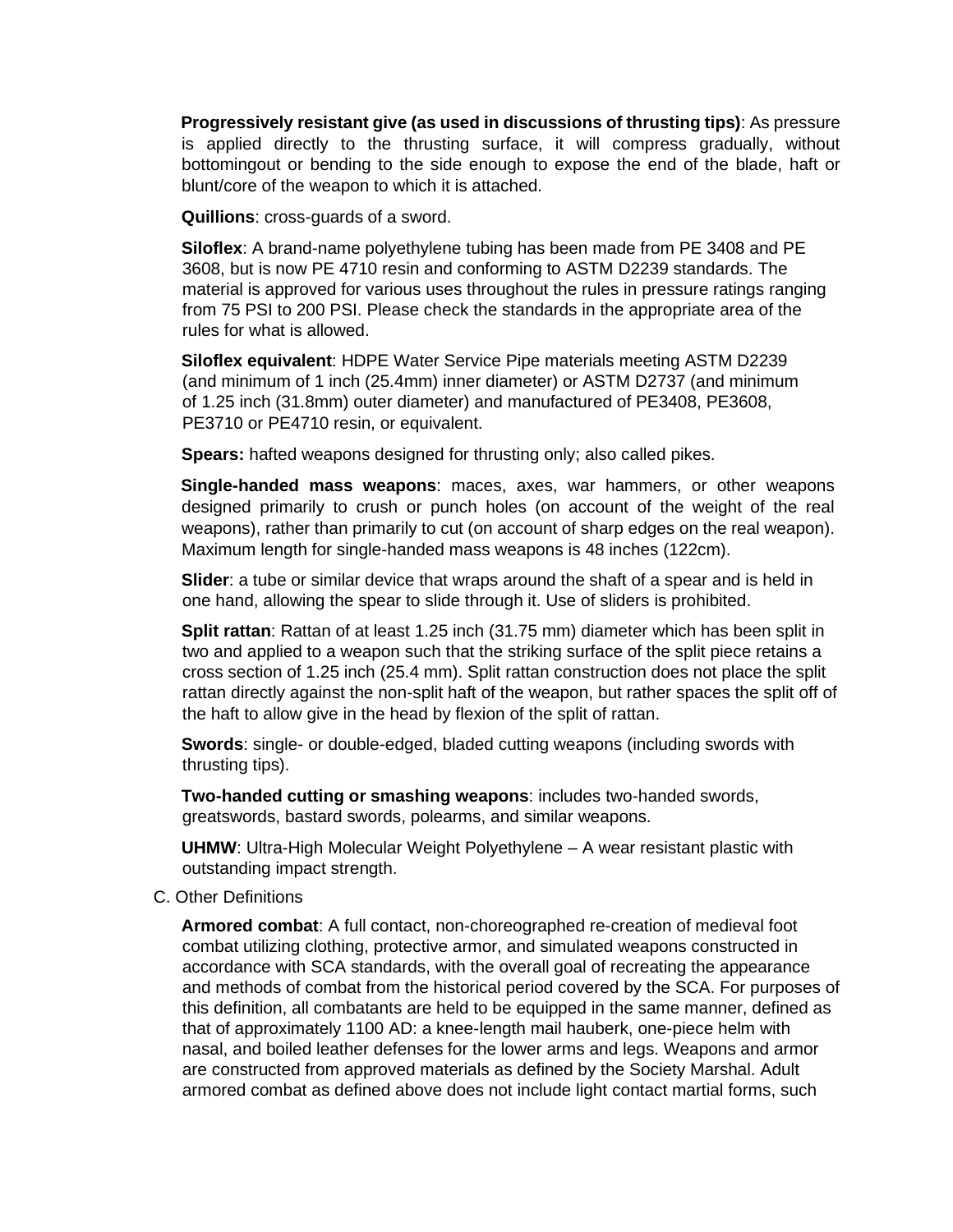as rapier and youth combat. Adult armored combat includes all combat archery and siege weaponry used in melees or for war.

**Armored fighter**: a combatant equipped in inspected and approved armor, who meets at least the minimum requirements for combat using rattan weapons, and who uses said rattan weapons in combat.

**Authorization**: a procedure which determines that the individual fighter has, at minimum, read and become familiar with the rules of combat, been observed while fighting, and met any further requirements for authorization to ensure that he or she does not constitute an exceptional safety hazard (either to self or to others). Details of the procedure used vary from kingdom to kingdom and may include further requirements. (Note: The former term "qualification" is still heard, but should be avoided.)

**Battle**: a single combat event in a war or war game wherein a specific scenario is enacted.

**Combat archer**: a combatant equipped in inspected and approved armor, who meets at least the minimum requirements for combat using rattan weapons and who will be using archery equipment in combat. Rules for combat archery weapons and conventions are found in this handbook.

**Directed touch**: a thrust that contacts the face-guard of the helm and, while maintaining contact with the face-guard, continues to travel in the direction of the face.

**Earl Marshal**: the warranted chief marshal of a kingdom.

**Effective blow**: a blow delivered with effective technique for the particular type of weapon used and struck properly oriented and with sufficient force.

**Eric, Ulrich, List Field, Tourney Field**: the defined area for fighting, or the fighting field, usually with a roped-off boundary.

**Fully armored**: For the purposes of acknowledging blows, a fully armored fighter is presumed to be wearing a lightweight, short-sleeved, knee-length, riveted-mail hauberk over a padded gambeson, with boiled leather arm and leg defenses and an open-faced iron helm with a nasal. (The helm may be presumed to include a very light chain mail drape permitting vision and resisting cuts by a mere touch of a bladed weapon.) Also, the hands, wrists, knees and lower legs, and feet, including the areas up to 1 inch (25.4 mm) above the kneecap and 1 inch (25.4 mm) above the bend of the wrist, are not legal targets.

**Helpless opponent**: an opponent who is unable to defend him- or herself from attack for reasons beyond their control. An unarmed opponent is not necessarily helpless.

**Knights Marshal**: The warranted chief marshal of a Principality, Barony, Province, Shire, Canton, etc.

**Missile weapons**: projectile weapons including, but not limited to, bows and arrows, crossbows and bolts, slings and stones or bullets, javelins, darts, and throwing axes.